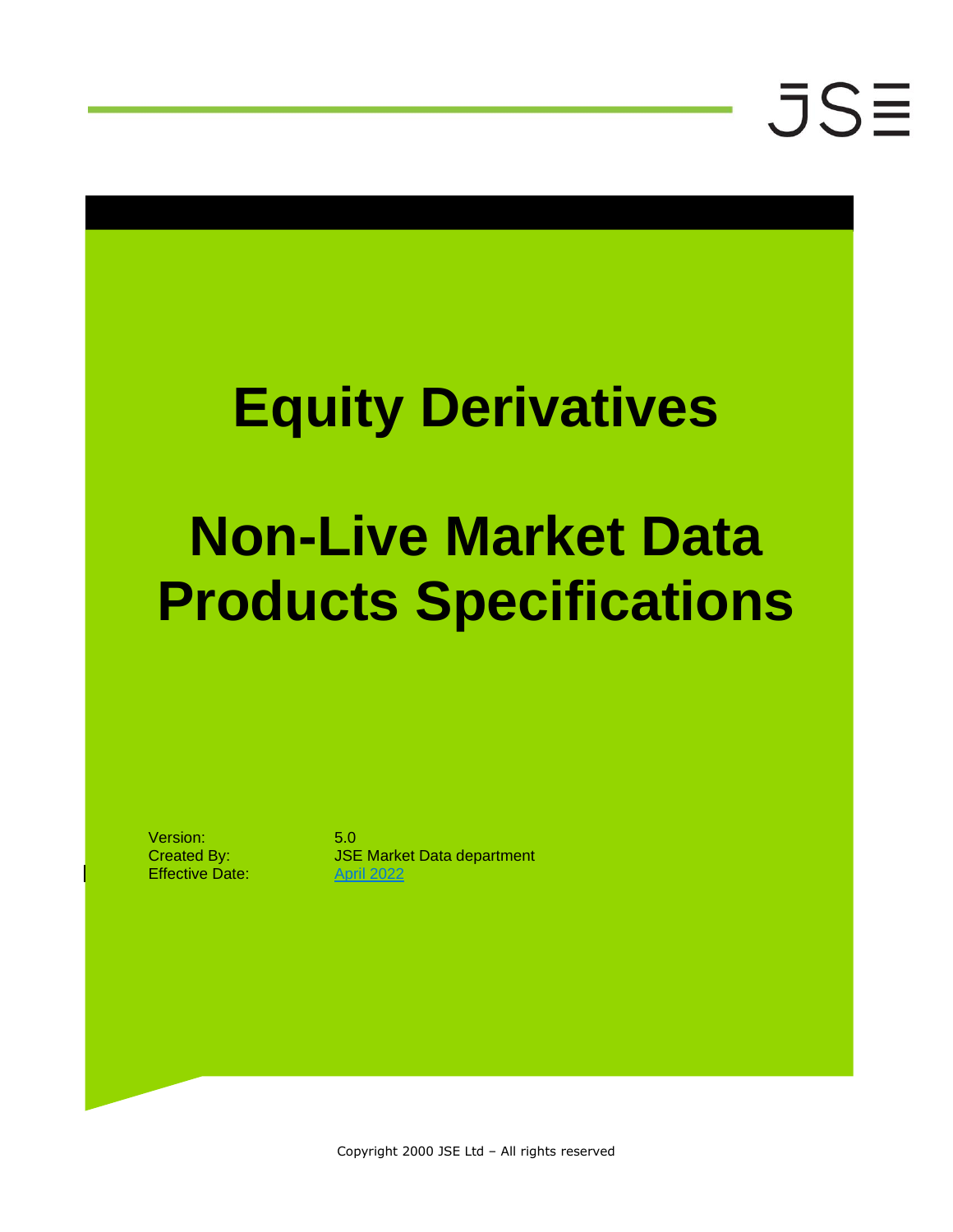#### **Table of Contents**

| 1. |      |  |  |  |  |  |  |  |  |
|----|------|--|--|--|--|--|--|--|--|
| 2. |      |  |  |  |  |  |  |  |  |
| 3. |      |  |  |  |  |  |  |  |  |
|    | 3.1  |  |  |  |  |  |  |  |  |
|    |      |  |  |  |  |  |  |  |  |
| 4. |      |  |  |  |  |  |  |  |  |
| 5. |      |  |  |  |  |  |  |  |  |
|    | 5.1  |  |  |  |  |  |  |  |  |
|    | 5.2  |  |  |  |  |  |  |  |  |
|    | 5.3  |  |  |  |  |  |  |  |  |
| 6. |      |  |  |  |  |  |  |  |  |
| 7. |      |  |  |  |  |  |  |  |  |
|    | 7.1  |  |  |  |  |  |  |  |  |
|    | 7.2  |  |  |  |  |  |  |  |  |
|    | 7.3  |  |  |  |  |  |  |  |  |
|    | 7.4  |  |  |  |  |  |  |  |  |
|    | 7.5  |  |  |  |  |  |  |  |  |
|    | 7.6  |  |  |  |  |  |  |  |  |
|    | 7.7  |  |  |  |  |  |  |  |  |
|    | 7.8  |  |  |  |  |  |  |  |  |
|    | 7.9  |  |  |  |  |  |  |  |  |
|    | 7.10 |  |  |  |  |  |  |  |  |
|    | 7.11 |  |  |  |  |  |  |  |  |
|    | 7.12 |  |  |  |  |  |  |  |  |
|    | 7.13 |  |  |  |  |  |  |  |  |
|    | 7.14 |  |  |  |  |  |  |  |  |
|    | 7.15 |  |  |  |  |  |  |  |  |
|    | 7.16 |  |  |  |  |  |  |  |  |
|    | 7.17 |  |  |  |  |  |  |  |  |
|    | 7.18 |  |  |  |  |  |  |  |  |
|    | 7.19 |  |  |  |  |  |  |  |  |
|    | 7.20 |  |  |  |  |  |  |  |  |
|    | 7.21 |  |  |  |  |  |  |  |  |
|    | 7.22 |  |  |  |  |  |  |  |  |
|    | 7.23 |  |  |  |  |  |  |  |  |
|    | 7.24 |  |  |  |  |  |  |  |  |
|    | 7.25 |  |  |  |  |  |  |  |  |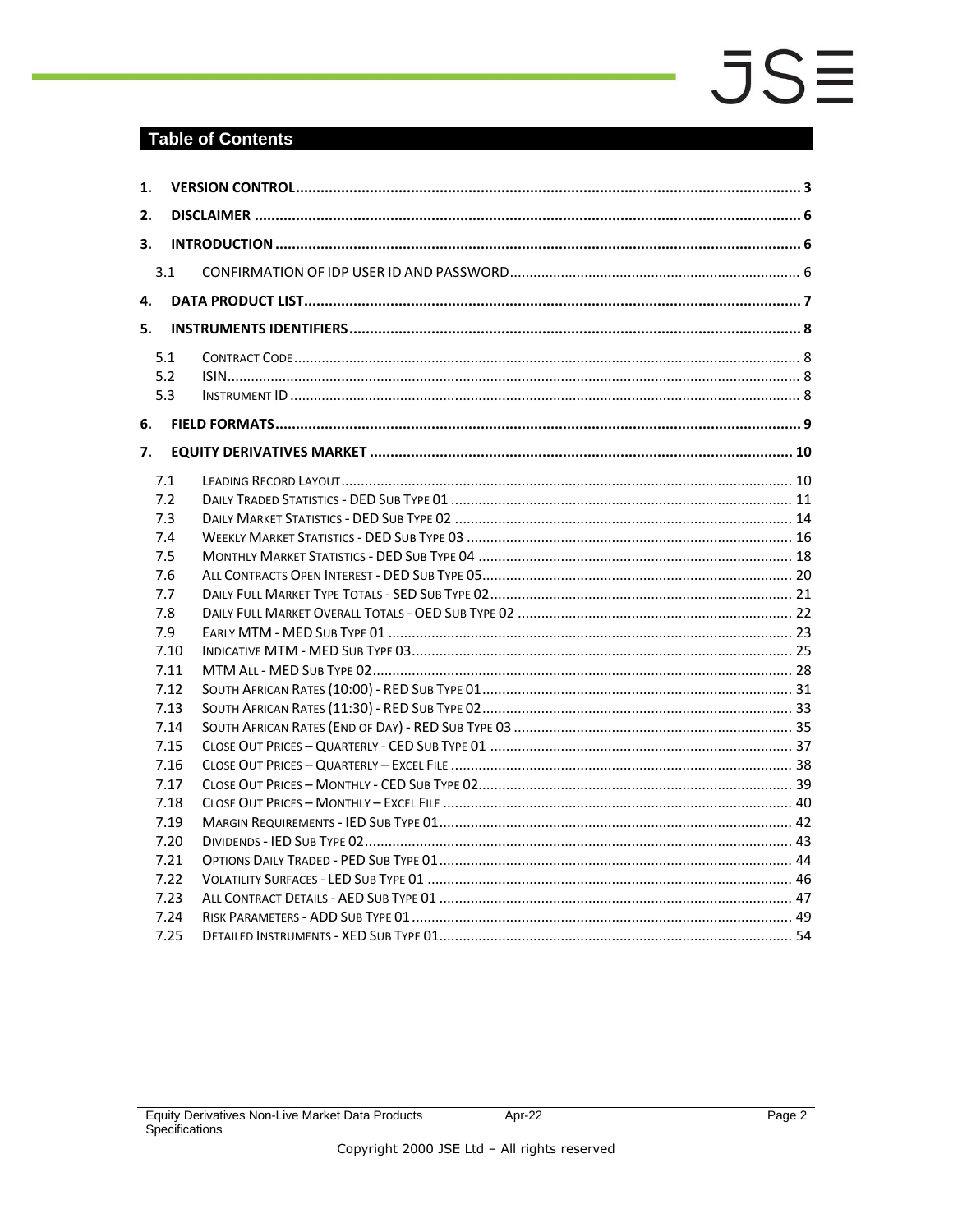### <span id="page-2-0"></span>**1. Version Control**

| <b>Version</b> | <b>Author</b>        | <b>Date</b>         | <b>Reason for Changes</b>                                                                                                                                                                                                                                                                                                                                                                                                                                                                                                                                                                                                                                                                                                |
|----------------|----------------------|---------------------|--------------------------------------------------------------------------------------------------------------------------------------------------------------------------------------------------------------------------------------------------------------------------------------------------------------------------------------------------------------------------------------------------------------------------------------------------------------------------------------------------------------------------------------------------------------------------------------------------------------------------------------------------------------------------------------------------------------------------|
| 0.1            | <b>Tshepo Modise</b> | 30 January 2017     | Document creation for the Integrated<br>Trading and Clearing (ITaC) Project 1b -<br>Equity Derivatives. This service will<br>become effective from the go-live date of<br>the ITaC Project 1b. .                                                                                                                                                                                                                                                                                                                                                                                                                                                                                                                         |
| 0.2            | <b>Tshepo Modise</b> | 11 March 2017       | additional annotation in section 7.20                                                                                                                                                                                                                                                                                                                                                                                                                                                                                                                                                                                                                                                                                    |
| 0.3            | <b>Tshepo Modise</b> | 18 May 2017         | Changed SLA times in section 4<br>$\bullet$<br>Updates of section 5<br>$\bullet$<br>Removal of the Repo Rate in the<br>$\bullet$<br>South African rates records                                                                                                                                                                                                                                                                                                                                                                                                                                                                                                                                                          |
| 0.4            | <b>Tshepo Modise</b> | 06 June 2017        | Enriched some business meanings in<br>$\bullet$<br>various data records<br>Renamed Instrument Type to<br>$\bullet$<br>Derivatives Instrument Type in records<br>DED 02, DED 03, DED 04, MED 01<br>and MED 02<br>MED 02 updated numeric formats and<br>$\bullet$<br>lengths of Delta, MTM Price and MTM<br><b>Yield Fields</b><br>CED 01 updated data type to AN<br>٠<br>IED 01 updated numeric format and<br>$\bullet$<br>length of VSR field<br>IED 02 updated data type of Contract<br>$\bullet$<br>code to AN<br>AED 01 updated data type of Contract<br>$\bullet$<br>code to AN<br>ADD 01 updated numeric format sand<br>٠<br>lengths of Delta and VSR fields<br>MED 01 updated the data type for ISIN<br>٠<br>field |
| 0.5            | <b>Tshepo Modise</b> | 12 July 2017        | Corrected the market number in the<br>$\bullet$<br>leading record field description<br>Updated field lengths, data types and<br>$\bullet$<br>numeric formats for records DED 01,<br>DED 02, DED 03, DED 04, MED 01,<br>MED 02, RED 01, RED 02, RED 03,<br>CED 01, IED 01, PED 01, IED 02,<br>LED, 01, LED 02, AED 01 and ADD 01<br>Updated various business descriptions<br>٠                                                                                                                                                                                                                                                                                                                                            |
| 0.6            | <b>Tshepo Modise</b> | 16 November<br>2017 | Increased Instrument field length for<br>$\bullet$<br>record DED 01<br>Updated field description for MTM<br>$\bullet$<br><b>Price and Delta fields</b><br>Added new data record XED 01<br>$\bullet$<br>Updated dissemination times for some<br>$\bullet$<br>records<br>Removed 1 LED 01 record                                                                                                                                                                                                                                                                                                                                                                                                                           |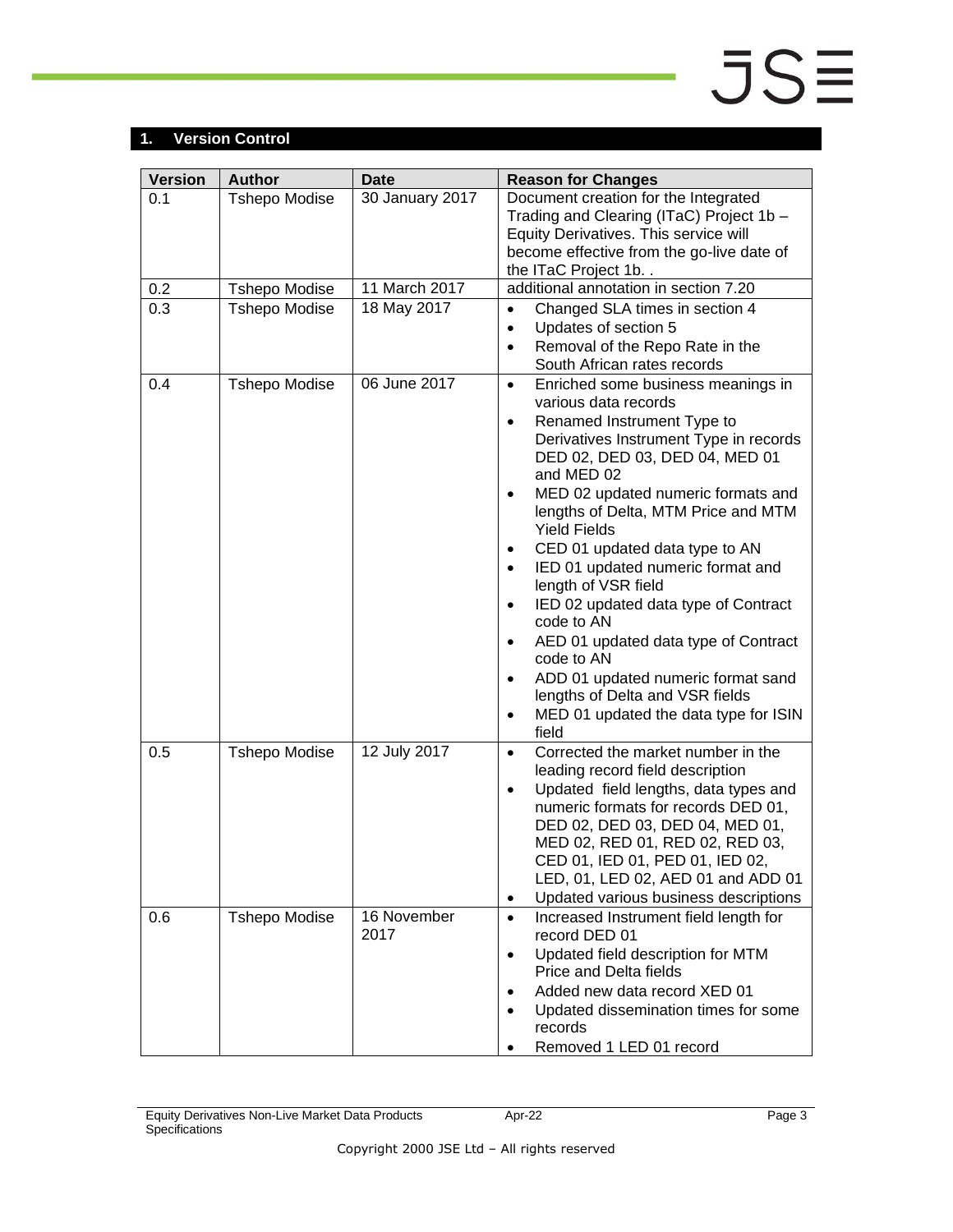| <b>Version</b> | <b>Author</b>        | Date             | <b>Reason for Changes</b>                                                                                                                                                                                                                                                                                                                                                                                                                                                                                                                                                                       |
|----------------|----------------------|------------------|-------------------------------------------------------------------------------------------------------------------------------------------------------------------------------------------------------------------------------------------------------------------------------------------------------------------------------------------------------------------------------------------------------------------------------------------------------------------------------------------------------------------------------------------------------------------------------------------------|
| 0.7            | <b>Tshepo Modise</b> | 19 March 2018    | Update context note for records DED<br>02, DED 03 and DED 04<br>Removed Daily Average Prime Rate,<br>Thirty Day Average Prime Rate and<br>Ninety Day Average Prime Rate fields<br>and business descriptions for records<br>RED 01, RED 02 and RED 04<br>Updated context note for record XED<br>01<br>Updated dissemination frequency in<br>section 4 for record CED 01 and<br>added context in the actual record<br>structure page                                                                                                                                                              |
| 0.8            | <b>Tshepo Modise</b> | 22 June 2018     | Update of dissemination SLA times for<br>$\bullet$<br>some of the records: Refer to section 4<br>for impacted records<br>Updated ISIN field description in<br>٠<br>various records<br>Increased Equity Code field length<br>٠<br>from 4 to 7 characters in record CED<br>01<br>Updated Data record criterion for<br>Records DED 01, MED 02 and ADD<br>01<br>Added Inverse Calendar Spreads<br>٠<br>contract convention<br>Updated Volatility Adjustment field<br>description for record LED 01<br>Added new field "Delta Value Sign" in<br>data records DED 02, DED 03 and<br>DED <sub>04</sub> |
| 0.9            | <b>Tshepo Modise</b> | 16 August 2018   | Correct field lengths for data record<br>$\bullet$<br><b>DED 04</b><br>Addition of Indicative MTM MED 03<br>٠<br>data record<br>Added Data type for Contract ID field<br>in data record ADD 01                                                                                                                                                                                                                                                                                                                                                                                                  |
| 0.10           | Sandra<br>Borrageiro | 17 October 2018  | <b>Updated Section 5 Instrument</b><br>Identifiers to link to the Instrument<br>Reference Data Guidance Note<br>document                                                                                                                                                                                                                                                                                                                                                                                                                                                                        |
| 0.11           | <b>Tshepo Modise</b> | 28 January 2019  | Updated SLA Times for EOD data<br>$\bullet$<br>records in section 4<br>Updated data records' headings and<br>$\bullet$<br>subheadings<br>Updated context note for record LED<br>٠<br>01<br>Add Volatility Surface Code field in<br>$\bullet$<br>Data Record XED 01                                                                                                                                                                                                                                                                                                                              |
| 0.12           | <b>Tshepo Modise</b> | 11 February 2019 | Addition of the All Contracts Open<br>$\bullet$<br>Interest - DED05 data record                                                                                                                                                                                                                                                                                                                                                                                                                                                                                                                 |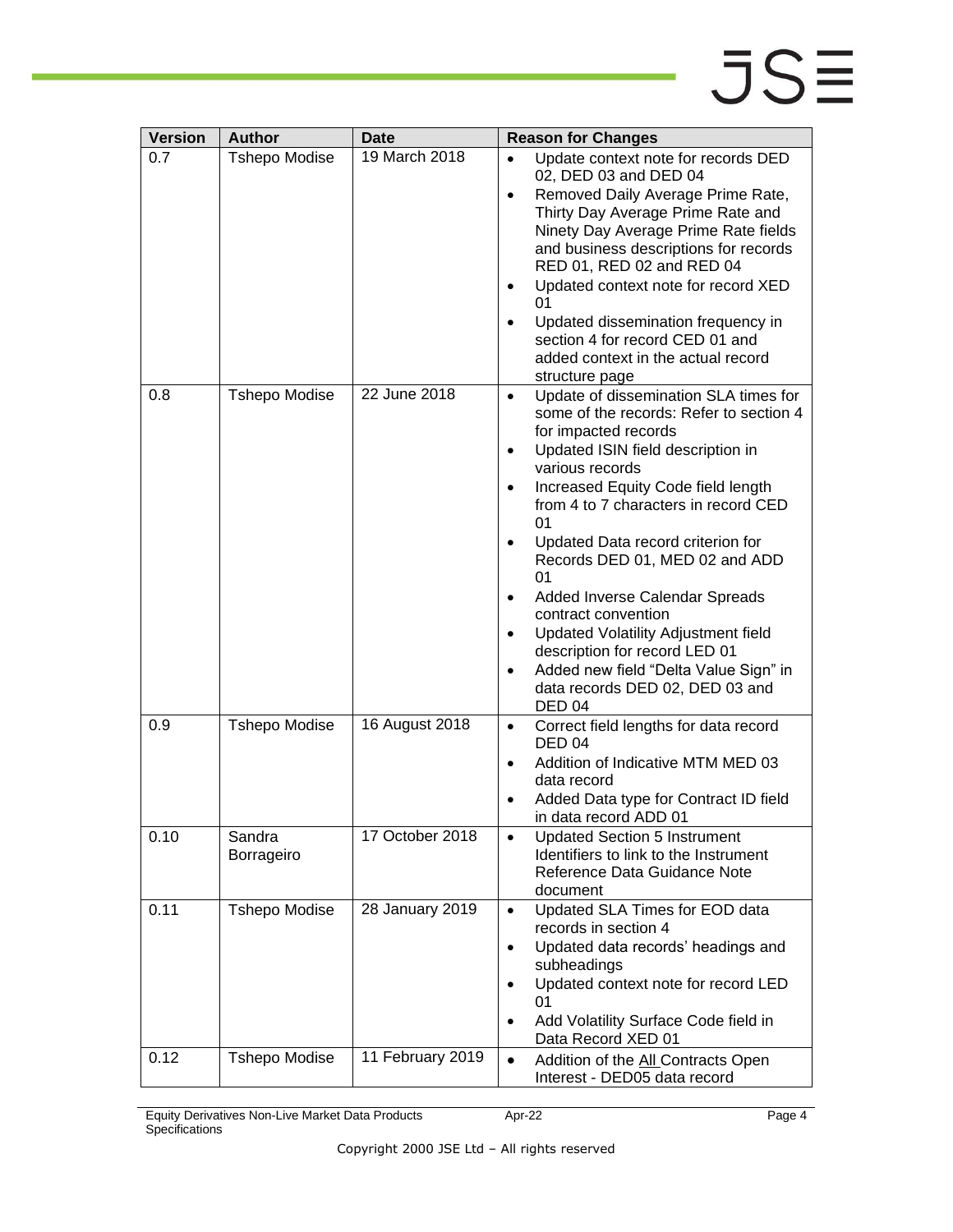| <b>Version</b> | <b>Author</b>        | <b>Date</b>       | <b>Reason for Changes</b>                                                                                                                                                                                                                                              |
|----------------|----------------------|-------------------|------------------------------------------------------------------------------------------------------------------------------------------------------------------------------------------------------------------------------------------------------------------------|
| 0.13           | <b>Tshepo Modise</b> | 25 March 2019     | Made cosmetic changes<br>$\bullet$<br>Updated Dissemination file name for<br>$\bullet$<br>data record CCD 03 in section 4                                                                                                                                              |
| 1.0            | <b>Tshepo Modise</b> | 01 May 2019       | Accept all track changes<br>$\bullet$                                                                                                                                                                                                                                  |
| 1.1            | <b>Tshepo Modise</b> | 30 May 2019       | Updated dissemination time for RED<br>$\bullet$<br>02<br>Updated context notes for MED 01<br>$\bullet$<br>Updated field description for "Total<br>Open Interest For Day" in OED 02 and<br>SED 02 data records<br>Updated record headings of all data<br>records        |
| 2.0            | <b>Tshepo Modise</b> | <b>July 2019</b>  | Accepted all track changes from<br>$\bullet$<br>working version 1.1                                                                                                                                                                                                    |
| 3.0            | <b>Tshepo Modise</b> | August 2019       | Addition of Excel format of Close Out<br>$\bullet$<br>Data product                                                                                                                                                                                                     |
| 4.0            | <b>Tshepo Modise</b> | October 2021      | <b>Changed Current Monthly Closeout</b><br>$\bullet$<br>Excel and Fixed Width CED 01 to be<br>Quarterly data product<br>Addition of Fixed Width CED 02 and<br>$\bullet$<br>Excel format of Monthly Close Out<br>Data product                                           |
| 5.0            | <b>Tshepo Modise</b> | <b>April 2022</b> | Update of the addition of Interest on<br>$\bullet$<br>Initial Margin field as one of the fields<br>covered in context note, that will not<br>be populated in record RED 01<br>Addition of a context note for the fields<br>that will not be populated AED 01<br>record |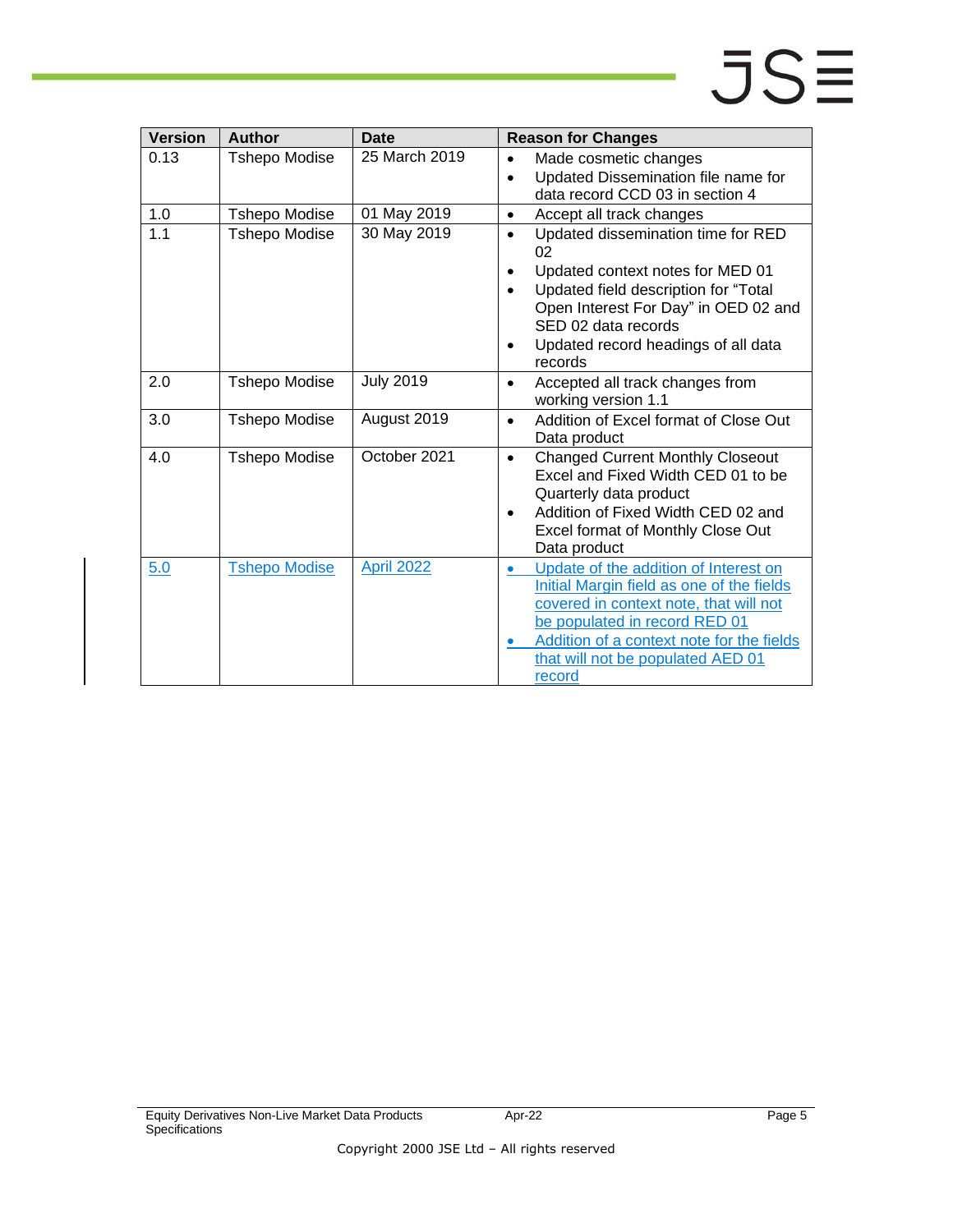#### <span id="page-5-0"></span>**2. DISCLAIMER**

This specification is being provided to you strictly for informational purposes solely for the purpose of developing or operating systems for your use that interact with market data systems of JSE Limited. JSE reserves the right to withdraw, modify, or replace the specification (or any part thereof) at any time.

To the extent allowed by law, JSE does not (expressly, tacitly or impliedly) guarantee or warrant the availability, sequence, accuracy, completeness, reliability or any other aspect of any of the information contained in, linked to or distributed through this specification, or that the information contained therein is up to date.

#### <span id="page-5-1"></span>**3. Introduction**

The aim of this document is to provide users with relevant information on the reference and statistical data provided on the day's trading activity via a standardised format. Data is provided in the form of fixed width data records which are made available via the JSE Information Delivery Portal (IDP) FTP server which does not require a direct network connection.

Users can select which data records are required from the standard layouts available. To allow for full flexibility, each market has its own set of data records. Due to the data records being produced at different times and frequencies, the subscribed set of data records will be made available be made available in one or more separate data files.

The filename standards will be as follows:

Equity Derivatives Products: DDAP.SPRD.alphacode.ED.zip

Where *alphacode* is the unique code assigned to each separate data subscriber company

Prospective subscribers must contact the Market Data Department in writing via [MDSalesTeam@jse.co.za](mailto:MDSalesTeam@jse.co.za) if they are interested in subscribing to any of the records.

#### <span id="page-5-2"></span>**3.1 CONFIRMATION OF IDP USER ID AND PASSWORD**

- 1. A representative from the Client Service Centre will provide you with your sign-on and dataset name before the day you go live.
- 2. For security purposes, a representative from the JSE will provide you with your Password.
- 3. A Market Data Account Manager from the Information Services Division will contact you to confirm receipt of the Dataset, User ID and Password.
- 4. The onus is on you to test as soon as you have received the above mentioned information to ensure that you successfully access to the system.

Should you experience any problems relating to the information communicated to you or the actual testing of this information, please contact the under-mentioned persons for assistance:

| <b>Client Service Centre</b> | 011 520 7777 / 7799 |
|------------------------------|---------------------|
| Market Data Department       | 011 520 7000        |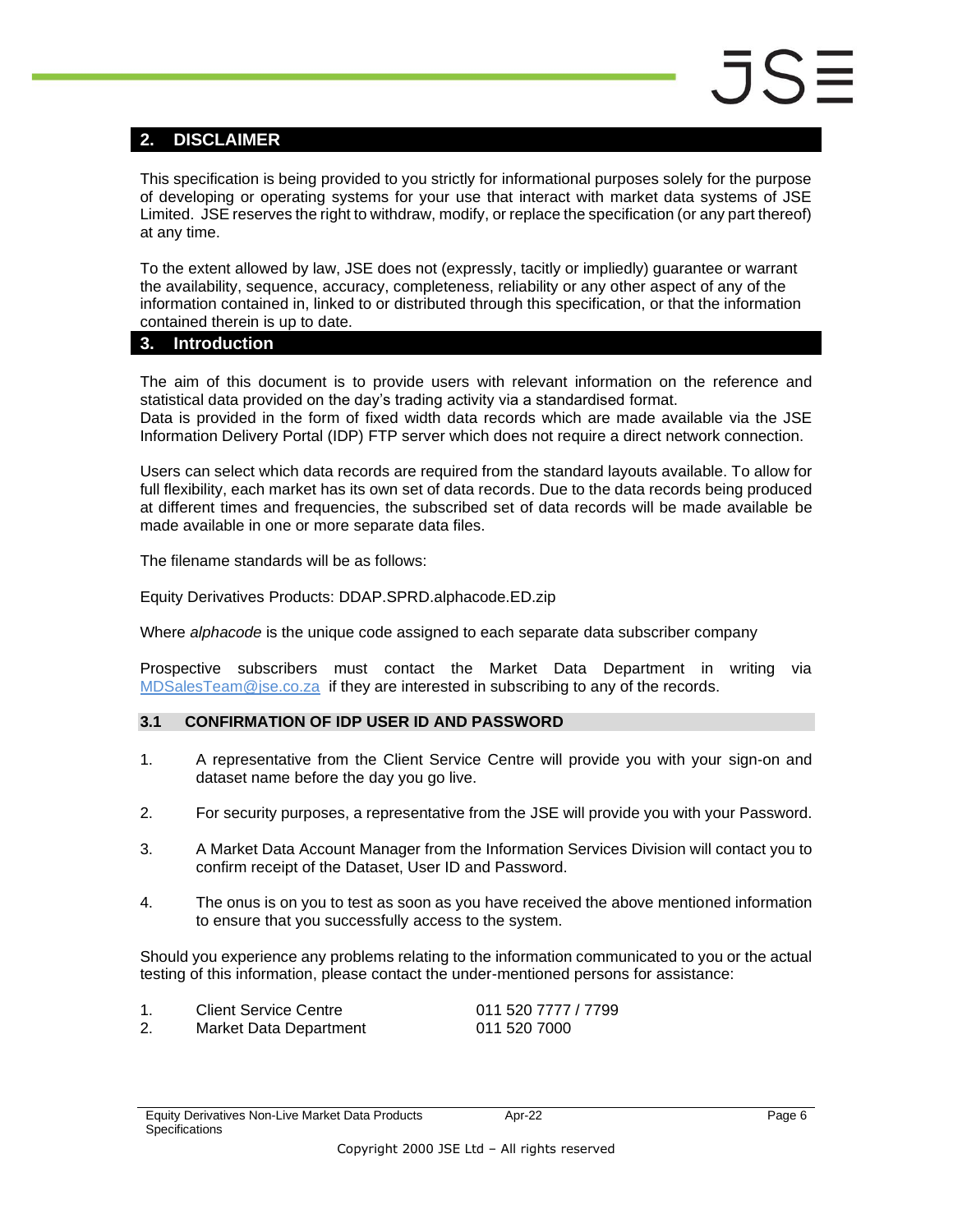## $JS\equiv$

### **4. DATA Product List**

<span id="page-6-0"></span>

|                                  |                           | <b>Dissemination</b> | <b>Dissemination</b> | <b>Delivery</b> |                             | <b>Dissemination</b>  |
|----------------------------------|---------------------------|----------------------|----------------------|-----------------|-----------------------------|-----------------------|
| <b>Product Name</b>              | <b>Market</b>             | <b>Frequency</b>     | Time                 | channel         | <b>Associated Record(s)</b> | <b>File Name</b>      |
| <b>Daily Traded Statistics</b>   | <b>Equity Derivatives</b> | Daily by             | 20:30                | <b>FTP</b>      | DED - Subtype 1             | ED.ZIP                |
| <b>Daily Market Statistics</b>   | <b>Equity Derivatives</b> | Daily by             | 20:30                | <b>FTP</b>      | DED - Subtype 2             | ED.ZIP                |
| <b>Weekly Market Statistics</b>  | <b>Equity Derivatives</b> | Weekly by            | 20:30                | <b>FTP</b>      | DED - Subtype 3             | ED.ZIP                |
| <b>Monthly Market Statistics</b> | <b>Equity Derivatives</b> | Monthly by           | 20:30                | <b>FTP</b>      | DED - Subtype 4             | ED.ZIP                |
| All Contracts Open Interest      | <b>Equity Derivatives</b> | Daily by             | 20:30                | <b>FTP</b>      | DED - Subtype 5             | ED.ZIP                |
| Daily Full Market Type Totals    | <b>Equity Derivatives</b> | Daily by             | 20:30                | <b>FTP</b>      | SED - Subtype 2             | ED.ZIP                |
| Daily Full Market Overall Totals | <b>Equity Derivatives</b> | Daily by             | 20:30                | <b>FTP</b>      | OED - Subtype 2             | ED.ZIP                |
| Early Mark to Market             | <b>Equity Derivatives</b> | Daily from           | 16:00                | <b>FTP</b>      | MED - Subtype 1             | ED15.ZIP              |
| Mark to Market All               | <b>Equity Derivatives</b> | Daily by             | 20:30                | <b>FTP</b>      | MED - Subtype 2             | ED.ZIP                |
| Indicative Mark to Market        | <b>Equity Derivatives</b> | Daily by             | 19:00                | <b>FTP</b>      | $MED - Subtype 3$           | ED19.ZIP              |
| South African Rates (10:00)      | <b>Equity Derivatives</b> | Daily from           | 10:15                | <b>FTP</b>      | RED - Subtype 1             | ED10.ZIP              |
| South African Rates (11:30)      | <b>Equity Derivatives</b> | Daily from           | 11:30                | <b>FTP</b>      | RED - Subtype 2             | ED11.ZIP              |
| South African Rates (End of Day) | <b>Equity Derivatives</b> | Daily by             | 20:30                | <b>FTP</b>      | RED - Subtype 3             | ED.ZIP                |
| <b>Close Out Prices</b>          | <b>Equity Derivatives</b> | Quarterly from       | 12:45                | <b>FTP</b>      | CED - Subtype 1             | ED12.ZIP              |
| <b>Close Out Prices</b>          | <b>Equity Derivatives</b> | Quarterly from       | 12:45                | <b>FTP</b>      | <b>Excel File</b>           | ED12.ZIP              |
| <b>Close Out Prices</b>          | <b>Equity Derivatives</b> | Monthly from         | 12:45                | <b>FTP</b>      | CED - Subtype 2             | ED12.ZIP              |
| <b>Close Out Prices</b>          | <b>Equity Derivatives</b> | Monthly from         | 12:45                | <b>FTP</b>      | <b>Excel File</b>           | ED <sub>12</sub> .ZIP |
| <b>Margin Requirements</b>       | <b>Equity Derivatives</b> | Fortnightly          | 20:30                | <b>FTP</b>      | IED - Subtype 1             | ED.ZIP                |
| <b>Options Daily Traded</b>      | <b>Equity Derivatives</b> | Daily by             | 20:30                | <b>FTP</b>      | PED - Subtype 1             | ED.ZIP                |
| <b>Dividends</b>                 | <b>Equity Derivatives</b> | Daily from           | 20:30                | <b>FTP</b>      | IED - Subtype 2             | ED.ZIP                |
| <b>Volatility Surface</b>        | <b>Equity Derivatives</b> | Daily By             | 19:00                | <b>FTP</b>      | LED - Subtype 1             | ED <sub>19</sub> .ZIP |
| <b>All Contract Details</b>      | <b>Equity Derivatives</b> | Daily by             | 20:30                | <b>FTP</b>      | AED - Subtype 1             | ED.ZIP                |
| <b>Risk Parameters</b>           | <b>Equity Derivatives</b> | Daily by             | 20:30                | <b>FTP</b>      | ADD - Subtype 1             | ED.ZIP                |
| Detailed Instruments             | <b>Equity Derivatives</b> | Daily by             | 20:30                | <b>FTP</b>      | XED - Subtype 1             | ED.ZIP                |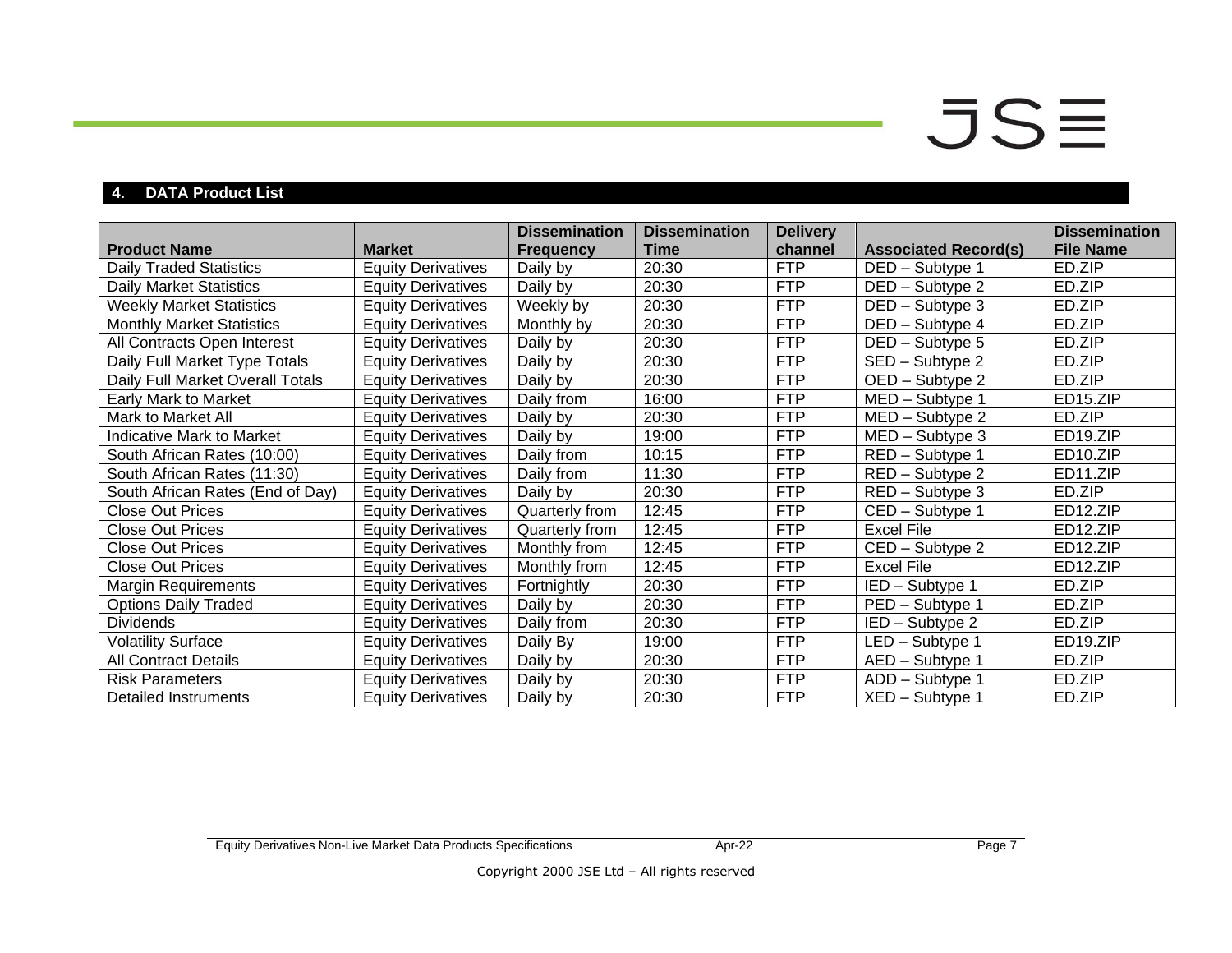#### <span id="page-7-0"></span>**5. Instruments Identifiers**

` There are three unique instrument identifiers for derivative instruments

- [Contract Code](#page-7-1)
- [ISIN](#page-7-2)
- [Instrument ID](#page-7-3)

Please refer to the [Instrument Reference Data Guidance Note](https://www.jse.co.za/content/Guidance%20Notes/ITaC%20Instrument%20Reference%20Data%20Quick%20Reference%20Guide.pdf) document which explains the Instrument reference data standards and changes being introduced as part of the ITaC project.

#### <span id="page-7-1"></span>**5.1 Contract Code**

The Contract Code is an alphanumeric field which is derived based on certain attributes of the system. The purpose of this field is to provide a clear and user friendly description of the instrument. Examples of a contract code are:

- 01DEC15 AGL PHY ANY DN
- 01DEC15 AGL PHY ANY 23.99C
- 17DEC15 GOOGL CSH
- 01DEC15 GOOGL CSH QUANTO 23.99C
- 17DEC15 ALSI MINI

Please refer to the [Instrument Reference Data Guidance Note](https://www.jse.co.za/content/Guidance%20Notes/ITaC%20Instrument%20Reference%20Data%20Quick%20Reference%20Guide.pdf) document for a detailed explanation for all instruments.

#### <span id="page-7-2"></span>**5.2 ISIN**

This is the International Security Identification Number that is assigned to each tradable instrument. This is an ISO standard for the unique identification of instruments worldwide. The following convention is applied for derivative instruments in the Equity Derivatives market:

- Futures: ZAD…
- Options: ZAD<\*>…

\* The fourth character for options will start with 'A' and when all the numbers are used up, will increment to 'B', then 'C' etc. This is to cater for the large number of options that are created over time.

Please refer to the [Instrument Reference Data Guidance Note](https://www.jse.co.za/content/Guidance%20Notes/ITaC%20Instrument%20Reference%20Data%20Quick%20Reference%20Guide.pdf) document for a detailed explanation for all instruments.

#### <span id="page-7-3"></span>**5.3 Instrument ID**

Each instrument also has a unique number assigned to it. This number is unique across all the instruments in all the markets at the JSE.

Please refer to the **Instrument Reference Data Guidance Note** document for a detailed explanation for all instruments.

 $JS$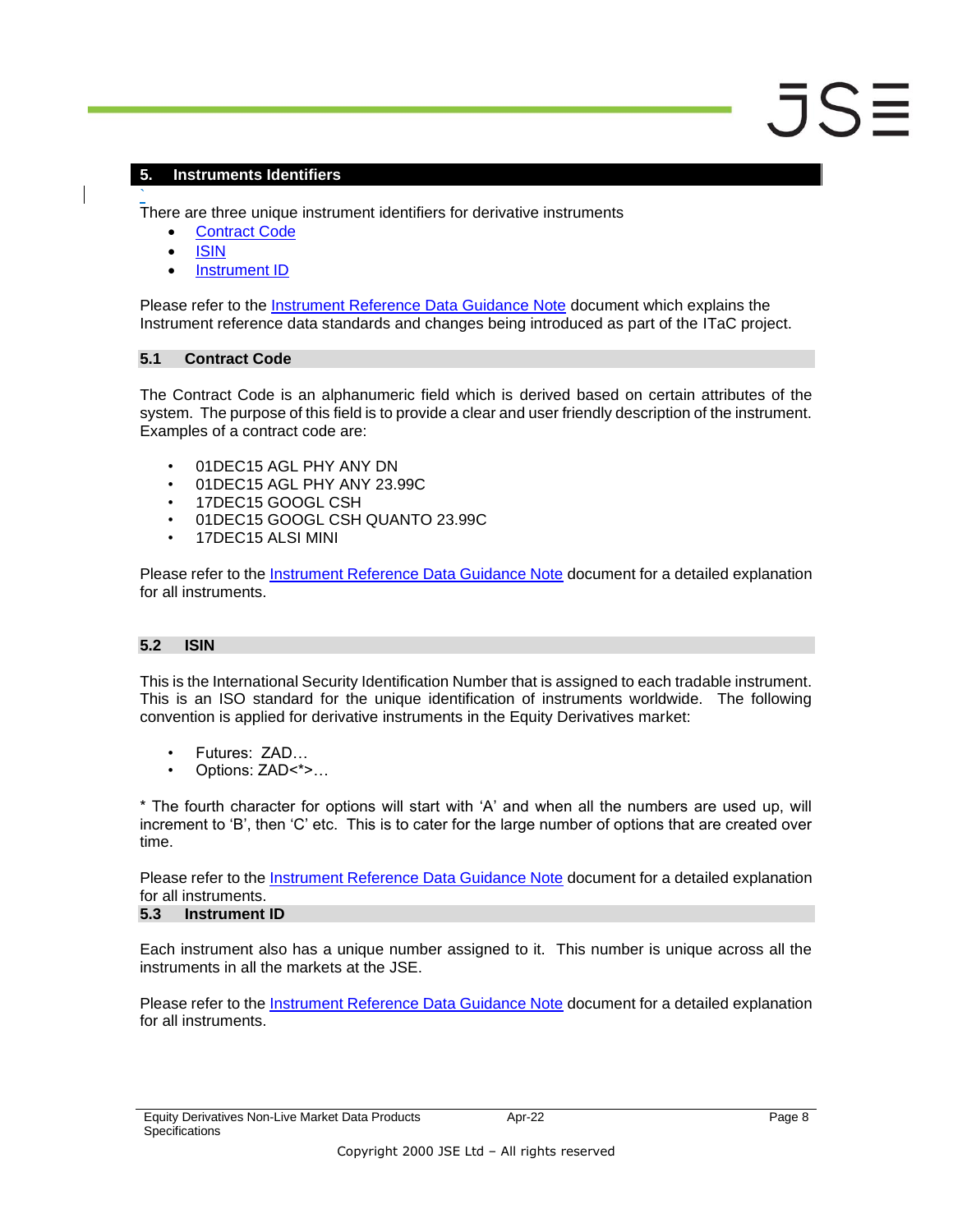#### <span id="page-8-0"></span>**6. Field Formats**

A field descriptor will also be given that describes the contents:

- A: Alpha only
- N: Numeric only fields which are definitely whole numbers (integers) will show N (I)
- AN: Alpha numeric
- DATE: 8 byte date field formatted as CCYYMMDD
- B: Boolean Formatted 'T' for True; 'F' for False

Alphabetic fields where the data is shorter than the specified number of bytes will have the space character (ASCII value 32) appended to the data to fill the field to its fixed width.

Numeric fields may be either integral or decimal depending on the nature of the data that is stored. For values that are decimal in nature, the decimal point will be present and in a fixed position, which will be indicated in the record type specifications. The decimal point will consume 1 byte of space.

Some amount of space has been left, both in the record headers and the record bodies for future expansion. This space is marked as "filler" and will be populated with the specified number of space (ASCII value 32) characters to fill the field until such time as that space is needed for other pertinent information.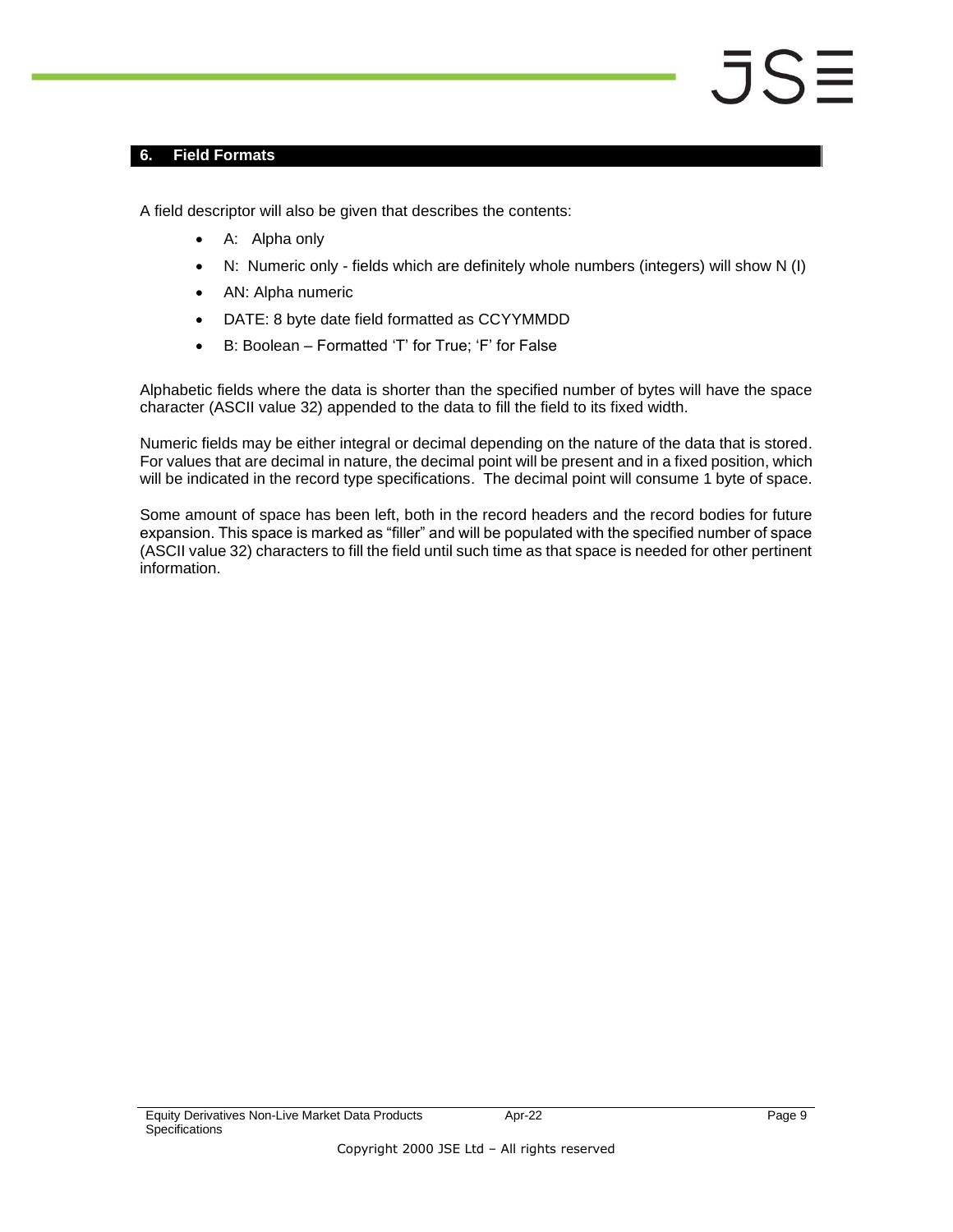#### <span id="page-9-0"></span>**7. Equity Derivatives Market**

#### <span id="page-9-1"></span>**7.1 Leading Record Layout**

Each record will begin with a header that contains fields common to all records. The data fields that make up each different record will be contained in the data sub-records.

Header **Sub Record 1** 

| Common Record Record Run Other |      |      |             | Data Fields |
|--------------------------------|------|------|-------------|-------------|
| data                           | Tvpe | Sub  | Date common |             |
|                                |      | tvpe | data        |             |

| <b>FIELD NAME</b>    | <b>START</b><br><b>POS</b> | <b>LENGTH</b> | <b>DATA</b><br><b>TYPE</b> | <b>NUMERIC</b><br><b>FORMAT</b> | <b>END</b><br><b>POS</b> |
|----------------------|----------------------------|---------------|----------------------------|---------------------------------|--------------------------|
| <b>Market Number</b> |                            |               | N                          |                                 |                          |
| <b>Contract Type</b> |                            |               | A                          |                                 | 2                        |
| Instrument Type      | 3                          | 10            | Α                          |                                 | 12                       |
| Record Type          | 13                         |               | A                          |                                 | 16                       |
| Record Sub-Type      | 17                         |               | AN                         |                                 | 20                       |
| Run Date             | 21                         | 8             | <b>DATE</b>                |                                 | 28                       |
| Filler               | 29                         | 20            |                            |                                 | 48                       |

| <b>MARKET NUMBER</b>                            | Unique identifier for the specific market:     |                                     |                                                                                                                |  |  |  |
|-------------------------------------------------|------------------------------------------------|-------------------------------------|----------------------------------------------------------------------------------------------------------------|--|--|--|
|                                                 | <b>Market</b><br><b>Number</b>                 | <b>Market</b><br><b>I</b> dentifier | <b>Full Market Name</b>                                                                                        |  |  |  |
|                                                 | 3                                              | EDM                                 | <b>Equity Derivatives Market</b>                                                                               |  |  |  |
| <b>CONTRACT TYPE</b>                            | This indicates the type of the contract        | $F =$ Future or $Y =$ Option.       |                                                                                                                |  |  |  |
| <b>INSTRUMENT TYPE</b>                          |                                                |                                     | Indicates the type of the instrument underlying the contract                                                   |  |  |  |
| <b>RECORD TYPE</b>                              |                                                |                                     | The code indicating the type of information that is being<br>disseminated e.g.: DED - Daily Equity Derivatives |  |  |  |
| <b>RECORD SUB TYPE</b>                          | 01                                             |                                     | The Sub Type related to a particular record sub type - e.g. DED                                                |  |  |  |
| <b>RUN DATE</b>                                 |                                                |                                     | The date of the dissemination runs, in the format CCYYMMDD.                                                    |  |  |  |
| <b>FILLER</b>                                   | and the universal header for future expansion. |                                     | The filler allows for space between the body of the record type                                                |  |  |  |
| quity Derivatives Non-Live Market Data Products |                                                | Apr-22                              | Page 10                                                                                                        |  |  |  |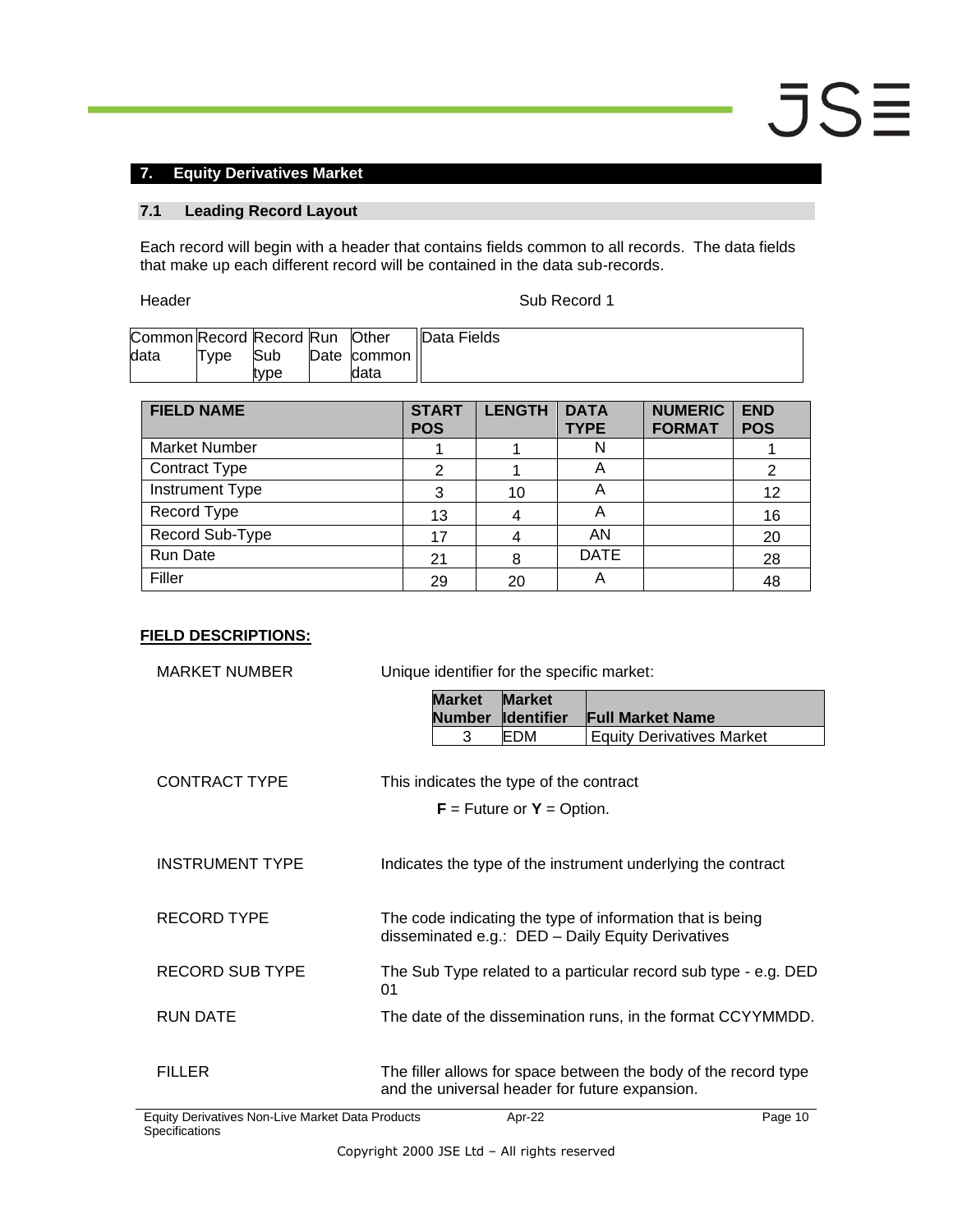#### <span id="page-10-0"></span>**7.2 Daily Traded Statistics - DED Sub Type 01**

The Daily Equity Derivatives Traded Statistics records are calculated at the close of each trading day.

This record only contains the contracts that were traded on the day. It provides a consolidated view of the MTM and Value Traded for the day as well as the different prices (high, low, opening and closing).

| <b>FIELD NAME</b>   | <b>START</b><br><b>POS</b> | <b>LENGTH</b>  | <b>DATA</b><br><b>TYPE</b> | <b>NUMERIC</b><br><b>FORMAT</b> | <b>END POS</b> |
|---------------------|----------------------------|----------------|----------------------------|---------------------------------|----------------|
| Instrument          | 49                         | $\overline{7}$ | A                          |                                 | 55             |
| Date                | 56                         | 8              | <b>DATE</b>                |                                 | 63             |
| <b>Strike Price</b> | 64                         | 17             | N                          | 10.6                            | 80             |
| Option Type         | 81                         | 1              | A                          |                                 | 81             |
| <b>Spot Price</b>   | 82                         | 17             | N                          | 10.6                            | 98             |
| <b>Closing Bid</b>  | 99                         | 17             | N                          | 10.6                            | 115            |
| Closing offer       | 116                        | 17             | N                          | 10.6                            | 132            |
| <b>MTM</b>          | 133                        | 17             | N                          | 10.6                            | 149            |
| <b>First Price</b>  | 150                        | 17             | N                          | 10.6                            | 166            |
| <b>Last Price</b>   | 167                        | 17             | N                          | 10.6                            | 183            |
| <b>High Price</b>   | 184                        | 17             | N                          | 10.6                            | 200            |
| Low Price           | 201                        | 17             | N                          | 10.6                            | 217            |
| Number of deals     | 218                        | 14             | N                          | 14                              | 231            |
| Volume Traded       | 232                        | 14             | N                          | 14                              | 245            |
| <b>Value Traded</b> | 246                        | 21             | N                          | 14.6                            | 266            |
| Open Interest       | 267                        | 14             | N                          | 14                              | 280            |
| Volatility          | 281                        | 11             | N                          | 4.6                             | 291            |
| <b>ISIN</b>         | 292                        | 13             | <b>AN</b>                  |                                 | 304            |
| Instrument ID       | 305                        | 17             | N                          | 17                              | 321            |

| <b>INSTRUMENT</b>                       | Underlying instrument that the contract is<br>written on.                                               |
|-----------------------------------------|---------------------------------------------------------------------------------------------------------|
| <b>DATE</b>                             | Refers to the expiry date of the individual<br>contract.                                                |
| <b>STRIKE PRICE</b>                     | The price at which the buyer/holder of an<br>option has the right to buy/sell the underlying<br>future. |
| <b>OPTION TYPE</b><br><b>SPOT PRICE</b> | Indicates whether this is a put or a call<br>Closing price of the underlying instrument.                |
|                                         |                                                                                                         |
| <b>CLOSING BID</b>                      | Closing price at which a market participant is<br>willing to buy.                                       |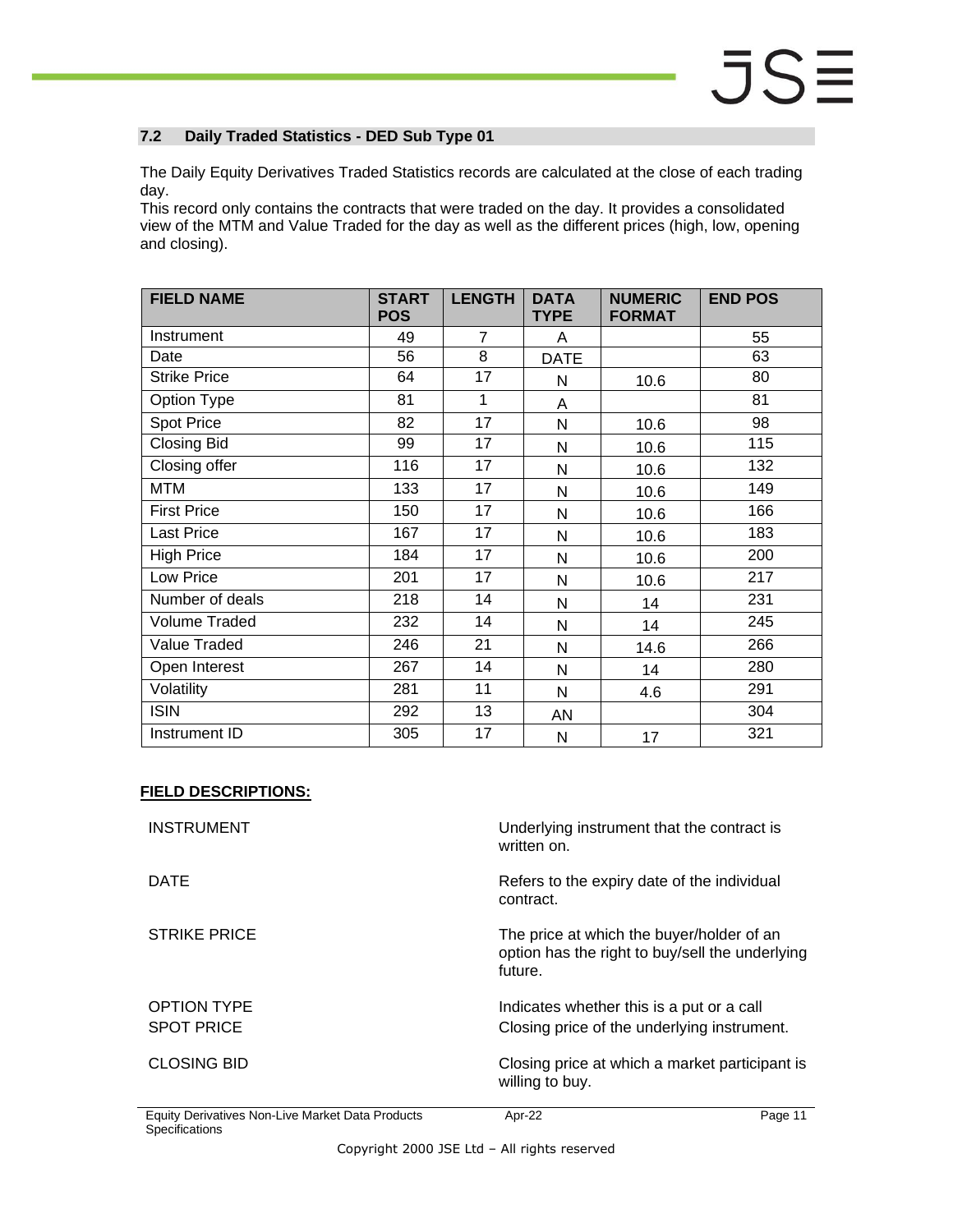**This field will be populated for on book** 

|                                                  | traded instruments, however will be blank<br>for instruments traded off book only                                              |
|--------------------------------------------------|--------------------------------------------------------------------------------------------------------------------------------|
| <b>CLOSING OFFER</b>                             | Closing price at which a market participant is<br>willing to sell.                                                             |
|                                                  | This field will be populated for on book<br>traded instruments, however will be blank<br>for instruments traded off book only. |
| MTM<br><b>FIRST PRICE</b>                        | Official closing price as determined by the<br>Exchange<br>First execution price of a trade the specified<br>day.              |
|                                                  | This field will be blank for instruments<br>traded off book traded only.                                                       |
| <b>LAST PRICE</b>                                | Last execution price of a trade the specified<br>day.                                                                          |
|                                                  | This field will be blank for instruments<br>traded off book only.                                                              |
| <b>HIGH PRICE</b>                                | Highest execution price of a trade on the<br>specified day                                                                     |
|                                                  | This field will be blank for instruments<br>traded off book only.                                                              |
| <b>LOW PRICE</b>                                 | The lowest execution price of a trade on the<br>specified day                                                                  |
|                                                  | This field will be blank for instruments<br>traded off book only.                                                              |
| NUMBER OF DEALS                                  | The total number of deals traded on the<br>specified day.                                                                      |
| <b>VOLUME TRADED</b>                             | The total number of contracts traded on the<br>specified day.                                                                  |
| <b>VALUE TRADED</b>                              | The total value of the contracts traded on the<br>specified day.                                                               |
| <b>OPEN INTEREST</b>                             | The amount of open interest on the specified<br>contract                                                                       |
| <b>VOLATILITY</b>                                | The extent to which the return of the<br>underlying asset will fluctuate between now                                           |
| Equity Derivatives Non-Live Market Data Products | Apr-22<br>Page 12                                                                                                              |

ł,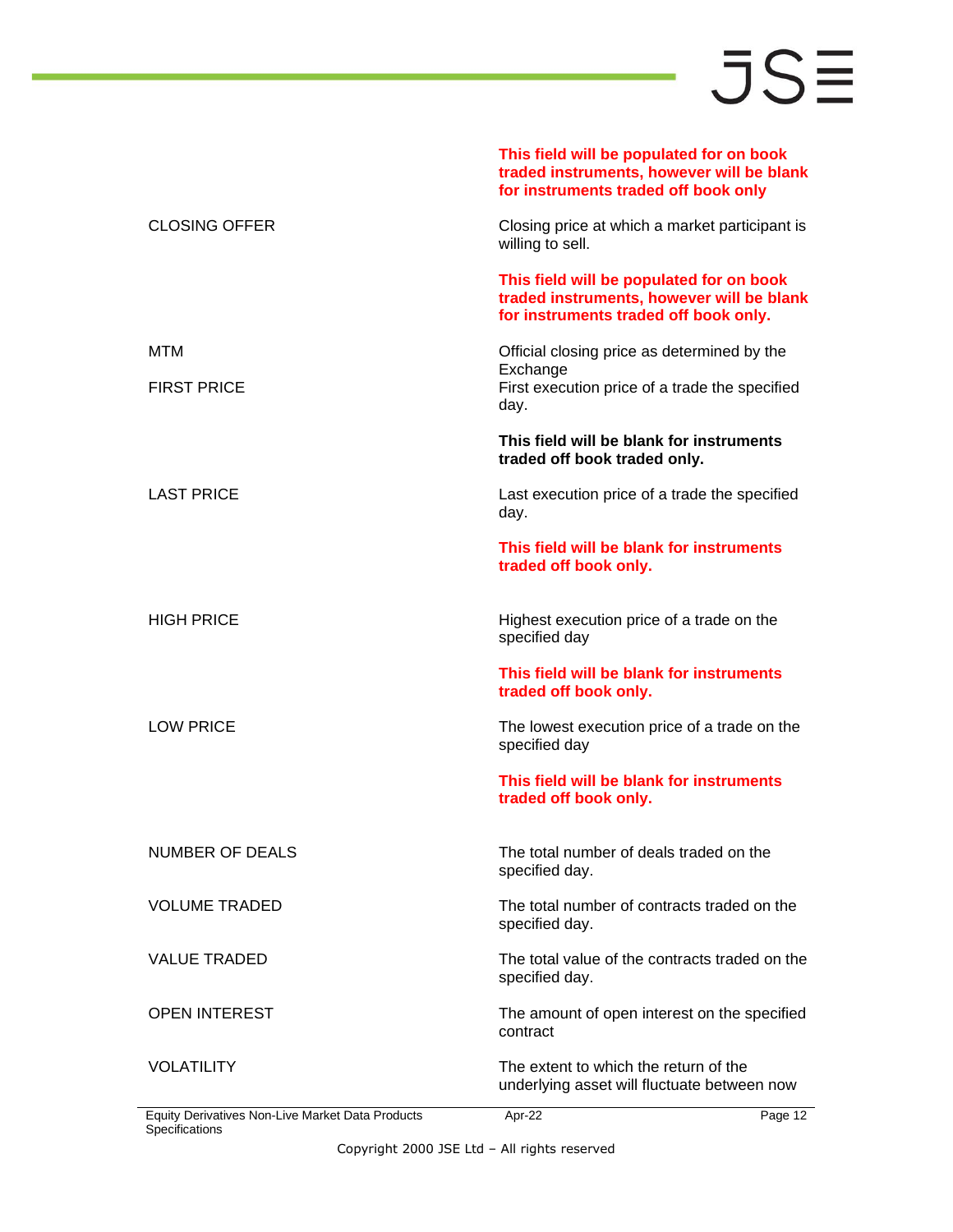and the option's expiration. Only applicable to Options.

ISIN **ISIN An International Securities Identification** Number (ISIN) uniquely identifies a security. An ISIN consists of three parts: a country code, an alpha-numeric national security identifier, and a check digit. An ISIN is unique per instrument.

INSTRUMENT ID This is a unique identifier that is assigned to all instruments, across all markets at the JSE. This is the universal instrument master ID.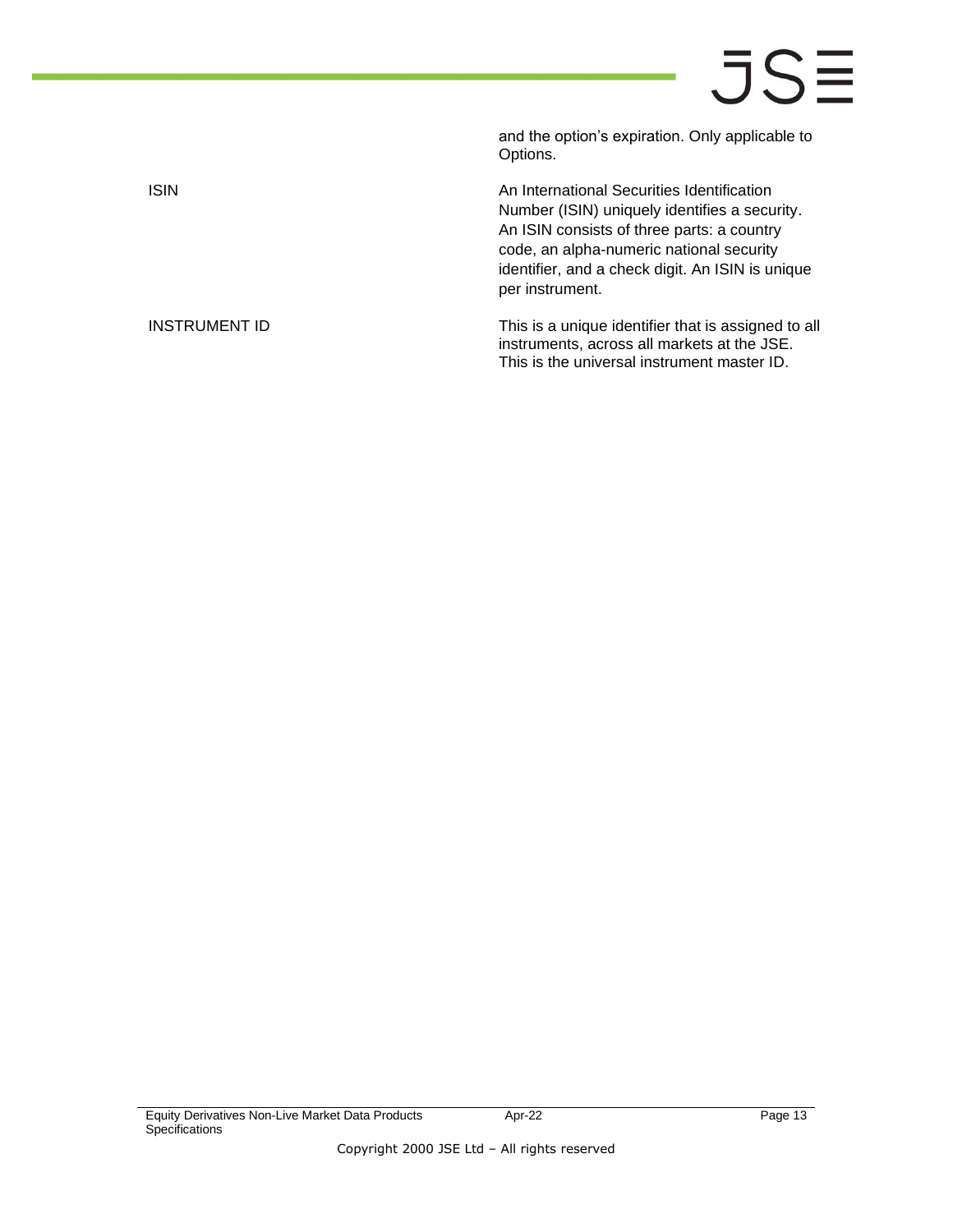#### <span id="page-13-0"></span>**7.3 Daily Market Statistics - DED Sub Type 02**

| <b>FIELD NAME</b>           | <b>START</b><br><b>POS</b> | <b>LENGTH</b> | <b>DATA</b><br><b>TYPE</b> | <b>NUMERIC</b><br><b>FORMAT</b> | <b>END POS</b> |
|-----------------------------|----------------------------|---------------|----------------------------|---------------------------------|----------------|
| Derivatives Instrument Type | 49                         | 60            | A                          |                                 | 108            |
| <b>Contract Code</b>        | 109                        | 50            | AN                         |                                 | 158            |
| Call/Put/Future             | 159                        | 6             | A                          |                                 | 164            |
| <b>Deals</b>                | 165                        | 14            | N                          | 14                              | 178            |
| <b>Contracts Traded</b>     | 179                        | 14            | N                          | 14                              | 192            |
| Nominal Value               | 193                        | 21            | N                          | 14.6                            | 213            |
| Delta Value                 | 214                        | 21            | N                          | 14.6                            | 234            |
| Delta Value Sign            | 235                        | 1             | A                          |                                 | 235            |
| Premium Value               | 236                        | 21            | N                          | 14.6                            | 256            |
| Open Interest               | 257                        | 14            | N                          | 14                              | 270            |
| Contracts/Deals             | 271                        | 14            | N                          | 14                              | 284            |
| <b>ISIN</b>                 | 285                        | 13            | AN                         |                                 | 297            |
| Instrument ID               | 298                        | 17            | N                          | 17                              | 314            |

This record contains market statistics for all the contracts that were traded for the Equity Derivatives market.

| DERIVATIVES INSTRUMENT TYPE                      | The type of instrument that the contract<br>represents e.g. Single Stock Future, Forex<br>Any day Option, etc.                                                                                                                 |         |
|--------------------------------------------------|--------------------------------------------------------------------------------------------------------------------------------------------------------------------------------------------------------------------------------|---------|
| CONTRACT CODE                                    | The Contract Code describes the major<br>aspects of the instrument. It assists greatly in<br>providing context. The field describes the<br>following aspects of the instrument: Expiry<br>Date, Underlying and Settlement Type |         |
| CALL/ PUT/ FUTURE                                | This field indicates the Contract Type (Call,<br>Put, or Future)                                                                                                                                                               |         |
| <b>DEALS</b>                                     | Number of deals transacted                                                                                                                                                                                                     |         |
| <b>CONTRACTS TRADED</b>                          | The total number of contracts traded on the<br>specified day.                                                                                                                                                                  |         |
| <b>NOMINAL VALUE</b>                             | The nominal value of a trade                                                                                                                                                                                                   |         |
| <b>DELTA VALUE</b>                               | The delta value of a trade                                                                                                                                                                                                     |         |
| <b>DELTA VALUE SIGN</b>                          | Sign indicating the Delta value e.g. 'N' for<br>negative value and 'P' for positive value                                                                                                                                      |         |
| <b>PREMIUM VALUE</b>                             | The premium value of a trade                                                                                                                                                                                                   |         |
| Equity Derivatives Non-Live Market Data Products | Apr-22                                                                                                                                                                                                                         | Page 14 |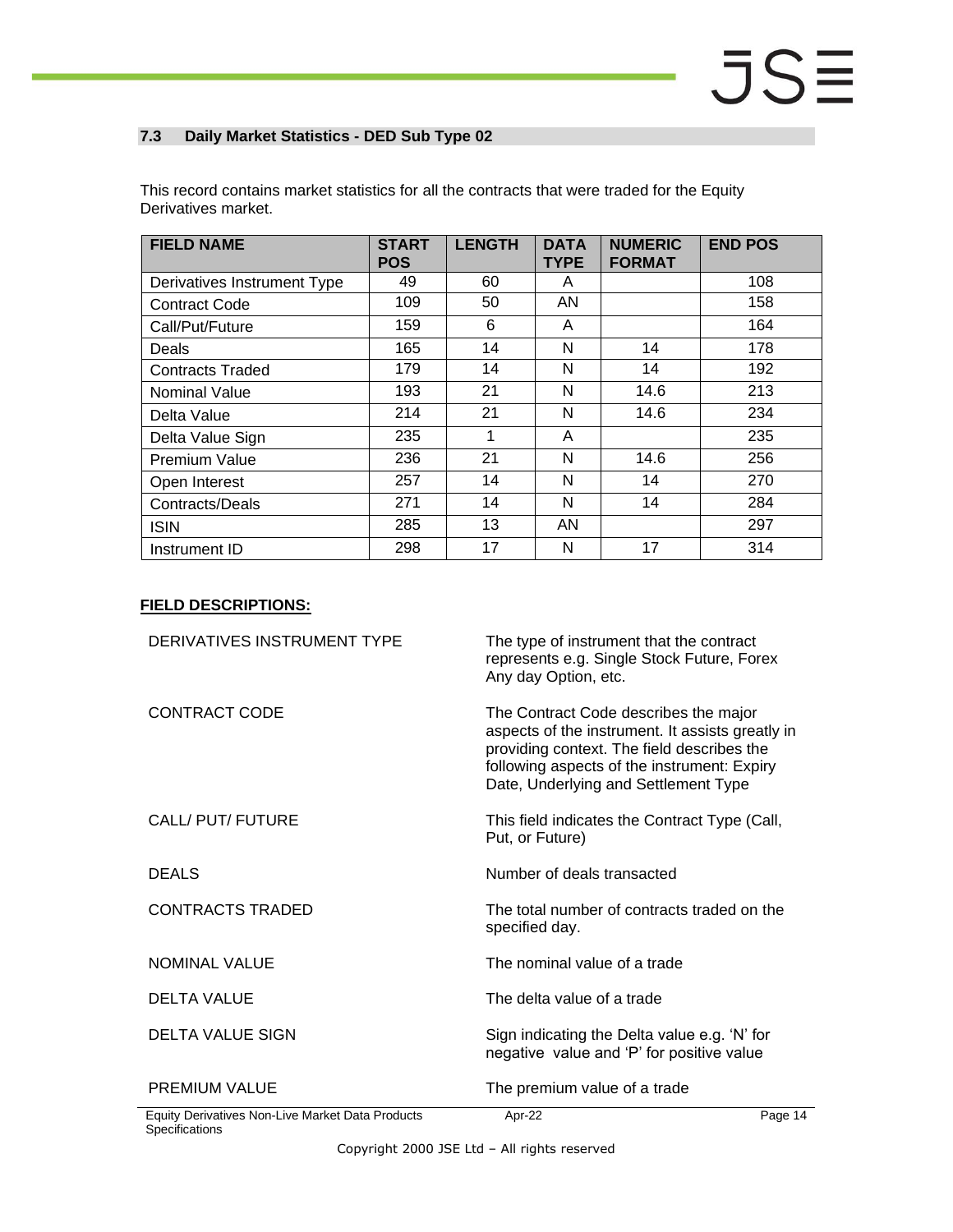| <b>OPEN INTEREST</b> | The amount of open interest on the specified<br>contract.                                                                                                                                                                                                    |
|----------------------|--------------------------------------------------------------------------------------------------------------------------------------------------------------------------------------------------------------------------------------------------------------|
| CONTRACTS/DEALS      | Total Contracts divided by Deals                                                                                                                                                                                                                             |
| <b>ISIN</b>          | An International Securities Identification<br>Number (ISIN) uniquely identifies a security.<br>An ISIN consists of three parts: a country<br>code, an alpha-numeric national security<br>identifier, and a check digit. An ISIN is unique<br>per instrument. |
| INSTRUMENT ID        | This is a unique identifier that is assigned to<br>all instruments, across all markets at the JSE.<br>This is the universal instrument master ID.                                                                                                            |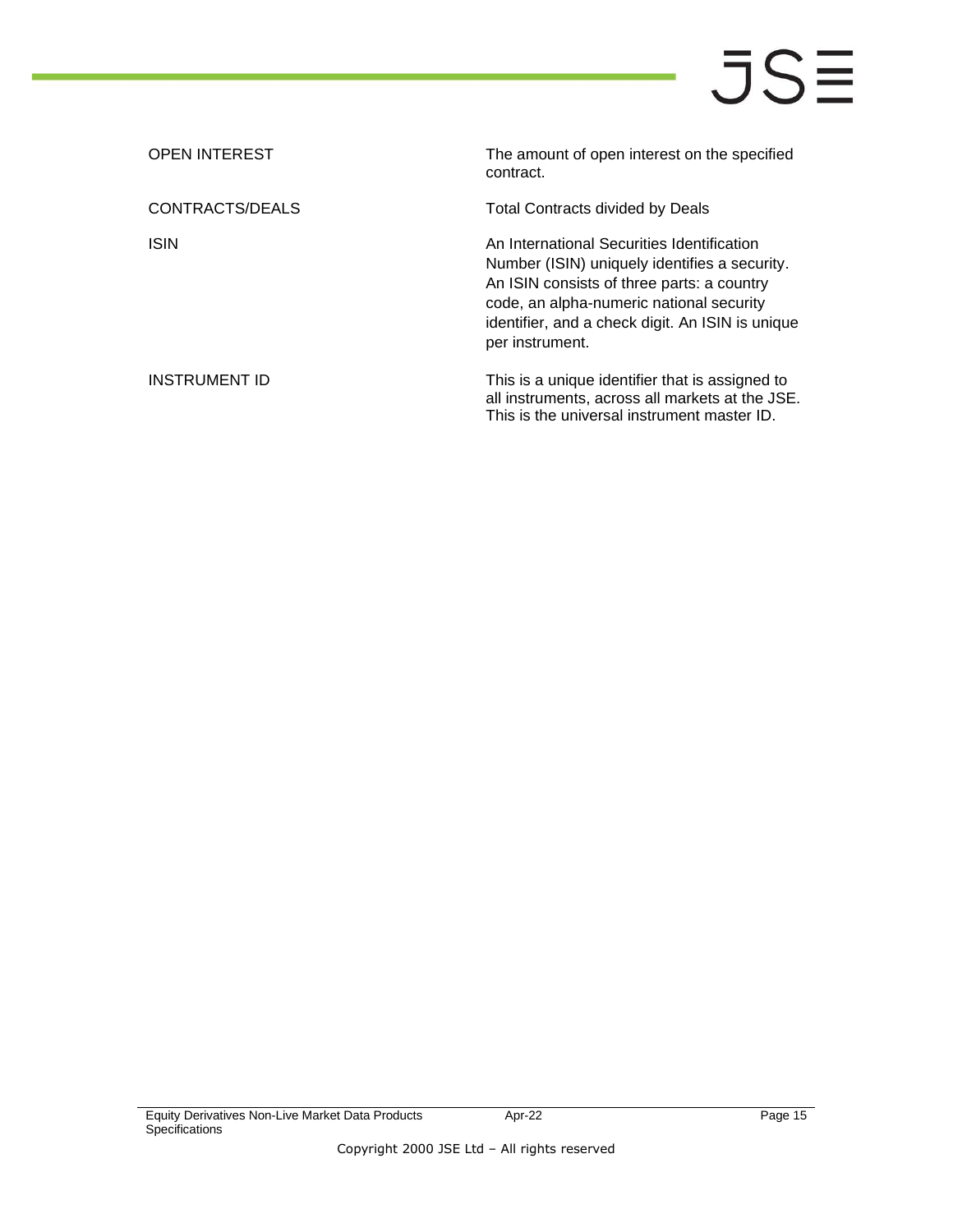#### <span id="page-15-0"></span>**7.4 Weekly Market Statistics - DED Sub Type 03**

This record contains market statistics for the trading day for all the contracts that were traded for the Equity Derivatives market.

| <b>FIELD NAME</b>           | <b>START</b><br><b>POS</b> | <b>LENGTH</b> | <b>DATA</b><br><b>TYPE</b> | <b>NUMERIC</b><br><b>FORMAT</b> | <b>END POS</b> |
|-----------------------------|----------------------------|---------------|----------------------------|---------------------------------|----------------|
| Derivatives Instrument Type | 49                         | 60            | A                          |                                 | 108            |
| <b>Contract Code</b>        | 109                        | 50            | AN                         |                                 | 158            |
| Call/Put/Future             | 159                        | 6             | B                          |                                 | 164            |
| Deals                       | 165                        | 14            | N                          | 14                              | 178            |
| <b>Contracts Traded</b>     | 179                        | 14            | N                          | 14                              | 192            |
| <b>Nominal Value</b>        | 193                        | 21            | N                          | 14.6                            | 213            |
| Delta Value                 | 214                        | 21            | N                          | 14.6                            | 234            |
| Delta Value Sign            | 235                        | 1             | A                          |                                 | 235            |
| Premium Value               | 236                        | 21            | N                          | 14.6                            | 256            |
| Open Interest               | 257                        | 14            | N                          | 14                              | 270            |
| Contracts/Deals             | 271                        | 14            | N                          | 14                              | 284            |
| <b>ISIN</b>                 | 285                        | 13            | AN                         |                                 | 297            |
| Instrument ID               | 298                        | 17            | N                          | 17                              | 314            |

| DERIVATIVES INSTRUMENT TYPE                      | The type of instrument that the contract<br>represents e.g. Single Stock Future, Forex<br>Any day Option, etc.                                                                                                                  |         |
|--------------------------------------------------|---------------------------------------------------------------------------------------------------------------------------------------------------------------------------------------------------------------------------------|---------|
| CONTRACT CODE                                    | The Contract Code describes the major<br>aspects of the instrument. It assists greatly in<br>providing context. The field describes the<br>following aspects of the instrument: Expiry<br>Date, Underlying and Settlement Type. |         |
| CALL/ PUT/ FUTURE                                | This field indicates the Contract Type (Call,<br>Put, or Future)                                                                                                                                                                |         |
| <b>DEALS</b>                                     | Number of deals transacted                                                                                                                                                                                                      |         |
| <b>CONTRACTS TRADED</b>                          | The total number of contracts traded on the<br>specified day.                                                                                                                                                                   |         |
| <b>NOMINAL VALUE</b>                             | The nominal value of a trade                                                                                                                                                                                                    |         |
| <b>DELTA VALUE</b>                               | The delta value of a trade                                                                                                                                                                                                      |         |
| <b>DELTA VALUE SIGN</b>                          | Sign indicating the Delta value e.g. 'N' for<br>negative value and 'P' for positive value                                                                                                                                       |         |
| <b>PREMIUM VALUE</b>                             | The premium value of a trade                                                                                                                                                                                                    |         |
| Equity Derivatives Non-Live Market Data Products | Apr-22                                                                                                                                                                                                                          | Page 16 |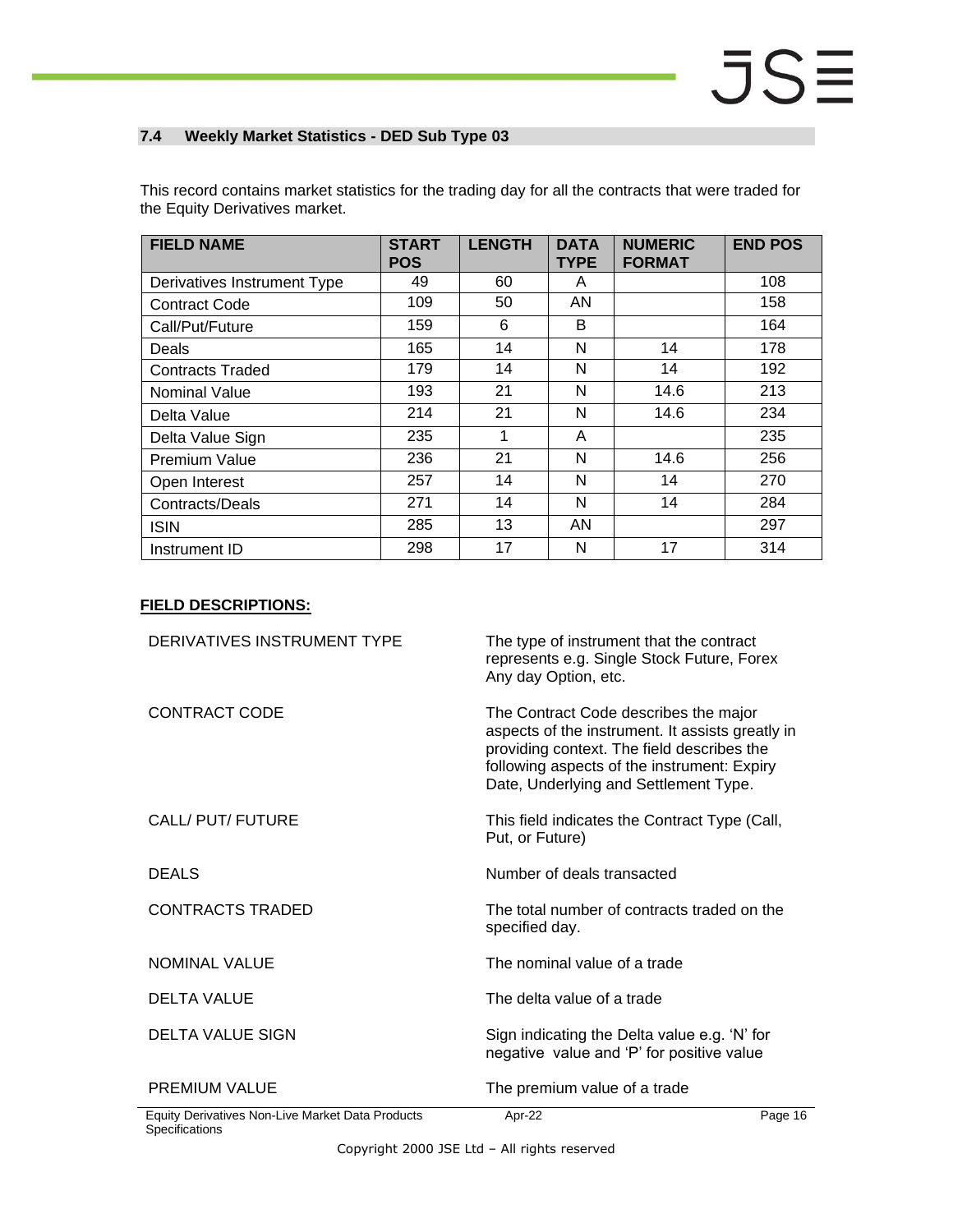| <b>OPEN INTEREST</b> | The amount of open interest on the specified<br>contract.                                                                                                                                                                                                    |
|----------------------|--------------------------------------------------------------------------------------------------------------------------------------------------------------------------------------------------------------------------------------------------------------|
| CONTRACTS/DEALS      | Total Contracts divided by Deals                                                                                                                                                                                                                             |
| <b>ISIN</b>          | An International Securities Identification<br>Number (ISIN) uniquely identifies a security.<br>An ISIN consists of three parts: a country<br>code, an alpha-numeric national security<br>identifier, and a check digit. An ISIN is unique<br>per instrument. |
| INSTRUMENT ID        | This is a unique identifier that is assigned to<br>all instruments, across all markets at the JSE.<br>This is the universal instrument master ID.                                                                                                            |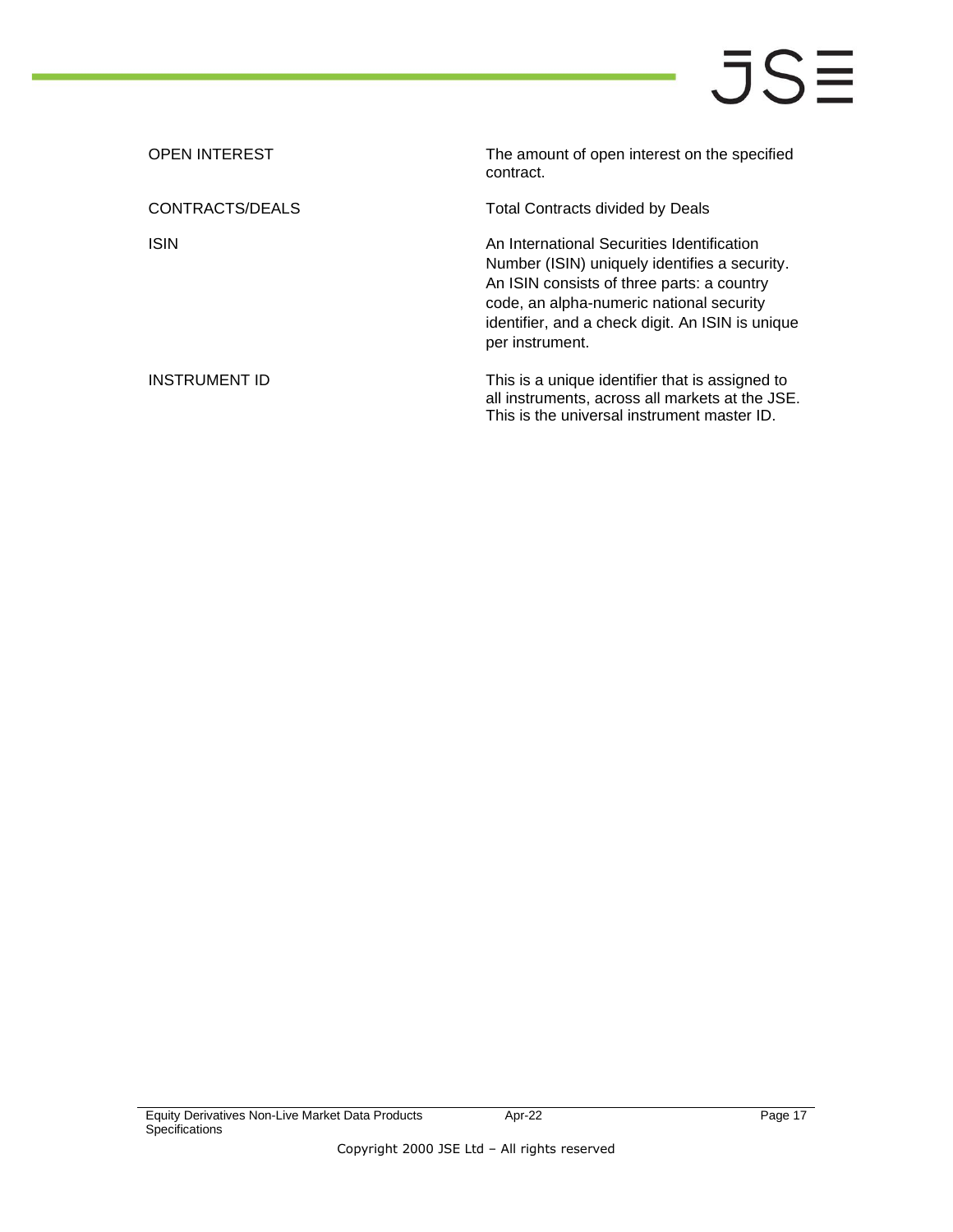### <span id="page-17-0"></span>**7.5 Monthly Market Statistics - DED Sub Type 04**

| <b>Equity Derivatives market.</b>                                                                   |  |  |  |
|-----------------------------------------------------------------------------------------------------|--|--|--|
| This record contains market statistics for the month for all the contracts that were traded for the |  |  |  |
|                                                                                                     |  |  |  |

| <b>FIELD NAME</b>           | <b>START</b><br><b>POS</b> | <b>LENGTH</b> | <b>DATA</b><br><b>TYPE</b> | <b>NUMERIC</b><br><b>FORMAT</b> | <b>END POS</b> |
|-----------------------------|----------------------------|---------------|----------------------------|---------------------------------|----------------|
| Derivatives Instrument Type | 49                         | 60            | A                          |                                 | 108            |
| <b>Contract Code</b>        | 109                        | 50            | AN                         |                                 | 158            |
| Call/Put/Future             | 159                        | 6             | B                          |                                 | 164            |
| Deals                       | 165                        | 14            | N                          | 14                              | 178            |
| <b>Contracts Traded</b>     | 179                        | 14            | N                          | 14                              | 192            |
| Nominal Value               | 193                        | 21            | N                          | 14.6                            | 213            |
| Delta Value                 | 214                        | 21            | N                          | 14.6                            | 234            |
| Delta Value Sign            | 235                        | 1             | A                          |                                 | 235            |
| Premium Value               | 236                        | 21            | N                          | 14.6                            | 256            |
| Open Interest               | 257                        | 14            | N                          | 14                              | 270            |
| Contracts/Deals             | 271                        | 14            | N                          | 14                              | 284            |
| <b>ISIN</b>                 | 285                        | 13            | AN                         |                                 | 297            |
| Instrument ID               | 298                        | 17            | N                          | 17                              | 314            |

| DERIVATIVES INSTRUMENT TYPE                      | The type of instrument that the contract<br>represents e.g. Single Stock Future, Forex<br>Any day Option, etc.                                                                                                                  |         |
|--------------------------------------------------|---------------------------------------------------------------------------------------------------------------------------------------------------------------------------------------------------------------------------------|---------|
| CONTRACT CODE                                    | The Contract Code describes the major<br>aspects of the instrument. It assists greatly in<br>providing context. The field describes the<br>following aspects of the instrument: Expiry<br>Date, Underlying and Settlement Type. |         |
| CALL/ PUT/ FUTURE                                | This field indicates the Contract Type (Call,<br>Put, or Future)                                                                                                                                                                |         |
| <b>DEALS</b>                                     | Number of deals transacted                                                                                                                                                                                                      |         |
| <b>CONTRACTS TRADED</b>                          | The total number of contracts traded on the<br>specified day.                                                                                                                                                                   |         |
| NOMINAL VALUE                                    | The nominal value of a trade                                                                                                                                                                                                    |         |
| DELTA VALUE                                      | The delta value of a trade                                                                                                                                                                                                      |         |
| <b>DELTA VALUE SIGN</b>                          | Sign indicating the Delta value e.g. 'N' for<br>negative value and 'P' for positive value                                                                                                                                       |         |
| <b>PREMIUM VALUE</b>                             | The premium value of a trade                                                                                                                                                                                                    |         |
| Equity Derivatives Non-Live Market Data Products | Apr-22                                                                                                                                                                                                                          | Page 18 |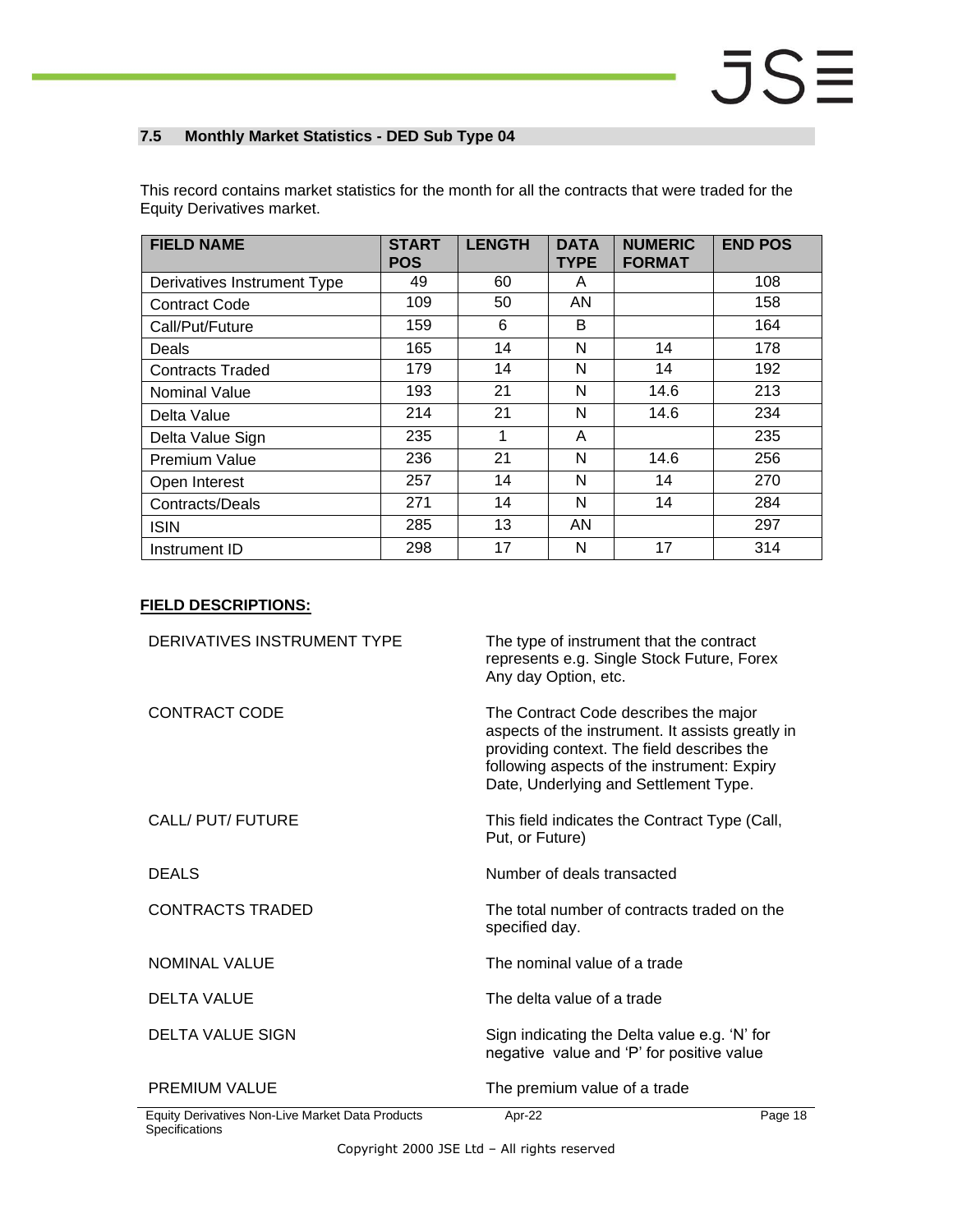| <b>OPEN INTEREST</b> | The amount of open interest on the specified<br>contract.                                                                                                                                                                                                    |
|----------------------|--------------------------------------------------------------------------------------------------------------------------------------------------------------------------------------------------------------------------------------------------------------|
| CONTRACTS/DEALS      | Total Contracts divided by Deals                                                                                                                                                                                                                             |
| <b>ISIN</b>          | An International Securities Identification<br>Number (ISIN) uniquely identifies a security.<br>An ISIN consists of three parts: a country<br>code, an alpha-numeric national security<br>identifier, and a check digit. An ISIN is unique<br>per instrument. |
| INSTRUMENT ID        | This is a unique identifier that is assigned to<br>all instruments, across all markets at the JSE.<br>This is the universal instrument master ID.                                                                                                            |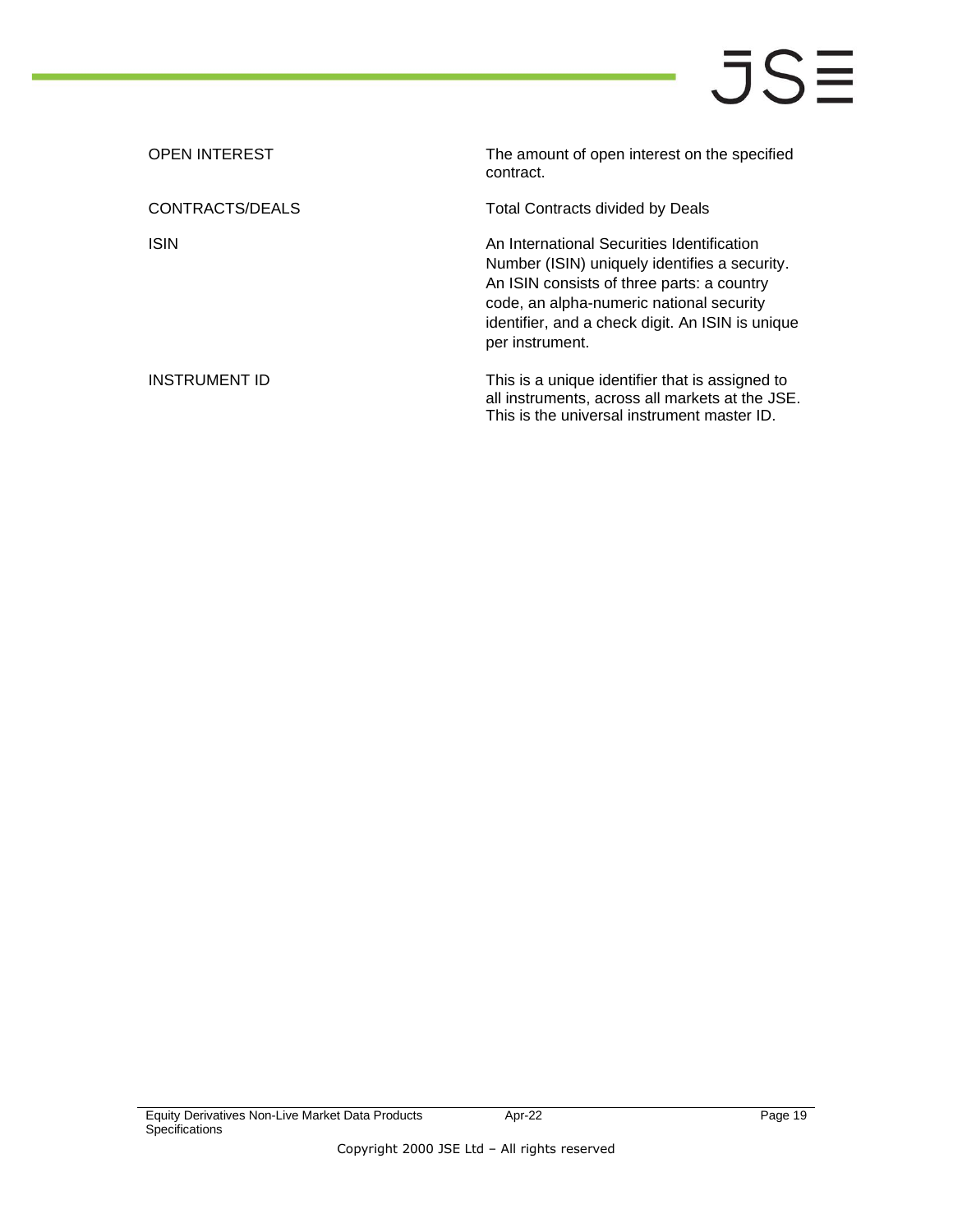#### <span id="page-19-0"></span>**7.6 All Contracts Open Interest - DED Sub Type 05**

This record type contains all active instruments, their open interest and number of contracts traded for the current day.

| <b>FIELD NAME</b>      | <b>START</b><br><b>POS</b> | <b>LENGTH</b> | <b>DATA</b><br><b>TYPE</b> | <b>NUMERIC</b><br><b>FORMAT</b> | <b>END POS</b> |
|------------------------|----------------------------|---------------|----------------------------|---------------------------------|----------------|
| <b>Contract Code</b>   | 49                         | 50            | AN                         | 50                              | 98             |
| Open Interest          | 99                         | 14            |                            | 14                              | 112            |
| <b>Contract Traded</b> | 113                        | 14            |                            | 14                              | 126            |
| <b>ISIN</b>            | 127                        | 13            | AN                         | 13                              | 139            |
| Instrument ID          | 140                        | 17            | N                          | 17                              | 156            |

| <b>CONTRACT CODE</b>   | The Contract Code describes the major<br>aspects of the instrument. It assists greatly in<br>providing context. The field describes the<br>following aspects of the instrument: Expiry<br>Date, Underlying and Settlement Type                               |
|------------------------|--------------------------------------------------------------------------------------------------------------------------------------------------------------------------------------------------------------------------------------------------------------|
| <b>OPEN INTEREST</b>   | The amount of open interest on the specified<br>contract.                                                                                                                                                                                                    |
| <b>CONTRACT TRADED</b> | The total number of contracts traded on the<br>specified day.                                                                                                                                                                                                |
| <b>ISIN</b>            | An International Securities Identification<br>Number (ISIN) uniquely identifies a security.<br>An ISIN consists of three parts: a country<br>code, an alpha-numeric national security<br>identifier, and a check digit. An ISIN is unique<br>per instrument. |
| <b>INSTRUMENT ID</b>   | This is a unique identifier that is assigned to<br>all instruments, across all markets at the JSE.<br>This is the universal instrument master ID.                                                                                                            |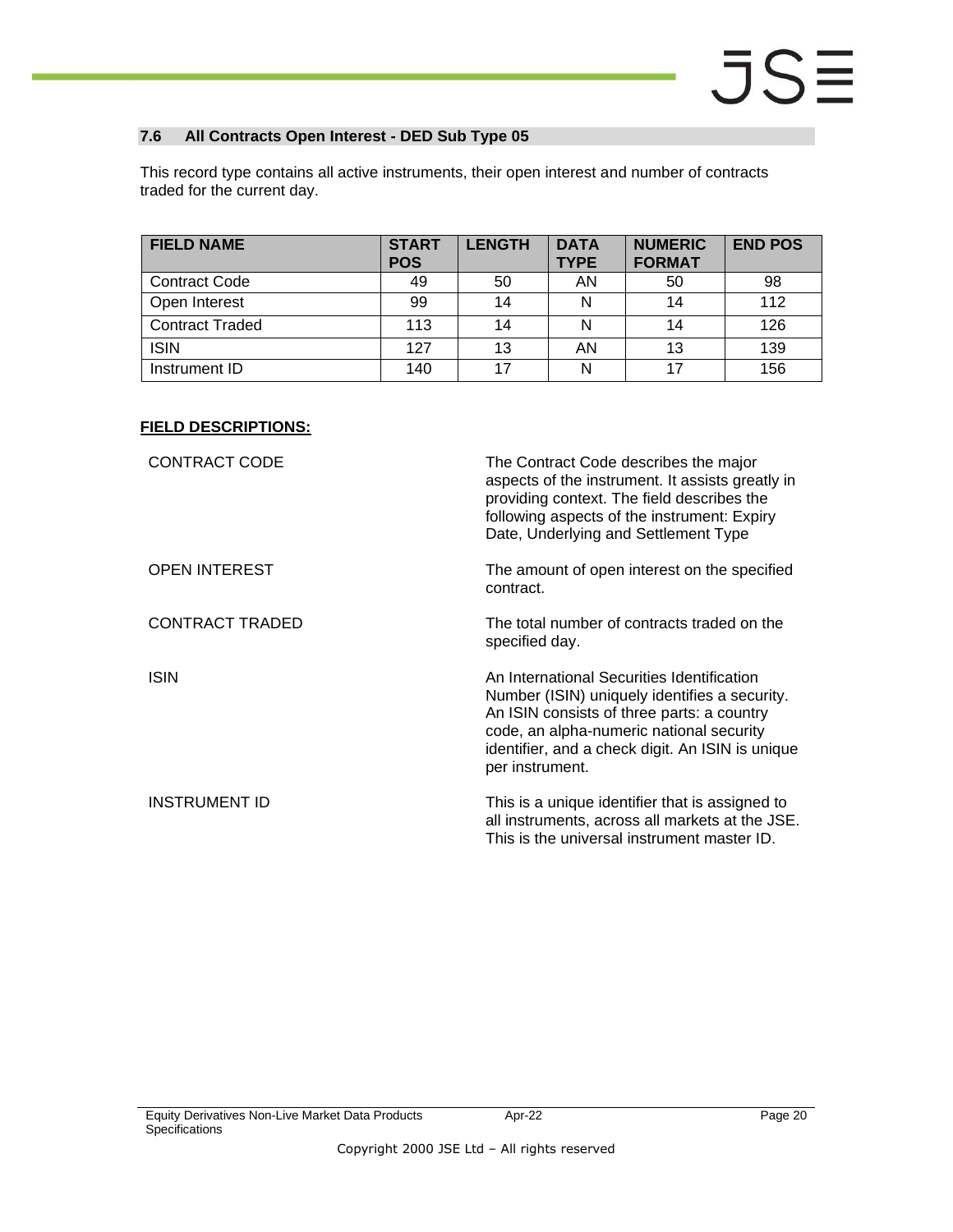#### <span id="page-20-0"></span>**7.7 Daily Full Market Type Totals - SED Sub Type 02**

This product displays the end of day total contracts traded grouped by the type of contract (e.g. Future or Option) and the underlying instrument type they represent e.g. Indices, Single Stock Futures etc. This provides a consolidated view of the MTM and Value Traded for the day.

| <b>FIELD NAME</b>                                             | <b>START</b><br><b>POS</b> | <b>LENGTH</b> | <b>DATA</b><br><b>TYPE</b> | <b>NUMERIC</b><br><b>FORMAT</b> | <b>END POS</b> |
|---------------------------------------------------------------|----------------------------|---------------|----------------------------|---------------------------------|----------------|
| Total number of contracts per<br>Contract and Instrument Type | 49                         | 14            | N                          | 14                              | 62             |
| Total number of Deals per<br>Contract and Instrument Type     | 63                         | 14            | N                          | 14                              | 76             |
| Total Value of contracts per<br>Contract and Instrument Type  | 77                         | 21            | N                          | 14.6                            | 97             |
| Total Open Interest per<br>Contract and Instrument Type       | 98                         | 14            | N                          | 14                              | 111            |

#### **FIELD DESCRIPTIONS:**

TOTAL NUMBER OF CONTRACTS PER CONTRACT AND INSTRUMENT TYPE

TOTAL NUMBER OF DEALS PER CONTRACT AND INSTRUMENT TYPE

TOTAL VALUE OF CONTRACTS PER CONTRACT AND INSTRUMENT TYPE

TOTAL OPEN INTEREST PER CONTRACT AND INSTRUMENT TYPE The total number of Contracts that fall within the Contract and Instrument type for the specified day.

The total number of Deals that fall within the Contract and Instrument type for the specified day.

The total value of the Contracts that fall within the Contract and Instrument Type for the specified day.

The total amount of Open Interest that fall within the Contract and Instrument Type for the specified day.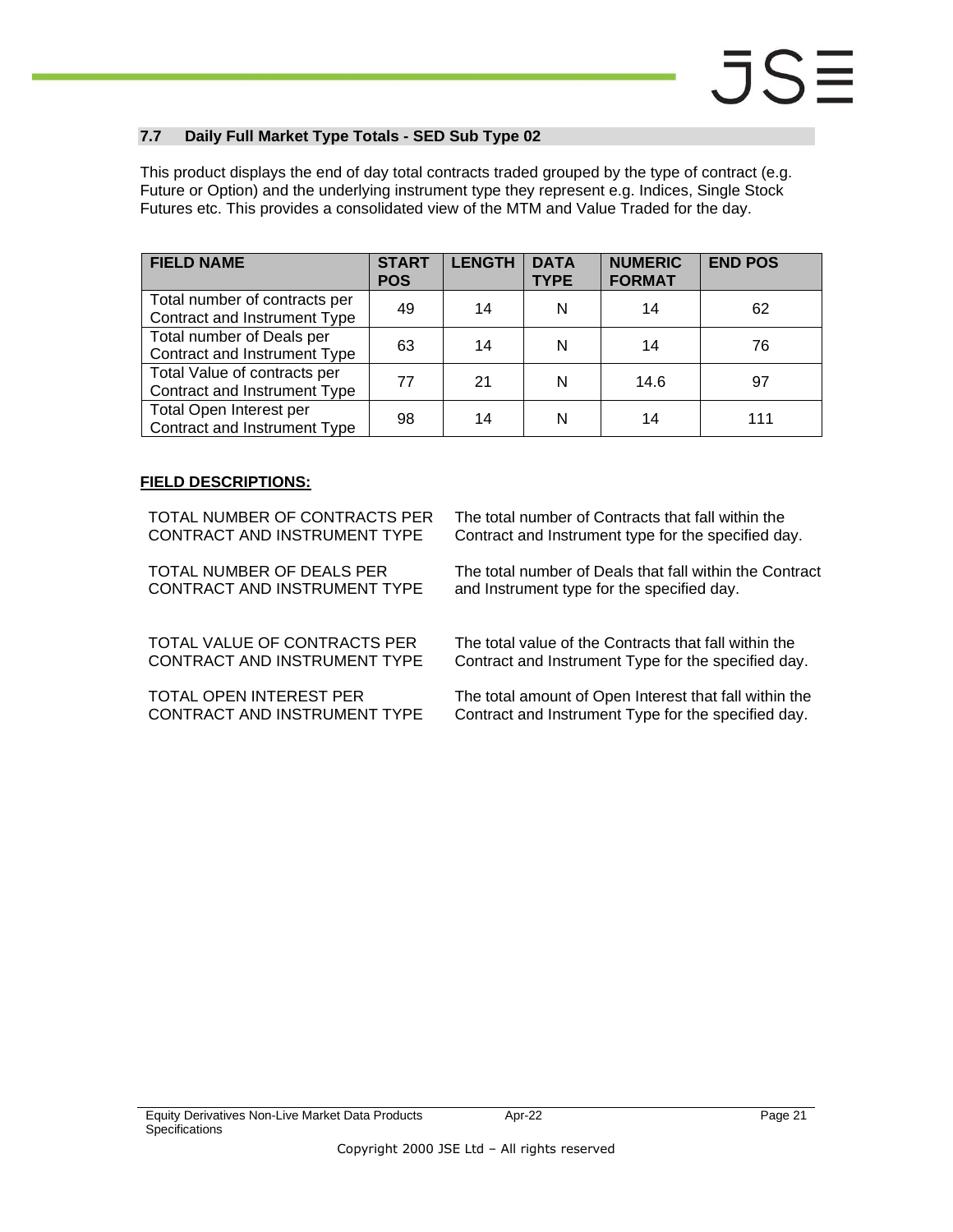#### <span id="page-21-0"></span>**7.8 Daily Full Market Overall Totals - OED Sub Type 02**

The record contains the key market statistics for the day's trade. It provides a view of the day's trade at a glance. It provides a daily snapshot view of overall volume, value and deals for the entire market.

| <b>FIELD NAME</b>                    | <b>START</b><br><b>POS</b> | <b>LENGTH</b> | <b>DATA</b><br><b>TYPE</b> | <b>NUMERIC</b><br><b>FORMAT</b> | <b>END POS</b> |
|--------------------------------------|----------------------------|---------------|----------------------------|---------------------------------|----------------|
| Total number of contracts for<br>dav | 49                         | 14            | N                          | 14                              | 62             |
| Total number of Deals for day        | 63                         | 14            | N                          | 14                              | 76             |
| Total Value of contracts for<br>day  | 77                         | 21            | N                          | 14.6                            | 97             |
| Total Open Interest for day          | 98                         | 14            | N                          | 14                              | 111            |
| <b>Total Margin on Deposit</b>       | 112                        | 21            | N                          | 14.6                            | 132            |

#### **FIELD DESCRIPTIONS:**

TOTAL NUMBER OF CONTRACTS FOR DAY Total number of contracts for the specified day. TOTAL NUMBER OF DEALS FOR DAY The overall total number of Deals for the specified day. TOTAL VALUE OF CONTRACTS FOR DAY The total value of the Contracts for the specified day. TOTAL OPEN INTEREST FOR DAY The total amount of Open Interest that fall within the Contract and Instrument Type for the specified day. TOTAL MARGIN ON DEPOSIT The total amount of margin on deposit for the specified day. N.B This field will always be populated with zeros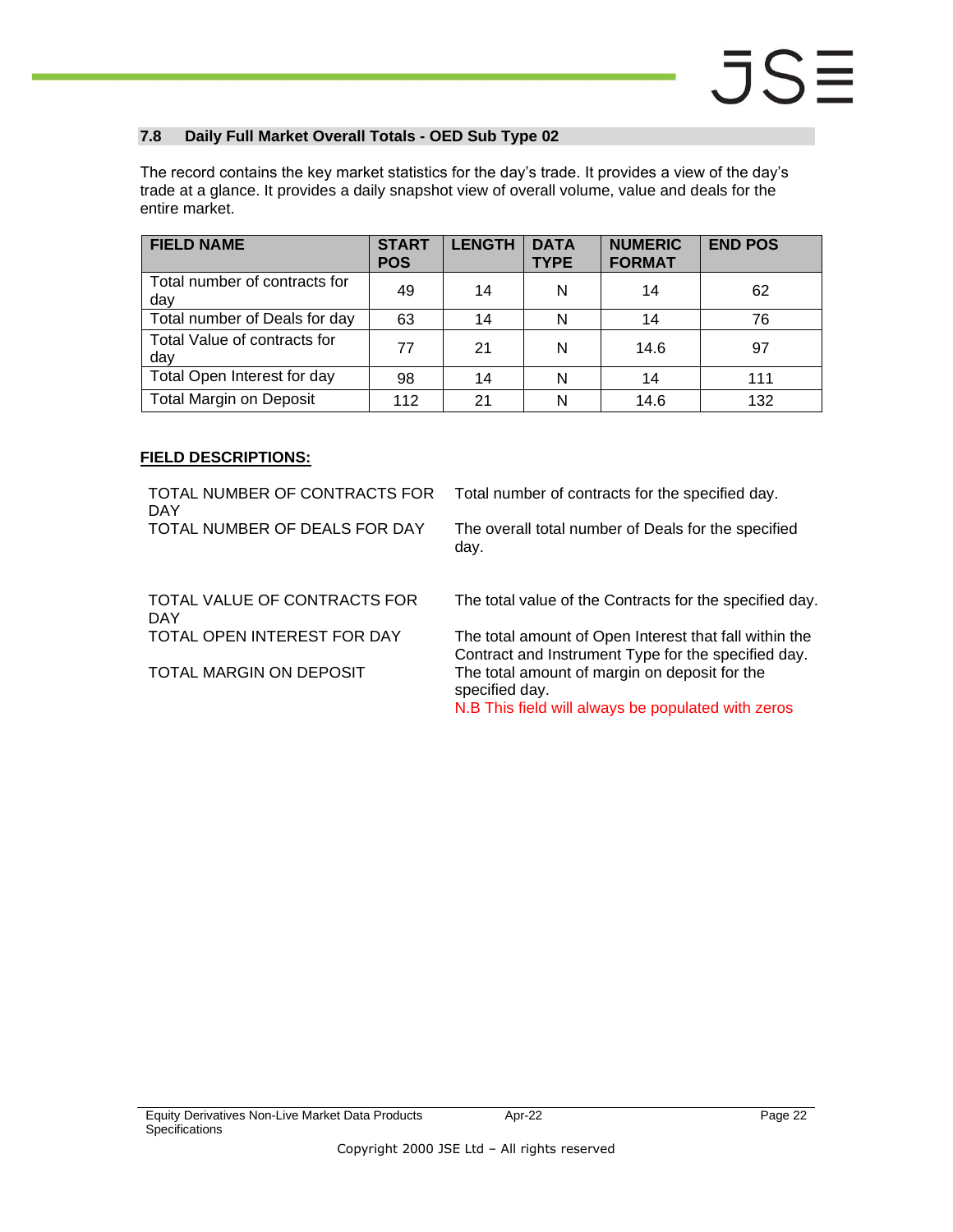#### <span id="page-22-0"></span>**7.9 Early MTM - MED Sub Type 01**

This product provides all members, traders, clients and general public with the updated MTM information and closing prices, for instruments that meet one or more of the below criteria:

- All future contracts
- All option contracts with open interest (open interest > 0).
- All option contracts that traded for the day on-book or off-book (traded volume on-book or  $off-book > 0$ ).

| <b>FIELD NAME</b>           | <b>START</b><br><b>POS</b> | <b>LENGTH</b> | <b>DATA</b><br><b>TYPE</b> | <b>NUMERIC</b><br><b>FORMAT</b> | <b>END POS</b> |
|-----------------------------|----------------------------|---------------|----------------------------|---------------------------------|----------------|
| <b>Contract Code</b>        | 49                         | 50            | AN                         |                                 | 98             |
| Derivatives Instrument Type | 99                         | 60            | A                          |                                 | 158            |
| <b>Strike Price</b>         | 159                        | 17            | N                          | 10.6                            | 175            |
| Call/Put/Future             | 176                        | 6             | A                          |                                 | 181            |
| <b>Future Expiry Date</b>   | 182                        | 8             | D                          |                                 | 189            |
| <b>Option Expiry Date</b>   | 190                        | 8             | D                          |                                 | 197            |
| <b>MTM Price</b>            | 198                        | 17            | N                          | 10.6                            | 214            |
| <b>MTM Yield</b>            | 215                        | 17            | N                          | 10.6                            | 231            |
| <b>MTM Volatility</b>       | 232                        | 17            | N                          | 10.6                            | 248            |
| Spot                        | 249                        | 17            | N                          | 10.6                            | 265            |
| <b>ISIN</b>                 | 266                        | 13            | AN                         |                                 | 278            |
| Instrument ID               | 279                        | 17            | N                          | 17                              | 295            |

### **FIELD DESCRIPTIONS:**

| DERIVATIVES CONTRACT CODE                        | The Contract Code describes the major aspects of the<br>instrument. It assists greatly in providing context. The<br>field describes the following aspects of the instrument:<br>Expiry Date, Underlying and Settlement Type |         |
|--------------------------------------------------|-----------------------------------------------------------------------------------------------------------------------------------------------------------------------------------------------------------------------------|---------|
| <b>INSTRUMENT TYPE</b>                           | The type of instrument that the contract represents<br>e.g. Single Stock Future, Forex Any day Option, etc.                                                                                                                 |         |
| <b>STRIKE PRICE</b>                              | The price at which the buyer/holder of an option has<br>the right to buy/sell the underlying future. Must display<br>only for Options                                                                                       |         |
| CALL/ PUT/ FUTURE                                | This field indicates the Contract Type (Call, Put, or<br>Future)                                                                                                                                                            |         |
| <b>FUTURE EXPIRY DATE</b>                        | The Contract Expiry Date for the Future.                                                                                                                                                                                    |         |
| <b>OPTION EXPIRY DATE</b>                        | The Contract Expiry Date for the Option                                                                                                                                                                                     |         |
| <b>MTM PRICE</b>                                 | Official Intraday closing price as determined by the<br>Exchange                                                                                                                                                            |         |
| <b>MTM YIELD</b>                                 | Closing yield on the contract.                                                                                                                                                                                              |         |
| Equity Derivatives Non-Live Market Data Products | Apr-22                                                                                                                                                                                                                      | Page 23 |

**Specifications**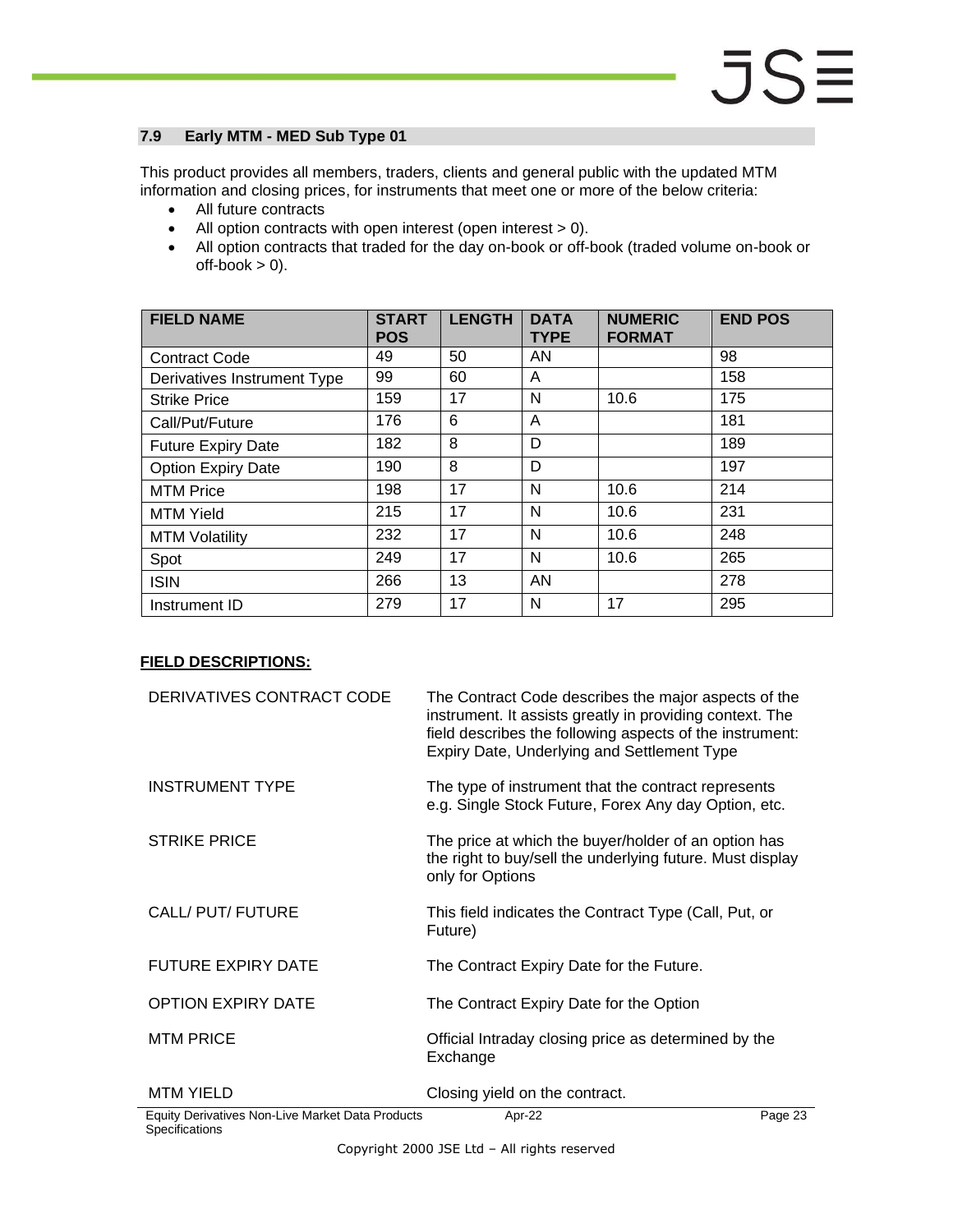|                       | N.B. Equity Derivatives Markets do not have yield<br>traded instruments. Therefore the MTM Yield field<br>will always be blank                                                                                                                            |
|-----------------------|-----------------------------------------------------------------------------------------------------------------------------------------------------------------------------------------------------------------------------------------------------------|
| <b>MTM VOLATILITY</b> | Changes in volatility                                                                                                                                                                                                                                     |
| <b>SPOT</b>           | Closing price of the underlying instrument.                                                                                                                                                                                                               |
| <b>ISIN</b>           | An International Securities Identification Number<br>(ISIN) uniquely identifies a security. An ISIN consists<br>of three parts: a country code, an alpha-numeric<br>national security identifier, and a check digit. An ISIN<br>is unique per instrument. |
| INSTRUMENT ID         | This is a unique identifier that is assigned to all<br>instruments, across all markets at the JSE. This is the<br>universal instrument master ID.                                                                                                         |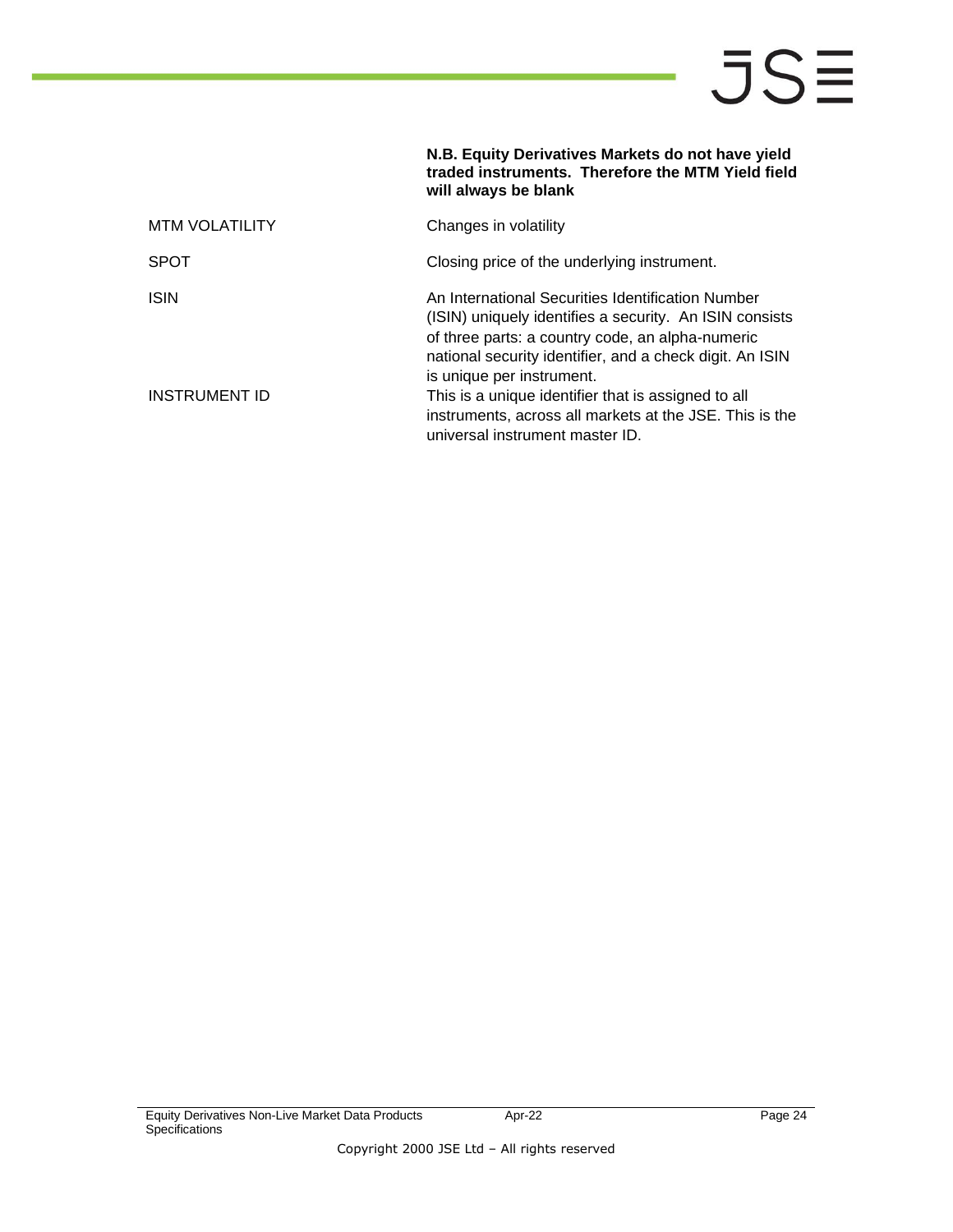#### <span id="page-24-0"></span>**7.10 Indicative MTM - MED Sub Type 03**

Displays the closing price as at 18:40 for the day, for instruments that meet one or more of the below criteria:

- All future contracts
- All option contracts with open interest (open interest > 0) as at 18:40. The 18h40 open interest may/may not include system exercise, abandon and close-outs trades.
- All option contracts that traded for the day on-book or off-book (traded volume on-book or  $off-book > 0$ ).

|  |                                      | N.B. All instruments expiring on Closeout will not be included in this record and the data will be |  |  |  |  |
|--|--------------------------------------|----------------------------------------------------------------------------------------------------|--|--|--|--|
|  | provided in the Closeout Data Record |                                                                                                    |  |  |  |  |

| <b>FIELD NAME</b>              | <b>START</b><br><b>POS</b> | <b>LENGTH</b>   | <b>DATA</b><br><b>TYPE</b> | <b>NUMERIC</b><br><b>FORMAT</b> | <b>END POS</b> |
|--------------------------------|----------------------------|-----------------|----------------------------|---------------------------------|----------------|
| <b>Contract Code</b>           | 49                         | 50              | AN                         |                                 | 98             |
| Derivatives Instrument Type    | 99                         | 60              | A                          |                                 | 158            |
| <b>Strike Price</b>            | 159                        | 17              | N                          | 10.6                            | 175            |
| Call/ Put/ Future              | 176                        | 6               | A                          |                                 | 181            |
| <b>Future Expiry Date</b>      | 182                        | $\overline{8}$  | D                          |                                 | 189            |
| <b>Option Expiry Date</b>      | 190                        | $\overline{8}$  | D                          |                                 | 197            |
| <b>MTM Price</b>               | 198                        | 17              | N                          | 10.6                            | 214            |
| <b>MTM Yield</b>               | 215                        | 17              | N                          | 10.6                            | 231            |
| <b>MTM Volatility</b>          | 232                        | 17              | N                          | 10.6                            | 248            |
| <b>Previous MTM Price</b>      | 249                        | 17              | N                          | 10.6                            | 265            |
| Previous MTM Yield             | 266                        | 17              | N                          | 10.6                            | 282            |
| <b>Previous MTM Volatility</b> | 283                        | 17              | N                          | 10.6                            | 299            |
| Delta                          | 300                        | 21              | N                          | 10.10                           | 320            |
| <b>First Price</b>             | 321                        | 17              | N                          | 10.6                            | 337            |
| Last Price                     | 338                        | 17              | N                          | 10.6                            | 354            |
| <b>High Price</b>              | 355                        | 17              | N                          | 10.6                            | 371            |
| Low Price                      | 372                        | 17              | N                          | 10.6                            | 388            |
| Spot                           | 389                        | 17              | N                          | 10.6                            | 405            |
| <b>ISIN</b>                    | 406                        | 13              | AN                         |                                 | 418            |
| Instrument ID                  | 419                        | $\overline{17}$ | N                          | 17                              | 435            |

| CONTRACT CODE               | The Contract Code describes the major aspects<br>of the instrument. It assists greatly in providing<br>context. The field describes the following<br>aspects of the instrument: Expiry Date,<br>Underlying and Settlement Type |
|-----------------------------|--------------------------------------------------------------------------------------------------------------------------------------------------------------------------------------------------------------------------------|
| DERIVATIVES INSTRUMENT TYPE | The type of instrument that the contract                                                                                                                                                                                       |
|                             | represents e.g. Single Stock Future, Forex Any<br>day Option, etc. This is the derivative instrument<br>type.                                                                                                                  |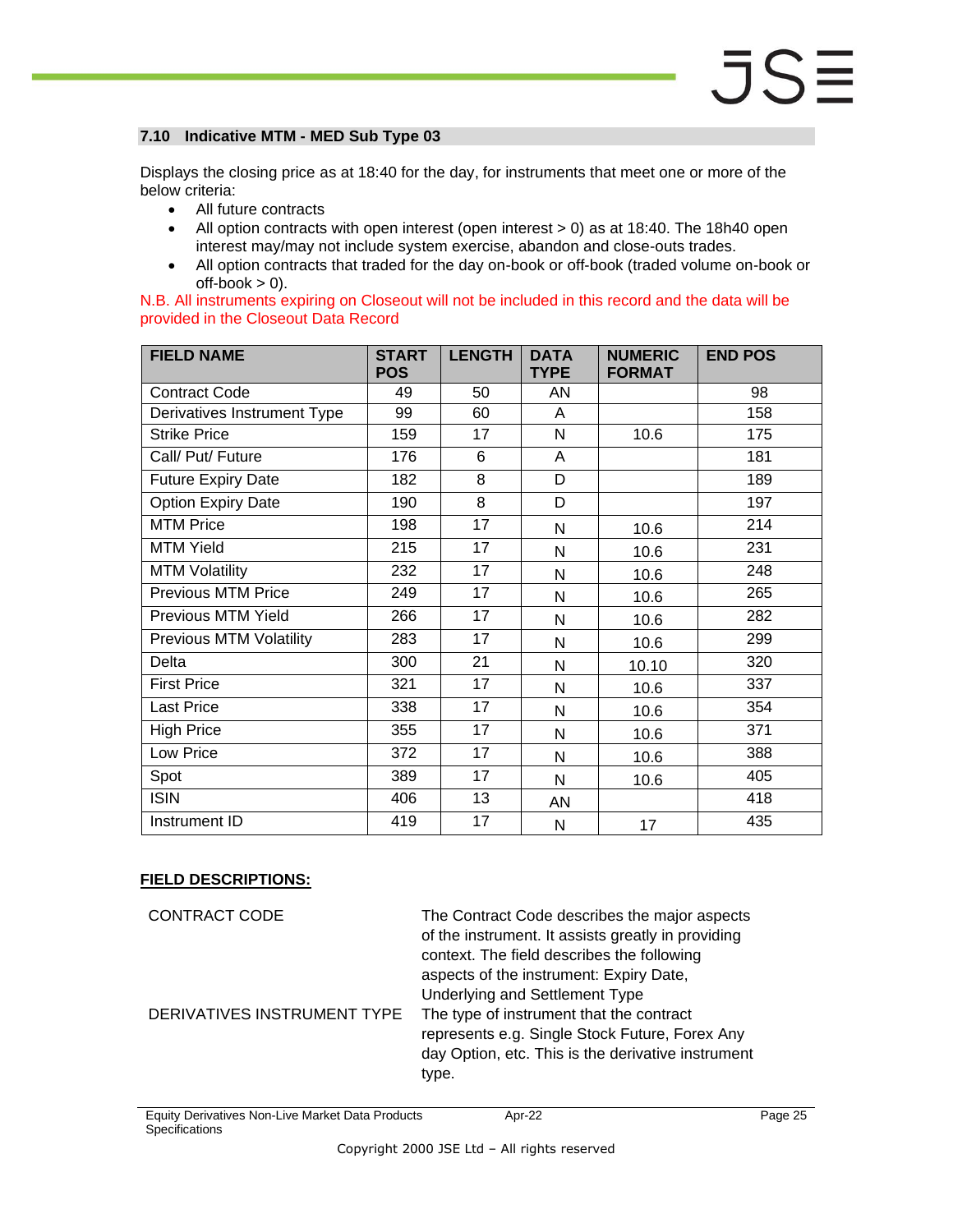| <b>STRIKE PRICE</b>                                                | The price at which the buyer/holder of an option<br>has the right to buy/sell the underlying future.<br>Must display only for Options. For Futures, the<br>strike price will zero whereas for Options, the<br>strike price will be the strike value of the option.                                 |  |
|--------------------------------------------------------------------|----------------------------------------------------------------------------------------------------------------------------------------------------------------------------------------------------------------------------------------------------------------------------------------------------|--|
| CALL/ PUT/ FUTURE                                                  | This field indicates the Contract Type (Call, Put,<br>or Future).                                                                                                                                                                                                                                  |  |
| <b>FUTURE EXPIRY DATE</b>                                          | The Contract Expiry Date for the Future.                                                                                                                                                                                                                                                           |  |
| <b>OPTION EXPIRY DATE</b>                                          | The Contract Expiry Date for the Option.                                                                                                                                                                                                                                                           |  |
| <b>MTM PRICE</b>                                                   | Official closing price as determined by the<br>Exchange.                                                                                                                                                                                                                                           |  |
| <b>MTM YIELD</b>                                                   | Closing yield on the contract.                                                                                                                                                                                                                                                                     |  |
|                                                                    | N.B. Equity Derivatives Markets do not have<br>yield traded instruments, therefore this field<br>will always be blank                                                                                                                                                                              |  |
| <b>MTM VOLATILITY</b>                                              | Changes in volatility.                                                                                                                                                                                                                                                                             |  |
| PREVIOUS MTM PRICE                                                 | Previous day's closing price on<br>instrument/contract.                                                                                                                                                                                                                                            |  |
| PREVIOUS MTM YIELD                                                 | Previous day's closing price on<br>instrument/contract.                                                                                                                                                                                                                                            |  |
|                                                                    | N.B. Equity Derivatives Markets do not have<br>yield traded instruments, therefore this field<br>will always be blank                                                                                                                                                                              |  |
| PREVIOUS MTM VOLATILITY                                            | Previous day's end of day Volatility.                                                                                                                                                                                                                                                              |  |
| DELTA                                                              | The delta of the option.<br>N.B the values can have a negative of positive<br>values.<br>Positive values can be identified by a<br>$\bullet$<br>space at the beginning of the field.<br>Negative values can be identified by a<br>$\bullet$<br>negative sign (-) at the beginning of the<br>field. |  |
| <b>FIRST PRICE</b>                                                 | First execution price of a trade the specified day.                                                                                                                                                                                                                                                |  |
|                                                                    | This field will be blank for instruments traded<br>off book only.                                                                                                                                                                                                                                  |  |
| Equity Derivatives Non-Live Market Data Products<br>Specifications | Apr-22<br>Page 26                                                                                                                                                                                                                                                                                  |  |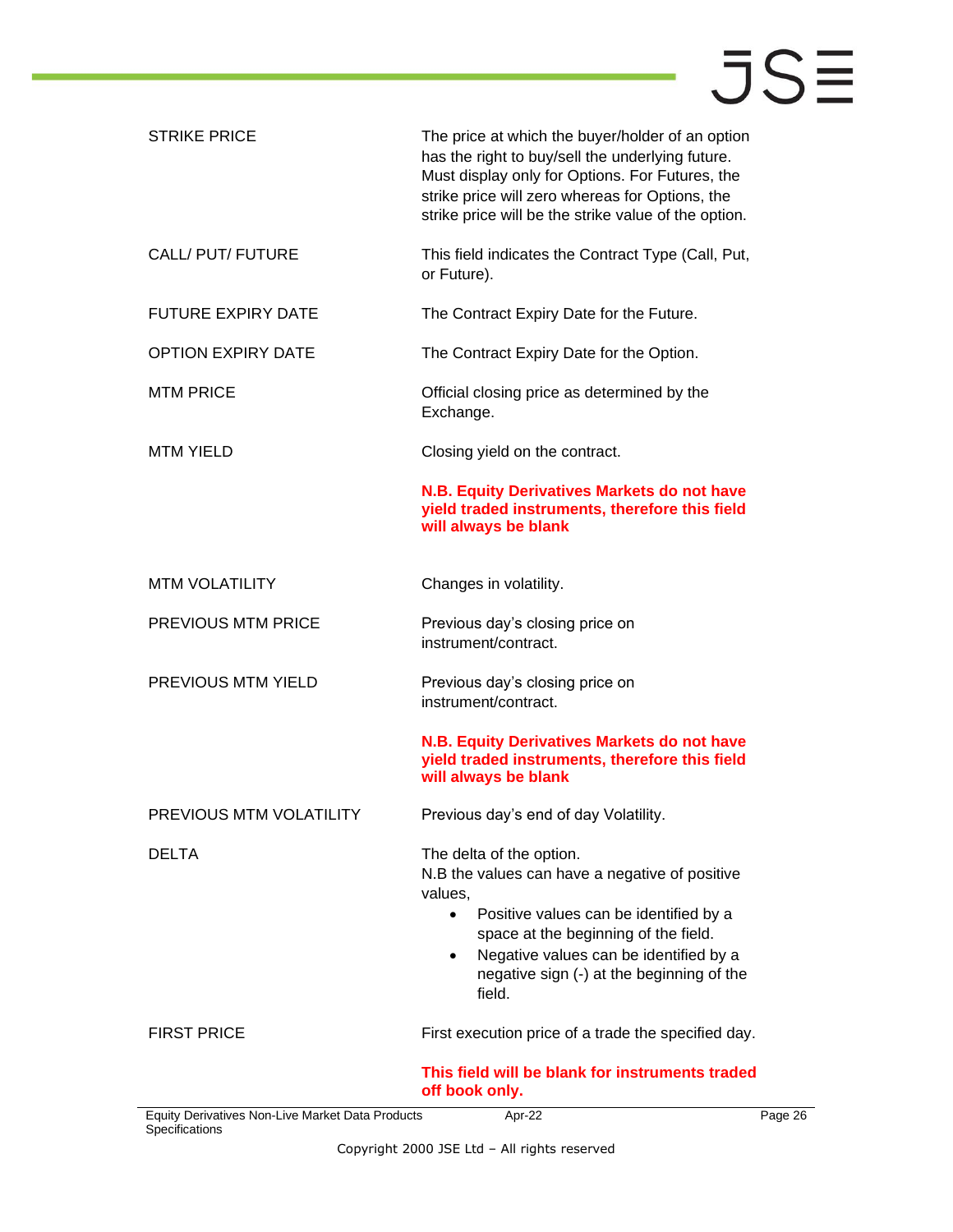| <b>LAST PRICE</b> | Last execution price of a trade the specified day.                                                                                                                                                                                                        |
|-------------------|-----------------------------------------------------------------------------------------------------------------------------------------------------------------------------------------------------------------------------------------------------------|
|                   | This field will be blank for instruments traded<br>off book only.                                                                                                                                                                                         |
| <b>HIGH PRICE</b> | Highest execution price of a trade on the<br>specified day                                                                                                                                                                                                |
|                   | This field will be blank for instruments traded<br>off book only.                                                                                                                                                                                         |
| <b>LOW PRICE</b>  | The lowest execution price of a trade on the<br>specified day                                                                                                                                                                                             |
|                   |                                                                                                                                                                                                                                                           |
|                   | This field will be blank for instruments traded<br>off book only.                                                                                                                                                                                         |
| <b>SPOT</b>       | Closing price of the underlying instrument.                                                                                                                                                                                                               |
| <b>ISIN</b>       | An International Securities Identification Number<br>(ISIN) uniquely identifies a security. An ISIN<br>consists of three parts: a country code, an<br>alpha-numeric national security identifier, and a<br>check digit. An ISIN is unique per instrument. |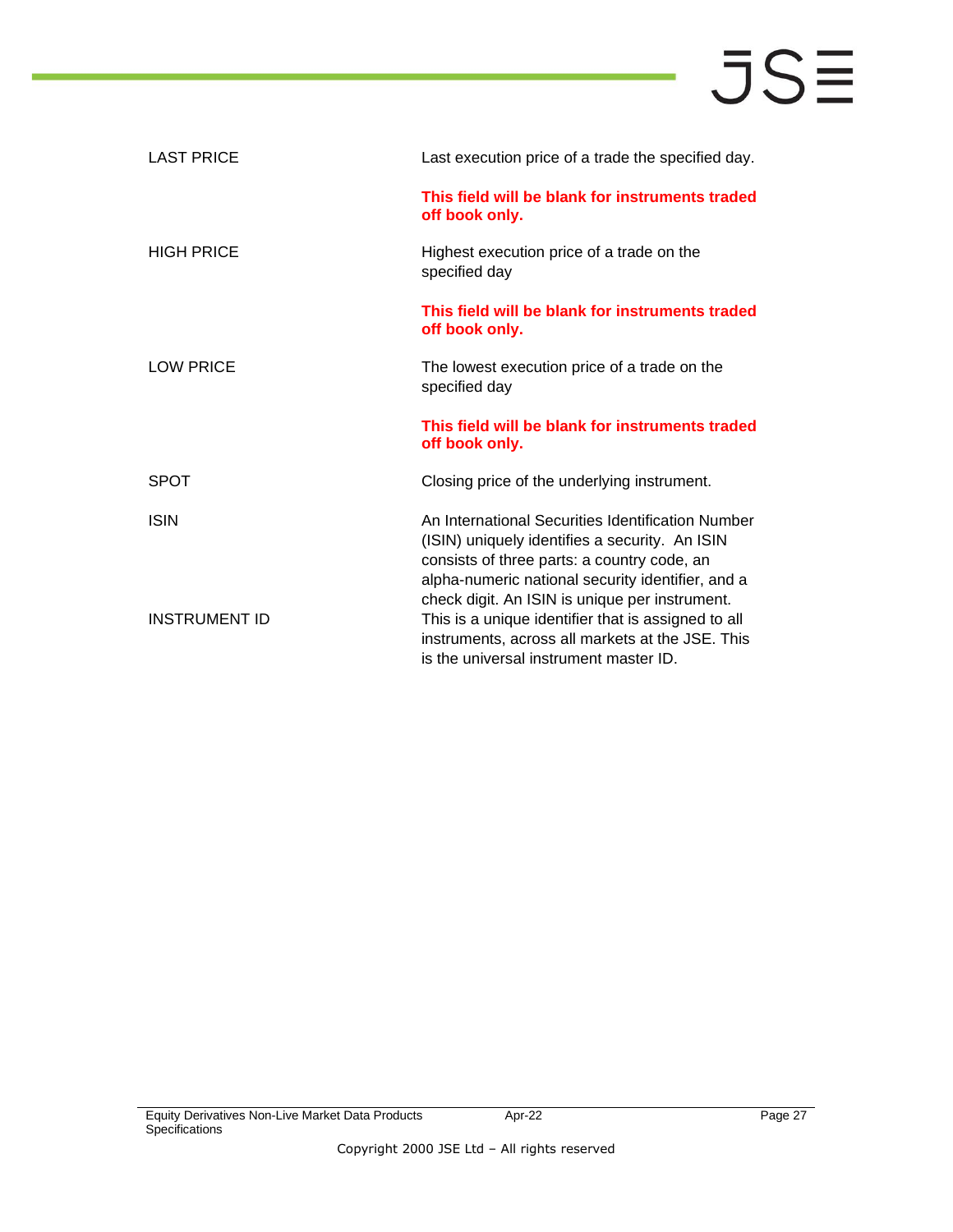#### <span id="page-27-0"></span>**7.11 MTM All - MED Sub Type 02**

Displays the closing price for the day, for instruments that meet one or more of the below criteria:

- All future contracts
- All option contracts with open interest (open interest > 0).
- All option contracts that traded for the day on-book or off-book (traded volume on-book or  $off-book > 0$ ).

N.B. All instruments expiring on Closeout will not be included in this record and the data will be provided in the Closeout Data Record

| <b>FIELD NAME</b>              | <b>START</b><br><b>POS</b> | <b>LENGTH</b>   | <b>DATA</b><br><b>TYPE</b> | <b>NUMERIC</b><br><b>FORMAT</b> | <b>END POS</b> |
|--------------------------------|----------------------------|-----------------|----------------------------|---------------------------------|----------------|
| <b>Contract Code</b>           | 49                         | 50              | AN                         |                                 | 98             |
| Derivatives Instrument Type    | 99                         | 60              | A                          |                                 | 158            |
| <b>Strike Price</b>            | 159                        | 17              | N                          | 10.6                            | 175            |
| Call/ Put/ Future              | 176                        | 6               | A                          |                                 | 181            |
| <b>Future Expiry Date</b>      | 182                        | 8               | D                          |                                 | 189            |
| <b>Option Expiry Date</b>      | 190                        | 8               | D                          |                                 | 197            |
| <b>MTM Price</b>               | 198                        | 17              | N                          | 10.6                            | 214            |
| <b>MTM Yield</b>               | 215                        | 17              | N                          | 10.6                            | 231            |
| <b>MTM Volatility</b>          | 232                        | 17              | N                          | 10.6                            | 248            |
| <b>Previous MTM Price</b>      | 249                        | 17              | N                          | 10.6                            | 265            |
| Previous MTM Yield             | 266                        | 17              | N                          | 10.6                            | 282            |
| <b>Previous MTM Volatility</b> | 283                        | 17              | $\mathsf{N}$               | 10.6                            | 299            |
| Delta                          | 300                        | 21              | N                          | 10.10                           | 320            |
| <b>First Price</b>             | 321                        | 17              | N                          | 10.6                            | 337            |
| Last Price                     | 338                        | 17              | N                          | 10.6                            | 354            |
| <b>High Price</b>              | 355                        | 17              | N                          | 10.6                            | 371            |
| Low Price                      | 372                        | 17              | N                          | 10.6                            | 388            |
| Spot                           | 389                        | $\overline{17}$ | N                          | 10.6                            | 405            |
| <b>ISIN</b>                    | 406                        | 13              | AN                         |                                 | 418            |
| Instrument ID                  | 419                        | 17              | N                          | 17                              | 435            |

### **FIELD DESCRIPTIONS:**

CONTRACT CODE The Contract Code describes the major aspects of the instrument. It assists greatly in providing context. The field describes the following aspects of the instrument: Expiry Date, Underlying and Settlement Type DERIVATIVES INSTRUMENT TYPE The type of instrument that the contract represents e.g. Single Stock Future, Forex Any day Option, etc. This is the derivative instrument type.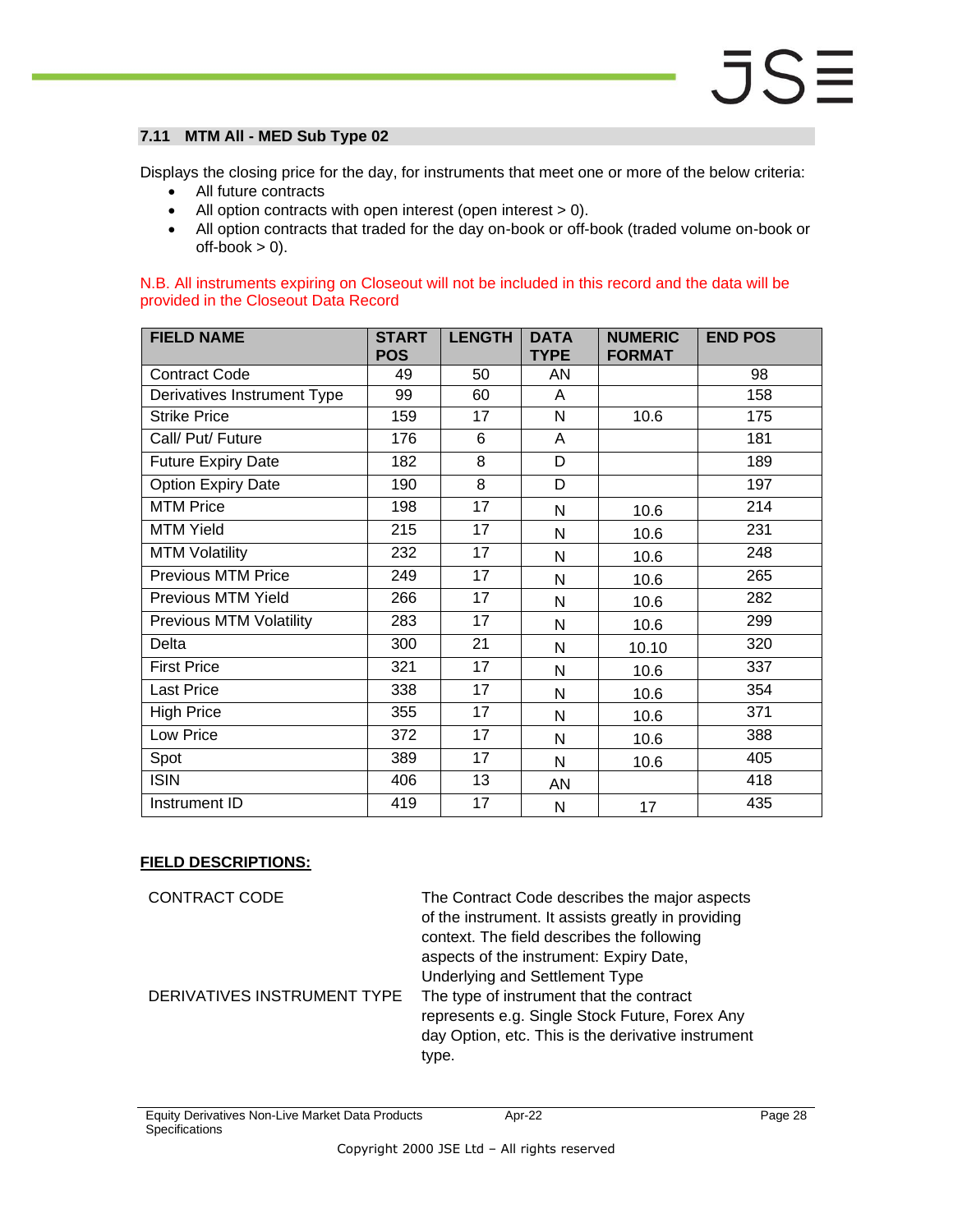| <b>STRIKE PRICE</b>       | The price at which the buyer/holder of an option<br>has the right to buy/sell the underlying future.<br>Must display only for Options. For Futures, the<br>strike price will zero whereas for Options, the<br>strike price will be the strike value of the option.                                 |  |  |  |  |
|---------------------------|----------------------------------------------------------------------------------------------------------------------------------------------------------------------------------------------------------------------------------------------------------------------------------------------------|--|--|--|--|
| CALL/ PUT/ FUTURE         | This field indicates the Contract Type (Call, Put,<br>or Future).                                                                                                                                                                                                                                  |  |  |  |  |
| <b>FUTURE EXPIRY DATE</b> | The Contract Expiry Date for the Future.                                                                                                                                                                                                                                                           |  |  |  |  |
| <b>OPTION EXPIRY DATE</b> | The Contract Expiry Date for the Option.                                                                                                                                                                                                                                                           |  |  |  |  |
| <b>MTM PRICE</b>          | Official closing price as determined by the<br>Exchange.                                                                                                                                                                                                                                           |  |  |  |  |
| <b>MTM YIELD</b>          | Closing yield on the contract.                                                                                                                                                                                                                                                                     |  |  |  |  |
|                           | N.B. Equity Derivatives Markets do not have<br>yield traded instruments, therefore this field<br>will always be blank                                                                                                                                                                              |  |  |  |  |
| <b>MTM VOLATILITY</b>     | Changes in volatility.                                                                                                                                                                                                                                                                             |  |  |  |  |
| <b>PREVIOUS MTM PRICE</b> | Previous day's closing price on<br>instrument/contract.                                                                                                                                                                                                                                            |  |  |  |  |
| PREVIOUS MTM YIELD        | Previous day's closing price on<br>instrument/contract.                                                                                                                                                                                                                                            |  |  |  |  |
|                           | N.B. Equity Derivatives Markets do not have<br>yield traded instruments, therefore this field<br>will always be blank                                                                                                                                                                              |  |  |  |  |
| PREVIOUS MTM VOLATILITY   | Previous day's end of day Volatility.                                                                                                                                                                                                                                                              |  |  |  |  |
| <b>DELTA</b>              | The delta of the option.<br>N.B the values can have a negative of positive<br>values,<br>Positive values can be identified by a<br>$\bullet$<br>space at the beginning of the field.<br>Negative values can be identified by a<br>$\bullet$<br>negative sign (-) at the beginning of the<br>field. |  |  |  |  |
| <b>FIRST PRICE</b>        | First execution price of a trade the specified day.                                                                                                                                                                                                                                                |  |  |  |  |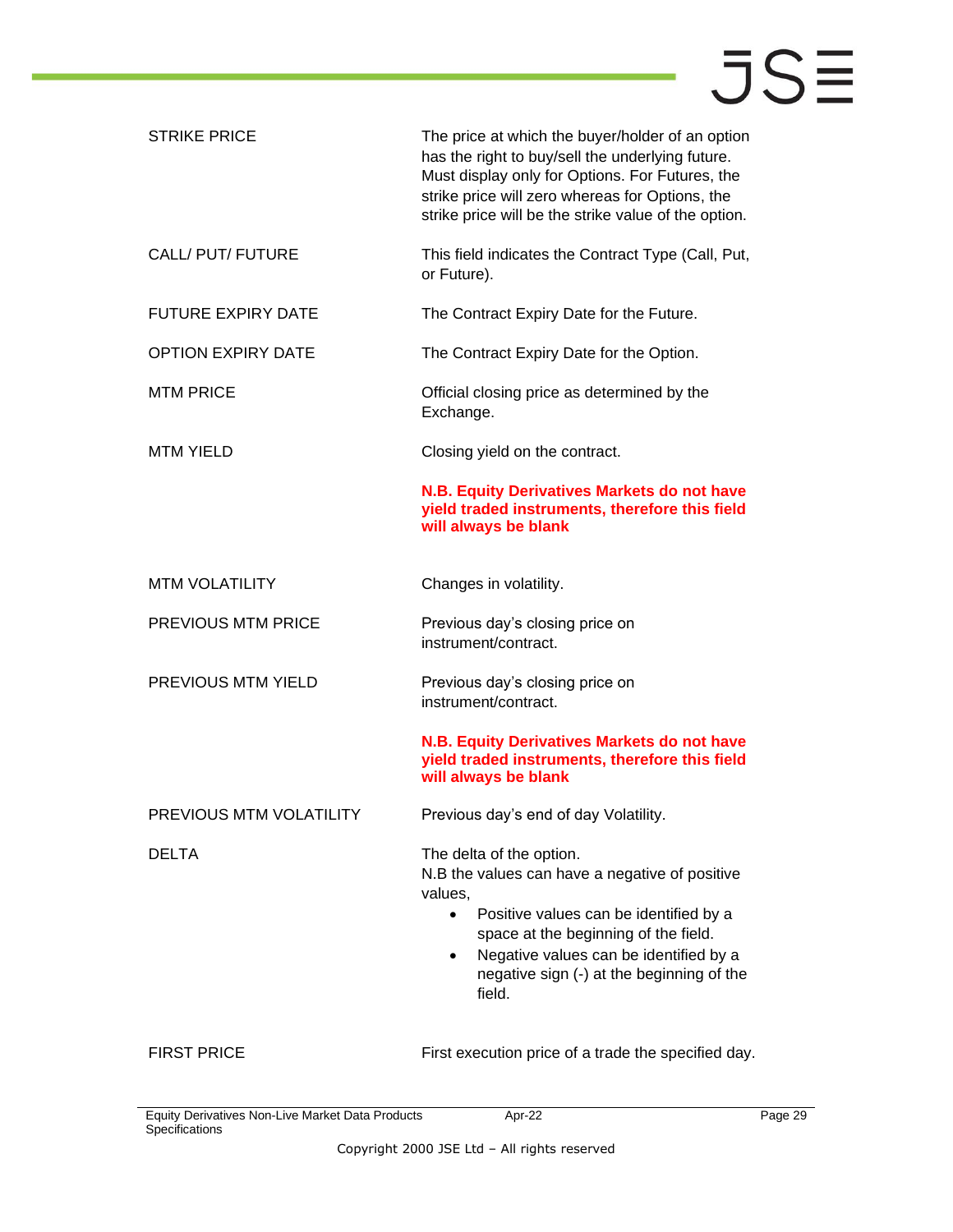|                      | This field will be blank for instruments traded<br>off book only.                                                                                                                                                                                         |
|----------------------|-----------------------------------------------------------------------------------------------------------------------------------------------------------------------------------------------------------------------------------------------------------|
| <b>LAST PRICE</b>    | Last execution price of a trade the specified day.                                                                                                                                                                                                        |
|                      | This field will be blank for instruments traded<br>off book only.                                                                                                                                                                                         |
| <b>HIGH PRICE</b>    | Highest execution price of a trade on the<br>specified day                                                                                                                                                                                                |
|                      | This field will be blank for instruments traded<br>off book only.                                                                                                                                                                                         |
| <b>LOW PRICE</b>     | The lowest execution price of a trade on the<br>specified day                                                                                                                                                                                             |
|                      | This field will be blank for instruments traded<br>off book only.                                                                                                                                                                                         |
| <b>SPOT</b>          | Closing price of the underlying instrument.                                                                                                                                                                                                               |
| <b>ISIN</b>          | An International Securities Identification Number<br>(ISIN) uniquely identifies a security. An ISIN<br>consists of three parts: a country code, an<br>alpha-numeric national security identifier, and a<br>check digit. An ISIN is unique per instrument. |
| <b>INSTRUMENT ID</b> | This is a unique identifier that is assigned to all<br>instruments, across all markets at the JSE. This<br>is the universal instrument master ID.                                                                                                         |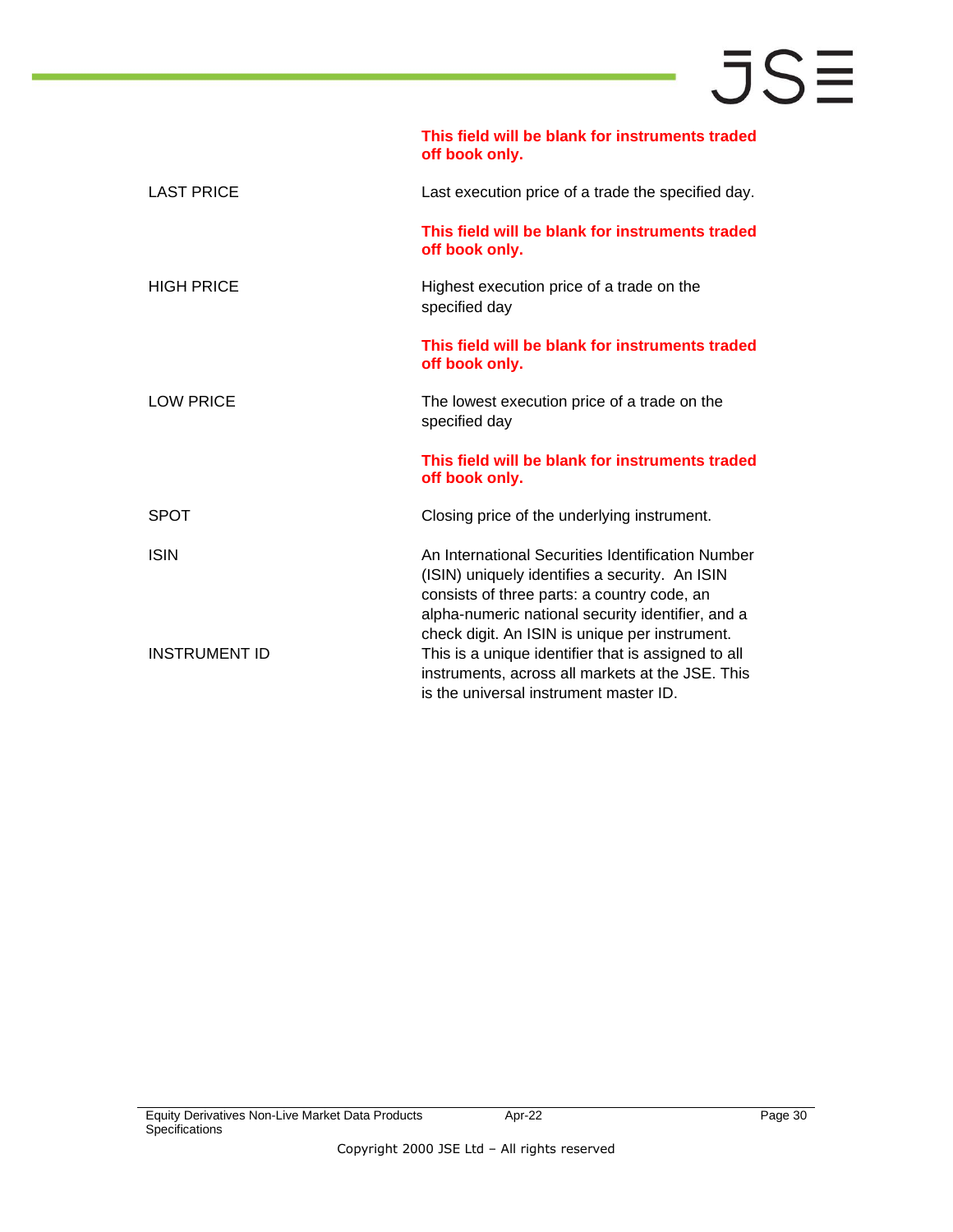#### <span id="page-30-0"></span>**7.12 South African Rates (10:00) - RED Sub Type 01**

This record presents the various rates that are relevant to the market.

#### **N.B. Fields highlighted will not be populated in this record**

| <b>FIELD NAME</b>                         | <b>START</b><br><b>POS</b> | <b>LENGTH</b> | <b>DATA</b><br><b>TYPE</b> | <b>NUMERIC</b><br><b>FORMAT</b> | <b>END POS</b> |
|-------------------------------------------|----------------------------|---------------|----------------------------|---------------------------------|----------------|
| Interest on Initial Margin EDM            | 49                         | 11            | N                          | 5.5                             | 59             |
| <b>JIBAR One Month Yield</b>              | 60                         | 11            | N                          | 5.5                             | 70             |
| <b>JIBAR Three Month Yield</b>            | 71                         | 11            | N                          | 5.5                             | 81             |
| <b>JIBAR Six Month Yield</b>              | 82                         | 11            | N                          | 5.5                             | 92             |
| <b>JIBAR Nine Month Yield</b>             | 93                         | 11            | N                          | 5.5                             | 103            |
| <b>JIBAR Twelve Month Yield</b>           | 104                        | 11            | N                          | 5.5                             | 114            |
| <b>JIBAR Three Month Discount</b>         | 115                        | 11            | N                          | 5.5                             | 125            |
| <b>Rand Overnight Deposit Rate</b>        | 126                        | 11            | N                          | 5.5                             | 136            |
| <b>SARB Interbank Call Rate</b>           | 137                        | 11            | N                          | 5.5                             | 147            |
| <b>Call Deposit Index</b>                 | 148                        | 11            | N                          | 5.5                             | 158            |
| <b>Three Month Call Deposit</b><br>Index  | 159                        | 11            | N                          | 5.5                             | 169            |
| <b>Six Month Call Deposit Index</b>       | 170                        | 11            | N                          | 5.5                             | 180            |
| <b>Twelve Month Call Deposit</b><br>Index | 181                        | 11            | N                          | 5.5                             | 191            |
| <b>STEFI</b>                              | 192                        | 11            | N                          | 5.5                             | 202            |
| <b>Prime Rate</b>                         | 203                        | 11            | N                          | 5.5                             | 213            |
| <b>CPI</b>                                | 214                        | 11            | N                          | 5.5                             | 224            |

| INTEREST ON INITIAL MARGIN-EDM                   | The interest rate earned on the amount of<br>money determined by the clearing house on the<br>basis specified by the JSE and held in respect of<br>the aggregate position for the Equity Derivatives<br>market. |
|--------------------------------------------------|-----------------------------------------------------------------------------------------------------------------------------------------------------------------------------------------------------------------|
| <b>JIBAR ONE MONTH YIELD</b>                     | The one month Johannesburg Interbank<br>Agreed Rate which is a daily updated South<br>African money market rate as indicated by a<br>number of local and international banks.                                   |
| <b>JIBAR THREE MONTH YIELD</b>                   | The Three Month Johannesburg Interbank<br>Agreed Rate.                                                                                                                                                          |
| JIBAR SIX MONTH YIELD                            | The Six Month Johannesburg Interbank Agreed<br>Rate.                                                                                                                                                            |
| <b>JIBAR NINE MONTH YIELD</b>                    | The Nine Month Johannesburg Interbank<br>Agreed Rate.                                                                                                                                                           |
| Equity Derivatives Non-Live Market Data Products | Apr-22<br>Page 31                                                                                                                                                                                               |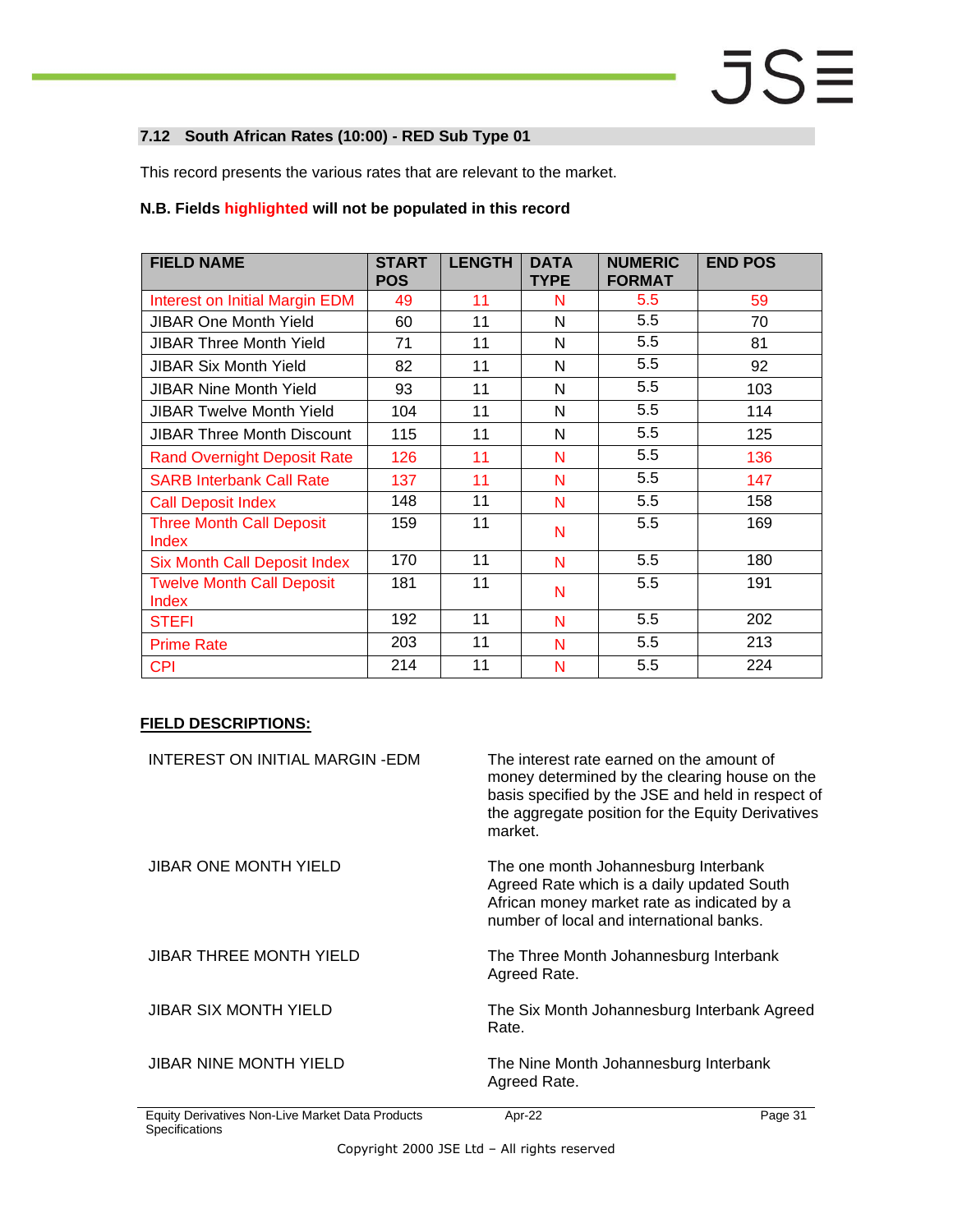| <b>JIBAR TWELVE MONTH YIELD</b> | The Twelve Month Johannesburg Interbank<br>Agreed Rate.                                                                                                                 |
|---------------------------------|-------------------------------------------------------------------------------------------------------------------------------------------------------------------------|
| JIBAR THREE MONTH DISCOUNT      | The discount on the Three Month Johannesburg<br>Interbank Agreed Rate.                                                                                                  |
| RAND OVERNIGHT DEPOSIT RATE     | Also referred to as RODI - This is the<br>benchmark average Interest rate on overnight<br>deposits.                                                                     |
| <b>SARB INTERBANK CALL RATE</b> | The Interbank Call rate.                                                                                                                                                |
| <b>CALL DEPOSIT INDEX</b>       | The interest on deposit.                                                                                                                                                |
| THREE MONTH CALL DEPOSIT INDEX  | The 3 month call deposit index.                                                                                                                                         |
| SIX MONTH CALL DEPOSIT INDEX    | The 6 month call deposit index.                                                                                                                                         |
| TWELVE MONTH CALL DEPOSIT INDEX | The 12 month call deposit index.                                                                                                                                        |
| <b>STEFI</b>                    | This is a performance benchmark against which<br>money market fund managers can compare their<br>various funds' returns used for short term money<br>market portfolios. |
| <b>PRIME RATE</b>               | This is the reference interest rate banks use<br>when issuing variable interest rate loans to their<br>customers.                                                       |
| <b>CPI</b>                      | This measures changes in the price level of a<br>market basket of consumer goods and services<br>purchased by households.                                               |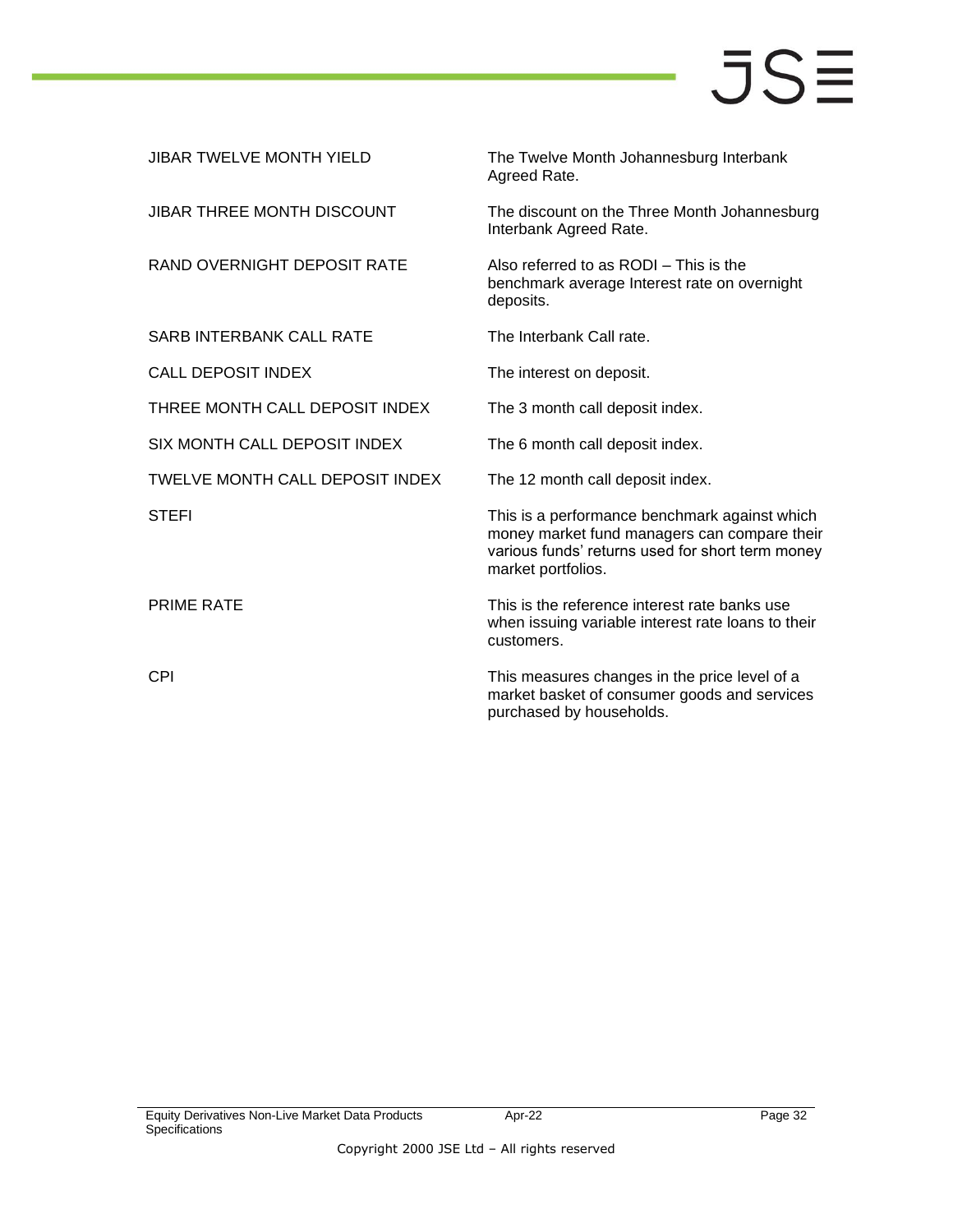#### <span id="page-32-0"></span>**7.13 South African Rates (11:30) - RED Sub Type 02**

| <b>FIELD NAME</b>                         | <b>START</b><br><b>POS</b> | <b>LENGTH</b> | <b>DATA</b><br><b>TYPE</b> | <b>NUMERIC</b><br><b>FORMAT</b> | <b>END POS</b> |
|-------------------------------------------|----------------------------|---------------|----------------------------|---------------------------------|----------------|
| Interest on Initial Margin EDM            | 49                         | 11            | N                          | 5.5                             | 59             |
| <b>JIBAR One Month Yield</b>              | 60                         | 11            | N                          | 5.5                             | 70             |
| <b>JIBAR Three Month Yield</b>            | 71                         | 11            | N                          | 5.5                             | 81             |
| <b>JIBAR Six Month Yield</b>              | 82                         | 11            | N                          | 5.5                             | 92             |
| <b>JIBAR Nine Month Yield</b>             | 93                         | 11            | N                          | 5.5                             | 103            |
| <b>JIBAR Twelve Month Yield</b>           | 104                        | 11            | N                          | 5.5                             | 114            |
| <b>JIBAR Three Month Discount</b>         | 115                        | 11            | N                          | 5.5                             | 125            |
| Rand Overnight Deposit Rate               | 126                        | 11            | N                          | 5.5                             | 136            |
| <b>SARB Interbank Call Rate</b>           | 137                        | 11            | N                          | 5.5                             | 147            |
| Call Deposit Index                        | 148                        | 11            | N                          | 5.5                             | 158            |
| Three Month Call Deposit<br>Index         | 159                        | 11            | N                          | 5.5                             | 169            |
| Six Month Call Deposit Index              | 170                        | 11            | N                          | 5.5                             | 180            |
| <b>Twelve Month Call Deposit</b><br>Index | 181                        | 11            | N                          | 5.5                             | 191            |
| <b>STEFI</b>                              | 192                        | 11            | N                          | 5.5                             | 202            |
| <b>Prime Rate</b>                         | 203                        | 11            | N                          | 5.5                             | 213            |
| <b>CPI</b>                                | 214                        | 11            | N                          | 5.5                             | 224            |

This record presents the various rates that are relevant to the market.

| INTEREST ON INITIAL MARGIN-EDM | The interest rate earned on the amount of<br>money determined by the clearing house on the<br>basis specified by the JSE and held in respect of<br>the aggregate position for the Equity Derivatives<br>market. |
|--------------------------------|-----------------------------------------------------------------------------------------------------------------------------------------------------------------------------------------------------------------|
| JIBAR ONE MONTH YIELD          | The one month Johannesburg Interbank<br>Agreed Rate which is a daily updated South<br>African money market rate as indicated by a<br>number of local and international banks.                                   |
| JIBAR THREE MONTH YIELD        | The Three Month Johannesburg Interbank<br>Agreed Rate.                                                                                                                                                          |
| <b>JIBAR SIX MONTH YIELD</b>   | The Six Month Johannesburg Interbank Agreed<br>Rate.                                                                                                                                                            |
| <b>JIBAR NINE MONTH YIELD</b>  | The Nine Month Johannesburg Interbank<br>Agreed Rate.                                                                                                                                                           |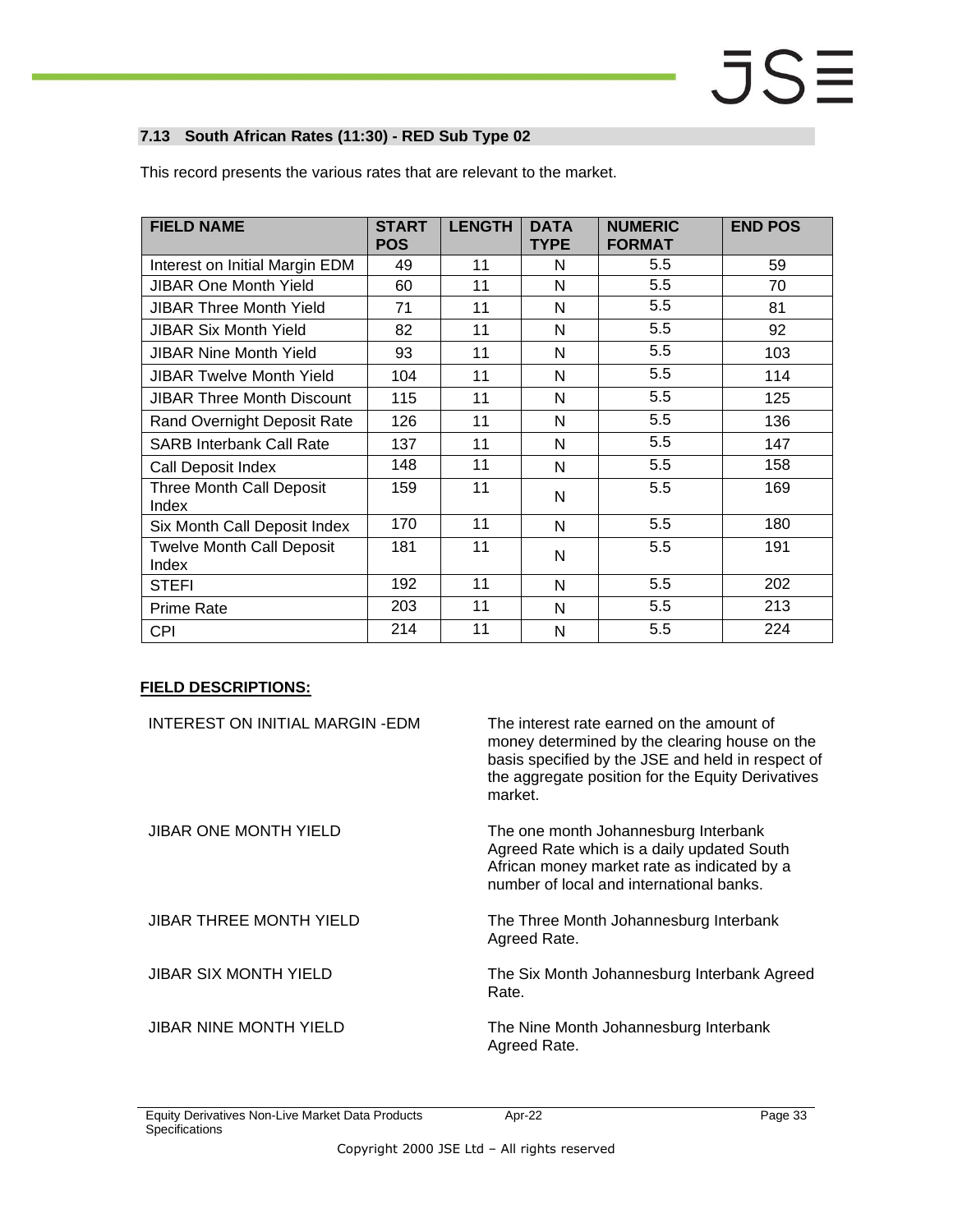| <b>JIBAR TWELVE MONTH YIELD</b>        | The Twelve Month Johannesburg Interbank<br>Agreed Rate.                                                                                                                 |
|----------------------------------------|-------------------------------------------------------------------------------------------------------------------------------------------------------------------------|
| <b>JIBAR THREE MONTH DISCOUNT</b>      | The discount on the Three Month Johannesburg<br>Interbank Agreed Rate.                                                                                                  |
| RAND OVERNIGHT DEPOSIT RATE            | Also referred to as RODI - This is the<br>benchmark average Interest rate on overnight<br>deposits.                                                                     |
| <b>SARB INTERBANK CALL RATE</b>        | The Interbank Call rate.                                                                                                                                                |
| <b>CALL DEPOSIT INDEX</b>              | The interest on deposit.                                                                                                                                                |
| THREE MONTH CALL DEPOSIT INDEX         | The 3 month call deposit index.                                                                                                                                         |
| SIX MONTH CALL DEPOSIT INDEX           | The 6 month call deposit index.                                                                                                                                         |
| <b>TWELVE MONTH CALL DEPOSIT INDEX</b> | The 12 month call deposit index.                                                                                                                                        |
| <b>STEFI</b>                           | This is a performance benchmark against which<br>money market fund managers can compare their<br>various funds' returns used for short term money<br>market portfolios. |
| <b>PRIME RATE</b>                      | This is the reference interest rate banks use<br>when issuing variable interest rate loans to their<br>customers.                                                       |
| <b>CPI</b>                             | This measures changes in the price level of a<br>market basket of consumer goods and services<br>purchased by households.                                               |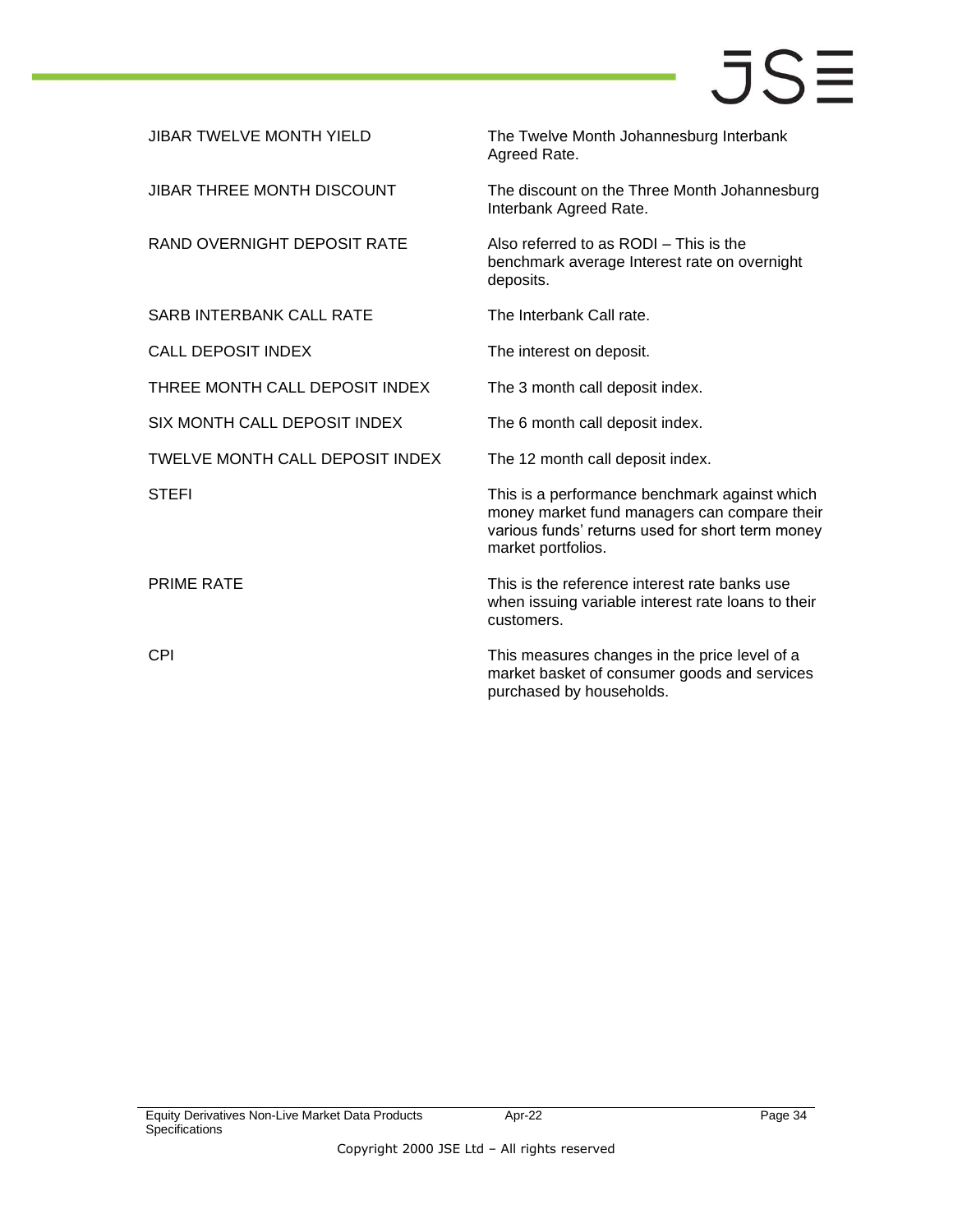#### <span id="page-34-0"></span>**7.14 South African Rates (End of Day) - RED Sub Type 03**

| <b>FIELD NAME</b>                         | <b>START</b><br><b>POS</b> | <b>LENGTH</b> | <b>DATA</b><br><b>TYPE</b> | <b>NUMERIC</b><br><b>FORMAT</b> | <b>END POS</b> |
|-------------------------------------------|----------------------------|---------------|----------------------------|---------------------------------|----------------|
| Interest on Initial Margin EDM            | 49                         | 11            | N                          | 5.5                             | 59             |
| <b>JIBAR One Month Yield</b>              | 60                         | 11            | N                          | 5.5                             | 70             |
| JIBAR Three Month Yield                   | 71                         | 11            | N                          | 5.5                             | 81             |
| <b>JIBAR Six Month Yield</b>              | 82                         | 11            | N                          | 5.5                             | 92             |
| <b>JIBAR Nine Month Yield</b>             | 93                         | 11            | N                          | 5.5                             | 103            |
| <b>JIBAR Twelve Month Yield</b>           | 104                        | 11            | N                          | 5.5                             | 114            |
| <b>JIBAR Three Month Discount</b>         | 115                        | 11            | N                          | 5.5                             | 125            |
| Rand Overnight Deposit Rate               | 126                        | 11            | N                          | 5.5                             | 136            |
| <b>SARB Interbank Call Rate</b>           | 137                        | 11            | N                          | 5.5                             | 147            |
| Call Deposit Index                        | 148                        | 11            | N                          | 5.5                             | 158            |
| Three Month Call Deposit<br>Index         | 159                        | 11            | N                          | 5.5                             | 169            |
| Six Month Call Deposit Index              | 170                        | 11            | N                          | 5.5                             | 180            |
| <b>Twelve Month Call Deposit</b><br>Index | 181                        | 11            | N                          | 5.5                             | 191            |
| <b>STEFI</b>                              | 192                        | 11            | N                          | 5.5                             | 202            |
| <b>Prime Rate</b>                         | 203                        | 11            | N                          | 5.5                             | 213            |
| <b>CPI</b>                                | 214                        | 11            | N                          | 5.5                             | 224            |

This record presents the various rates that are relevant to the market.

| INTEREST ON INITIAL MARGIN-EDM | The interest rate earned on the amount of<br>money determined by the clearing house on the<br>basis specified by the JSE and held in respect of<br>the aggregate position for the Equity Derivatives<br>market. |
|--------------------------------|-----------------------------------------------------------------------------------------------------------------------------------------------------------------------------------------------------------------|
| <b>JIBAR ONE MONTH YIELD</b>   | The one month Johannesburg Interbank<br>Agreed Rate which is a daily updated South<br>African money market rate as indicated by a<br>number of local and international banks.                                   |
| <b>JIBAR THREE MONTH YIELD</b> | The Three Month Johannesburg Interbank<br>Agreed Rate.                                                                                                                                                          |
| <b>JIBAR SIX MONTH YIELD</b>   | The Six Month Johannesburg Interbank Agreed<br>Rate.                                                                                                                                                            |
| <b>JIBAR NINE MONTH YIELD</b>  | The Nine Month Johannesburg Interbank<br>Agreed Rate.                                                                                                                                                           |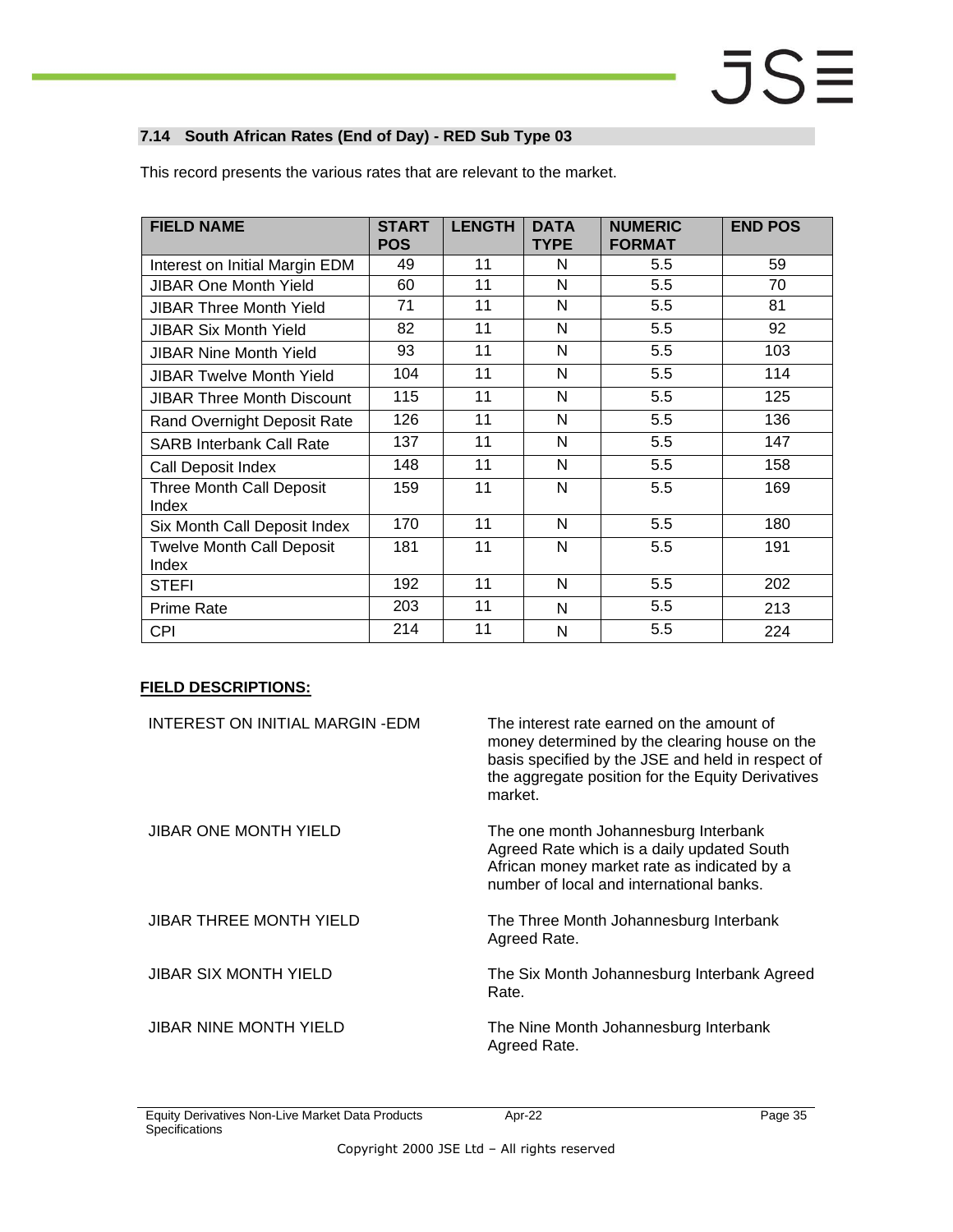| <b>JIBAR TWELVE MONTH YIELD</b>        | The Twelve Month Johannesburg Interbank<br>Agreed Rate.                                                                                                                 |
|----------------------------------------|-------------------------------------------------------------------------------------------------------------------------------------------------------------------------|
| <b>JIBAR THREE MONTH DISCOUNT</b>      | The discount on the Three Month Johannesburg<br>Interbank Agreed Rate.                                                                                                  |
| RAND OVERNIGHT DEPOSIT RATE            | Also referred to as RODI - This is the<br>benchmark average Interest rate on overnight<br>deposits.                                                                     |
| <b>SARB INTERBANK CALL RATE</b>        | The Interbank Call rate.                                                                                                                                                |
| <b>CALL DEPOSIT INDEX</b>              | The interest on deposit.                                                                                                                                                |
| THREE MONTH CALL DEPOSIT INDEX         | The 3 month call deposit index.                                                                                                                                         |
| SIX MONTH CALL DEPOSIT INDEX           | The 6 month call deposit index.                                                                                                                                         |
| <b>TWELVE MONTH CALL DEPOSIT INDEX</b> | The 12 month call deposit index.                                                                                                                                        |
| <b>STEFI</b>                           | This is a performance benchmark against which<br>money market fund managers can compare their<br>various funds' returns used for short term money<br>market portfolios. |
| <b>PRIME RATE</b>                      | This is the reference interest rate banks use<br>when issuing variable interest rate loans to their<br>customers.                                                       |
| <b>CPI</b>                             | This measures changes in the price level of a<br>market basket of consumer goods and services<br>purchased by households.                                               |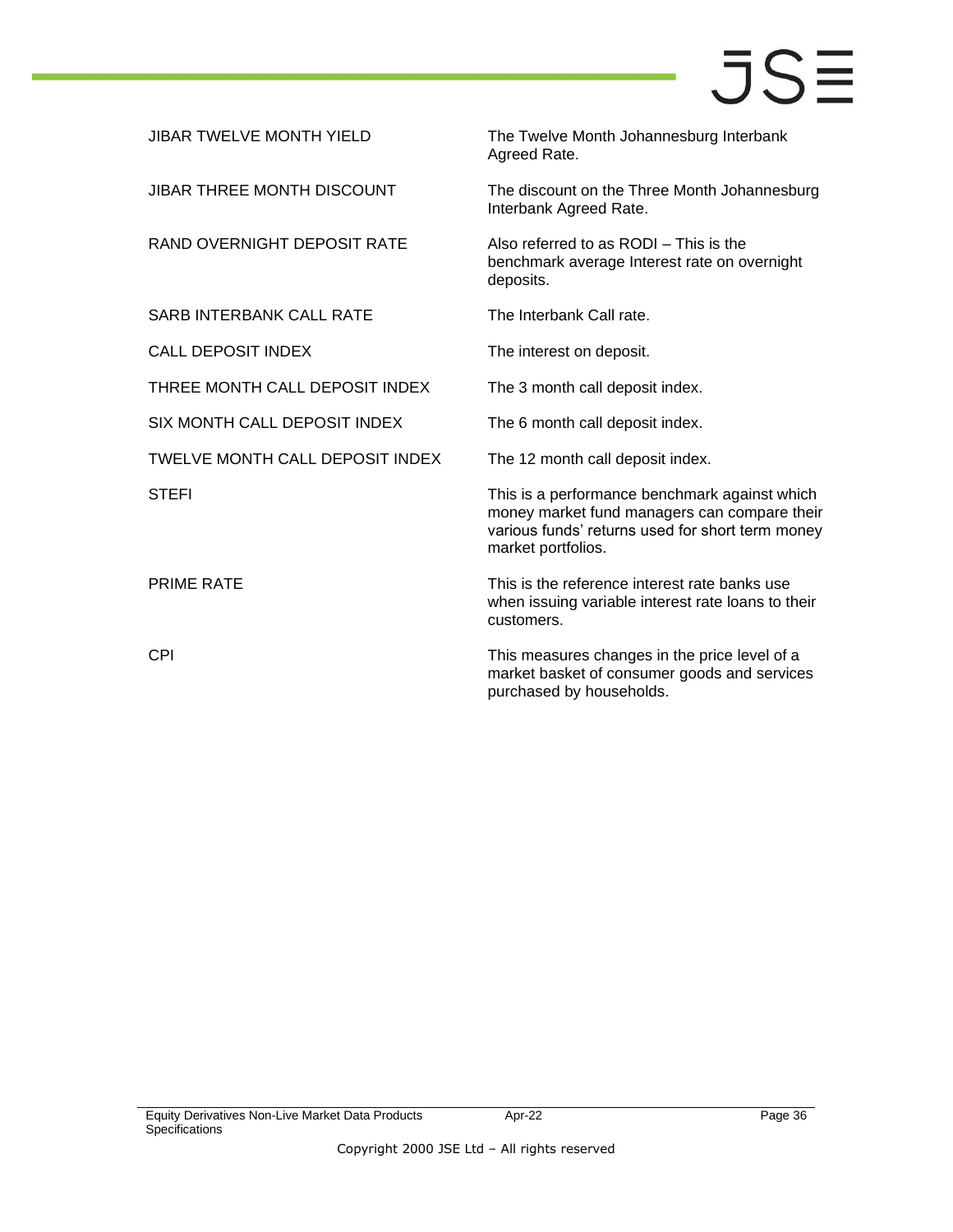#### <span id="page-36-0"></span>**7.15 Close Out Prices – Quarterly - CED Sub Type 01**

| <b>FIELD NAME</b>    | <b>START</b><br><b>POS</b> | <b>LENGTH</b> | <b>DATA</b><br><b>TYPE</b> | <b>NUMERIC</b><br><b>FORMAT</b> | <b>END POS</b> |
|----------------------|----------------------------|---------------|----------------------------|---------------------------------|----------------|
| <b>Contract Code</b> | 49                         | 50            | AN                         |                                 | 98             |
| <b>Equity Code</b>   | 99                         |               | AN                         |                                 | 105            |
| Price                | 106                        | 17            | N                          | 10.6                            | 122            |
| <b>ISIN</b>          | 123                        | 13            | AN                         |                                 | 135            |
| Instrument ID        | 136                        | 17            | N                          |                                 | 152            |

This data record contains the official closing prices per contract code.

| <b>CONTRACT CODE</b> | The code of the underlying instrument that the<br>contract is written on.                                                                                                                                                                                    |
|----------------------|--------------------------------------------------------------------------------------------------------------------------------------------------------------------------------------------------------------------------------------------------------------|
| EQUITY CODE          | The code that uniquely identifies an index or<br>instrument.                                                                                                                                                                                                 |
| <b>PRICE</b>         | The closing price is in ZAR.                                                                                                                                                                                                                                 |
| <b>ISIN</b>          | An International Securities Identification<br>Number (ISIN) uniquely identifies a security.<br>An ISIN consists of three parts: a country<br>code, an alpha-numeric national security<br>identifier, and a check digit. An ISIN is unique<br>per instrument. |
| <b>INSTRUMENT ID</b> | This is a unique identifier that is assigned to all<br>instruments, across all markets at the JSE.<br>This is the universal instrument master ID.                                                                                                            |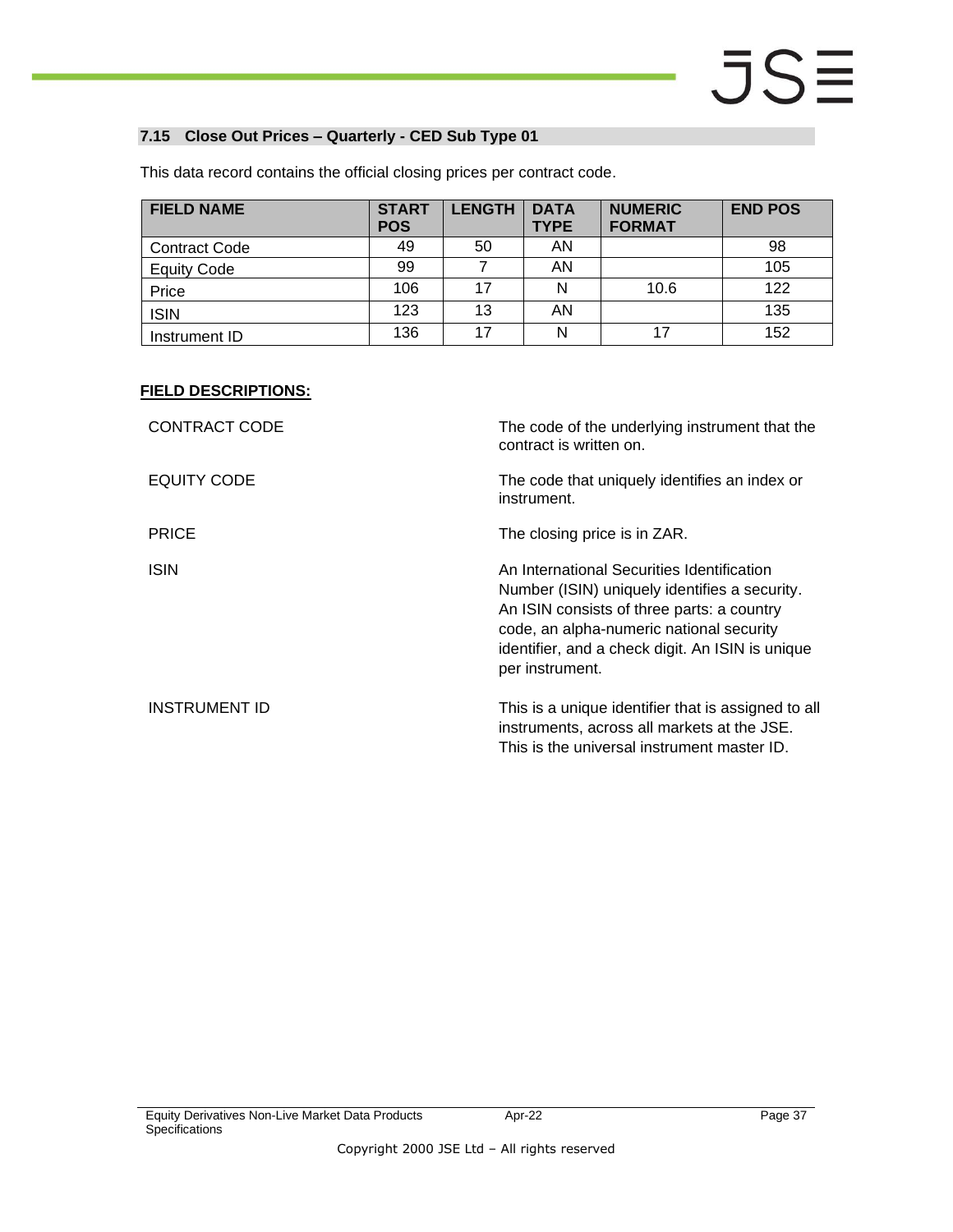#### <span id="page-37-0"></span>**7.16 Close Out Prices – Quarterly – Excel File**

|                        | This will be published during the standard quarterly futures closeout dates. |                                                 |              |  |  |
|------------------------|------------------------------------------------------------------------------|-------------------------------------------------|--------------|--|--|
| <b>Report Name</b>     |                                                                              | EDM Close Out Prices <ccyymmdd>.xlsx</ccyymmdd> |              |  |  |
| <b>Sheet Name</b>      | <b>EDM Close Out Prices</b>                                                  |                                                 |              |  |  |
| <b>Heading</b>         |                                                                              |                                                 |              |  |  |
|                        | Actual/ <pattern>/(Example)</pattern>                                        | <b>Field Type</b>                               | <b>Cell</b>  |  |  |
| <b>Report Title</b>    | <b>Close Out Prices</b>                                                      | varchar(100)                                    | A7-C7        |  |  |
| <b>Report Date</b>     | <dd mmm="" yy=""></dd>                                                       | datetime                                        | A5           |  |  |
| <b>Column headings</b> |                                                                              |                                                 | A8-E8        |  |  |
| <b>Detail</b>          |                                                                              |                                                 |              |  |  |
| <b>Field Name</b>      |                                                                              | <b>Field Type</b>                               | <b>Cells</b> |  |  |
| <b>Contract Code</b>   |                                                                              | varchar(50)                                     | $>=$ A9      |  |  |
| <b>Equity Code</b>     |                                                                              | varchar(7)                                      | $>=$ B9      |  |  |
| Price                  |                                                                              | float                                           | $>=C9$       |  |  |
| <b>ISIN</b>            |                                                                              | varchar(13)                                     | $>=$ D9      |  |  |
| Instrument ID          |                                                                              | varchar(17)                                     | $>=$ E9      |  |  |

This data product contains the official closing prices per contract code.

| <b>CONTRACT CODE</b> | The code of the underlying instrument that the<br>contract is written on.                                                                                                                                                                                    |
|----------------------|--------------------------------------------------------------------------------------------------------------------------------------------------------------------------------------------------------------------------------------------------------------|
| EQUITY CODE          | The code that uniquely identifies an index or<br>instrument.                                                                                                                                                                                                 |
| <b>PRICE</b>         | The closing price is in ZAR.                                                                                                                                                                                                                                 |
| <b>ISIN</b>          | An International Securities Identification<br>Number (ISIN) uniquely identifies a security.<br>An ISIN consists of three parts: a country<br>code, an alpha-numeric national security<br>identifier, and a check digit. An ISIN is unique<br>per instrument. |
| <b>INSTRUMENT ID</b> | This is a unique identifier that is assigned to all<br>instruments, across all markets at the JSE.<br>This is the universal instrument master ID.                                                                                                            |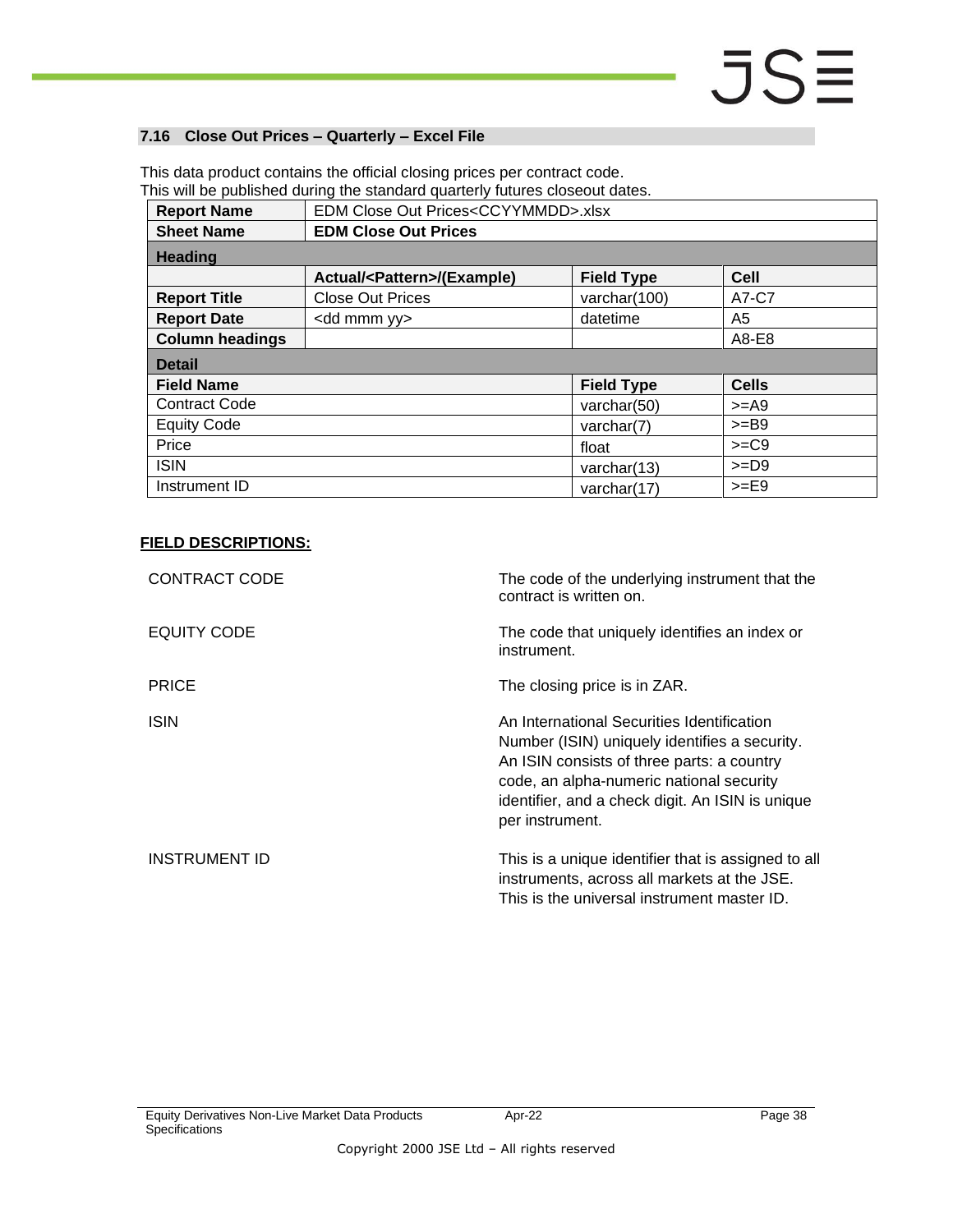#### <span id="page-38-0"></span>**7.17 Close Out Prices – Monthly - CED Sub Type 02**

This data record contains the official closing prices per contract code. This data product contains the official closing prices per contract code.

N.B. This will be published during the standard monthly futures closeout dates.

| <b>FIELD NAME</b>    | <b>START</b><br><b>POS</b> | <b>LENGTH</b> | <b>DATA</b><br><b>TYPE</b> | <b>NUMERIC</b><br><b>FORMAT</b> | <b>END POS</b> |
|----------------------|----------------------------|---------------|----------------------------|---------------------------------|----------------|
| <b>Contract Code</b> | 49                         | 50            | AN                         |                                 | 98             |
| <b>Equity Code</b>   | 99                         |               | AN                         |                                 | 105            |
| Price                | 106                        | 17            | N                          | 10.6                            | 122            |
| <b>ISIN</b>          | 123                        | 13            | AN                         |                                 | 135            |
| Instrument ID        | 136                        | 17            | N                          | 17                              | 152            |

#### **FIELD DESCRIPTIONS:**

| <b>CONTRACT CODE</b> | The code of the underlying instrument that the<br>contract is written on.                                                                                                                                                                                    |
|----------------------|--------------------------------------------------------------------------------------------------------------------------------------------------------------------------------------------------------------------------------------------------------------|
| EQUITY CODE          | The code that uniquely identifies an index or<br>instrument.                                                                                                                                                                                                 |
| <b>PRICE</b>         | The closing price is in ZAR.                                                                                                                                                                                                                                 |
| <b>ISIN</b>          | An International Securities Identification<br>Number (ISIN) uniquely identifies a security.<br>An ISIN consists of three parts: a country<br>code, an alpha-numeric national security<br>identifier, and a check digit. An ISIN is unique<br>per instrument. |
| <b>INSTRUMENT ID</b> | This is a unique identifier that is assigned to all<br>instruments, across all markets at the JSE.<br>This is the universal instrument master ID.                                                                                                            |

Apr-22 Page 39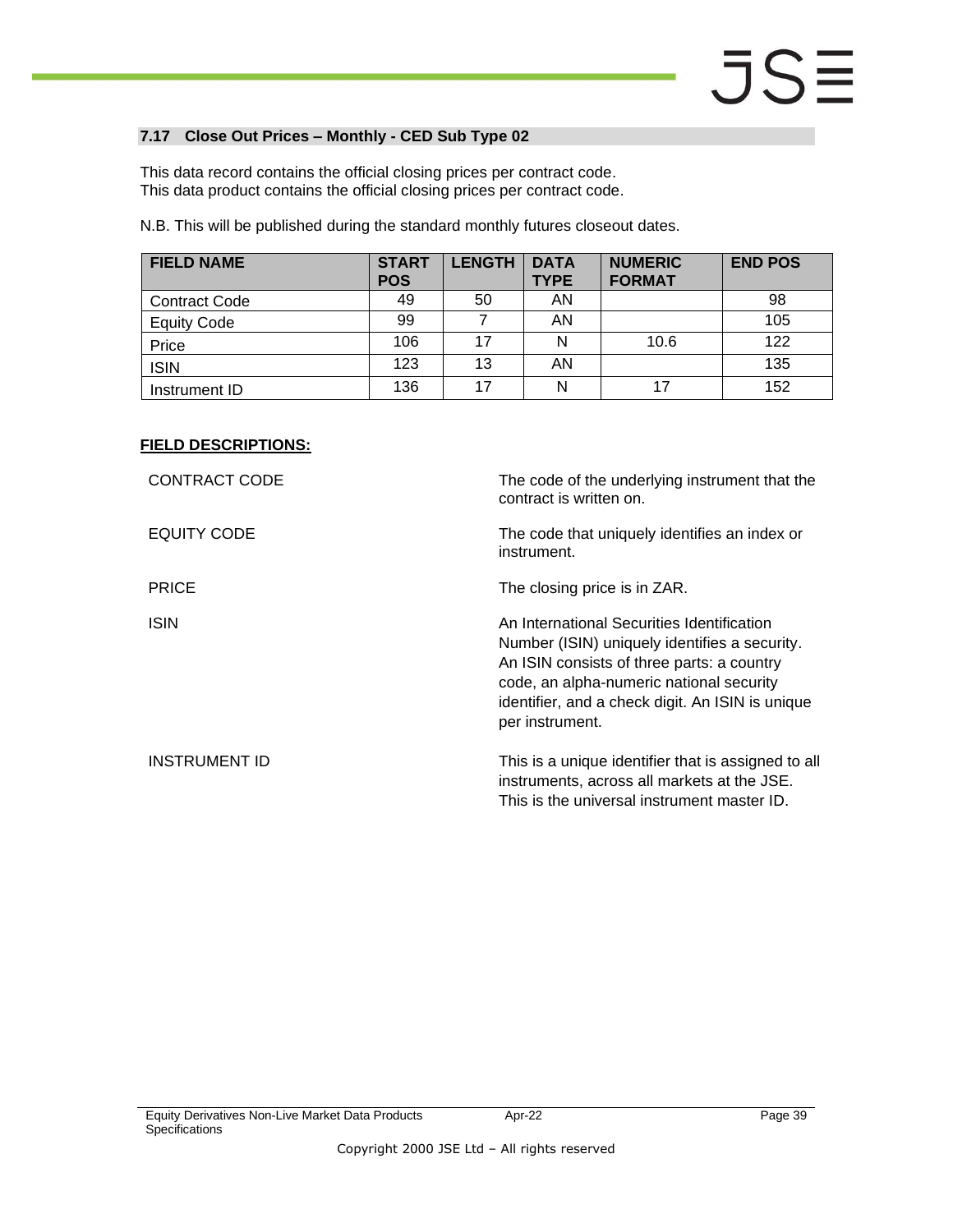#### <span id="page-39-0"></span>**7.18 Close Out Prices – Monthly – Excel File**

| <b>Report Name</b>     | EDM Close Out Prices <ccyymmdd>.xlsx</ccyymmdd> |                   |              |
|------------------------|-------------------------------------------------|-------------------|--------------|
| <b>Sheet Name</b>      | <b>EDM Close Out Prices</b>                     |                   |              |
| <b>Heading</b>         |                                                 |                   |              |
|                        | Actual/ <pattern>/(Example)</pattern>           | <b>Field Type</b> | <b>Cell</b>  |
| <b>Report Title</b>    | <b>Close Out Prices</b>                         | varchar(100)      | A7-C7        |
| <b>Report Date</b>     | <dd mmm="" yy=""></dd>                          | datetime          | A5           |
| <b>Column headings</b> |                                                 |                   | A8-E8        |
| <b>Detail</b>          |                                                 |                   |              |
| <b>Field Name</b>      |                                                 | <b>Field Type</b> | <b>Cells</b> |
| <b>Contract Code</b>   |                                                 | varchar(50)       | $>=$ A9      |
| <b>Equity Code</b>     |                                                 | varchar $(7)$     | $>=$ B9      |
| Price                  |                                                 | float             | $>=C9$       |
| <b>ISIN</b>            |                                                 | varchar $(13)$    | $>=$ D9      |
| Instrument ID          |                                                 | varchar $(17)$    | $>=$ E9      |

This data product contains the official closing prices per contract code.

| CONTRACT CODE        | The code of the underlying instrument that the<br>contract is written on.                                                                                                                                                                                    |
|----------------------|--------------------------------------------------------------------------------------------------------------------------------------------------------------------------------------------------------------------------------------------------------------|
| EQUITY CODE          | The code that uniquely identifies an index or<br>instrument.                                                                                                                                                                                                 |
| <b>PRICE</b>         | The closing price is in ZAR.                                                                                                                                                                                                                                 |
| <b>ISIN</b>          | An International Securities Identification<br>Number (ISIN) uniquely identifies a security.<br>An ISIN consists of three parts: a country<br>code, an alpha-numeric national security<br>identifier, and a check digit. An ISIN is unique<br>per instrument. |
| <b>INSTRUMENT ID</b> | This is a unique identifier that is assigned to all<br>instruments, across all markets at the JSE.<br>This is the universal instrument master ID.                                                                                                            |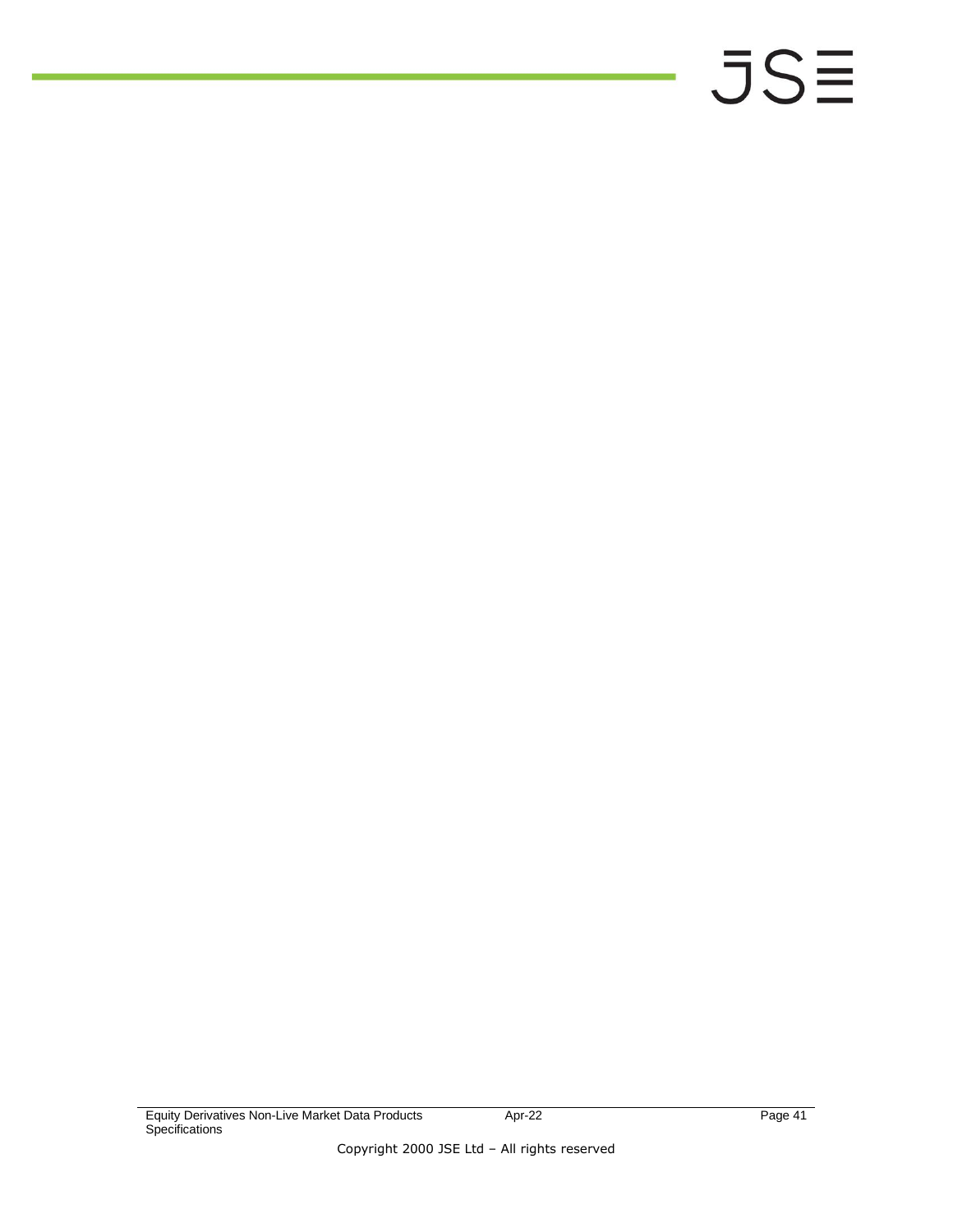#### <span id="page-41-0"></span>**7.19 Margin Requirements - IED Sub Type 01**

The clearing members need this report to recalculate initial market margin and for end of day balancing purposes.

| <b>FIELD NAME</b>               | <b>START</b><br><b>POS</b> | <b>LENGTH</b> | <b>DATA</b><br><b>TYPE</b> | <b>NUMERIC</b><br><b>FORMAT</b> | <b>END POS</b> |
|---------------------------------|----------------------------|---------------|----------------------------|---------------------------------|----------------|
| <b>Contract Code/Short Name</b> | 49                         | 50            | A                          |                                 | 98             |
| <b>Expiry Date</b>              | 99                         | 8             | D                          |                                 | 106            |
| <b>Fixed Margin</b>             | 107                        | 11            | N                          | 11                              | 117            |
| Spread Margin                   | 118                        | 11            | N                          | 11                              | 128            |
| <b>VSR</b>                      | 129                        | 17            | N                          | 10.6                            | 145            |
| Series Spread Margin            | 146                        | 11            | N                          | 11                              | 156            |
| <b>ISIN</b>                     | 157                        | 13            | AN                         |                                 | 169            |
| Instrument ID                   | 170                        | 17            | N                          | 17                              | 186            |

| CONTRACT CODE/SHORT NAME                    | The code of the underlying instrument that the<br>contract is written on.                                                                                                                                                                                    |
|---------------------------------------------|--------------------------------------------------------------------------------------------------------------------------------------------------------------------------------------------------------------------------------------------------------------|
| <b>EXPIRY DATE</b>                          | The date the contract expires.                                                                                                                                                                                                                               |
| <b>FIXED MARGIN</b><br><b>SPREAD MARGIN</b> | This is the fixed amount of margin per contract<br>This is the offset margin that you will receive if<br>two contracts are traded in the same offset<br>group.                                                                                               |
| <b>VSR</b>                                  | This is the volatility scanning range used to<br>calculate margin for options.                                                                                                                                                                               |
| <b>SERIES SPREAD MARGIN</b>                 | This is the offset margin that you will receive if<br>two contracts are traded in the same offset<br>group.                                                                                                                                                  |
| <b>ISIN</b>                                 | An International Securities Identification<br>Number (ISIN) uniquely identifies a security.<br>An ISIN consists of three parts: a country<br>code, an alpha-numeric national security<br>identifier, and a check digit. An ISIN is unique<br>per instrument. |
| <b>INSTRUMENT ID</b>                        | This is a unique identifier that is assigned to all<br>instruments, across all markets at the JSE.<br>This is the universal instrument master ID.                                                                                                            |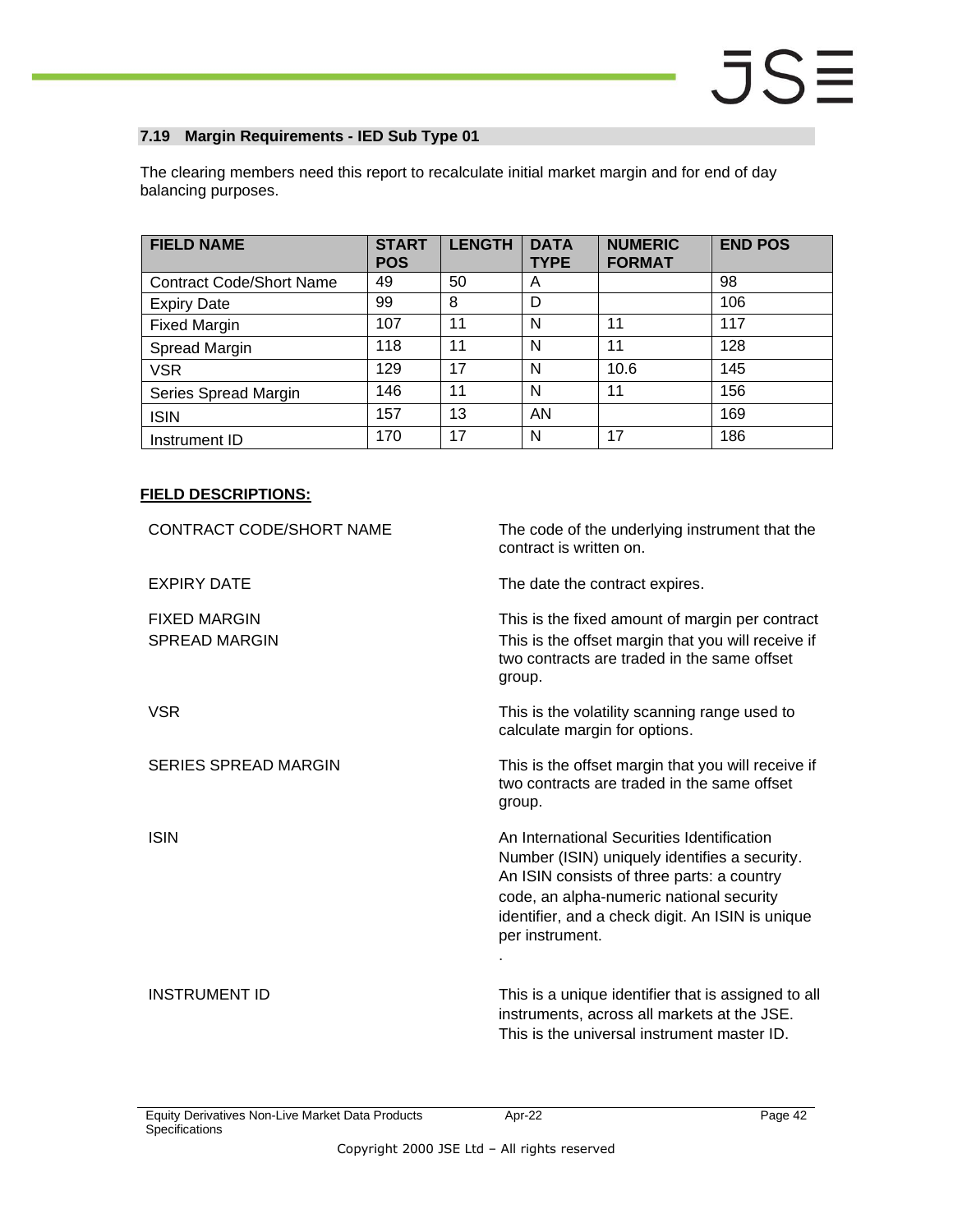#### <span id="page-42-0"></span>**7.20 Dividends - IED Sub Type 02**

This record contains dividend assumptions and declared dividends for the market to recreate JSE's MTM valuations for the Single Stock Futures. It is important component in calculating the dividend value.

| <b>FIELD NAME</b>          | <b>START</b><br><b>POS</b> | <b>LENGTH</b> | <b>DATA</b><br><b>TYPE</b> | <b>NUMERIC</b><br><b>FORMAT</b> | <b>END POS</b> |
|----------------------------|----------------------------|---------------|----------------------------|---------------------------------|----------------|
| <b>Contract Code</b>       | 49                         | 50            | AN                         |                                 | 98             |
| <b>Expiry Date</b>         | 99                         | 8             | D                          |                                 | 106            |
| <b>EX Date</b>             | 107                        | 8             | D                          |                                 | 114            |
| <b>Discounted Dividend</b> | 115                        | 22            | N                          | 10.11                           | 136            |
| <b>Actual Dividend</b>     | 137                        | 22            | N                          | 10.11                           | 158            |
| <b>ISIN</b>                | 159                        | 13            | AN                         |                                 | 171            |
| Instrument ID              | 172                        | 17            | N                          | 17                              | 188            |

| <b>CONTRACT CODE</b>       | The code of the underlying instrument that the<br>contract is written on.                                                                                                                                                                                    |
|----------------------------|--------------------------------------------------------------------------------------------------------------------------------------------------------------------------------------------------------------------------------------------------------------|
| <b>EXPIRY DATE</b>         | The expiry date of the contract.                                                                                                                                                                                                                             |
| EX DATE                    | The date from which the dividend is no longer<br>applicable.                                                                                                                                                                                                 |
| <b>DISCOUNTED DIVIDEND</b> | The discounted dividend.                                                                                                                                                                                                                                     |
| ACTUAL DIVIDEND            | The actual dividend.                                                                                                                                                                                                                                         |
| <b>ISIN</b>                | An International Securities Identification<br>Number (ISIN) uniquely identifies a security.<br>An ISIN consists of three parts: a country<br>code, an alpha-numeric national security<br>identifier, and a check digit. An ISIN is unique<br>per instrument. |
| <b>INSTRUMENT ID</b>       | This is a unique identifier that is assigned to all<br>instruments, across all markets at the JSE.<br>This is the universal instrument master ID.                                                                                                            |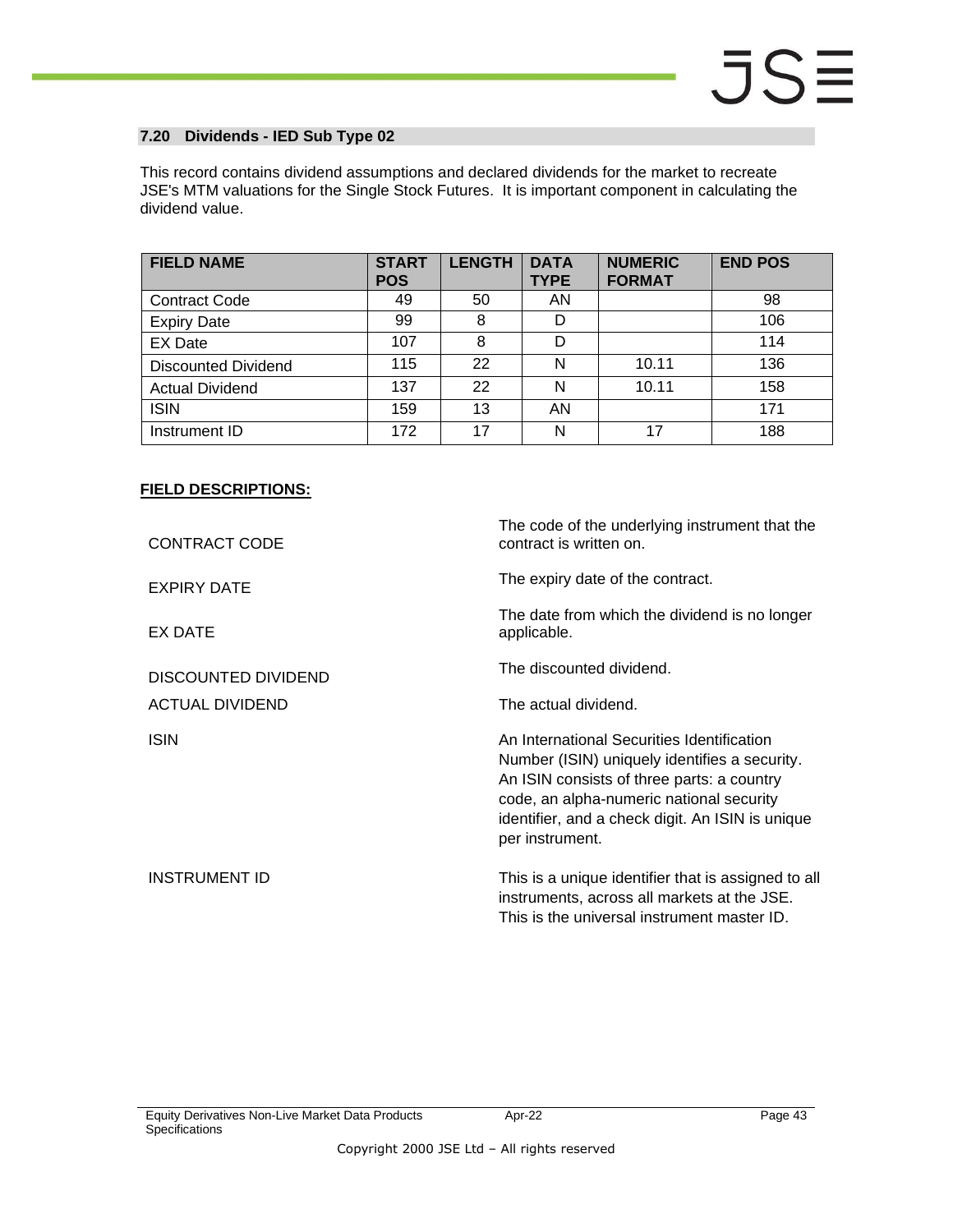#### <span id="page-43-0"></span>**7.21 Options Daily Traded - PED Sub Type 01**

| <b>FIELD NAME</b>    | <b>START</b><br><b>POS</b> | <b>LENGTH</b> | <b>DATA</b><br><b>TYPE</b> | <b>NUMERIC</b><br><b>FORMAT</b> | <b>END POS</b> |
|----------------------|----------------------------|---------------|----------------------------|---------------------------------|----------------|
| <b>Trade Date</b>    | 49                         | 8             | <b>DATE</b>                |                                 | 56             |
| <b>Contract Code</b> | 57                         | 50            | AN                         |                                 | 106            |
| Expiry               | 107                        | 8             | <b>DATE</b>                |                                 | 114            |
| Quantity             | 115                        | 17            | N                          | 17                              | 131            |
| <b>Strike Price</b>  | 132                        | 17            | N                          | 10.6                            | 148            |
| Call/Put             | 149                        | 6             | A                          |                                 | 154            |
| <b>Spot Price</b>    | 155                        | 17            | N                          | 10.6                            | 171            |
| Price                | 172                        | 17            | N                          | 10.6                            | 188            |
| Rate                 | 189                        | 17            | N                          | 10.6                            | 205            |
| Origin               | 206                        | 11            | A                          |                                 | 216            |
| <b>ISIN</b>          | 217                        | 13            | <b>AN</b>                  |                                 | 229            |
| Instrument ID        | 230                        | 17            | N                          | 17                              | 246            |

Contains all the Option trades and volatilities done on the day.

| Equity Derivatives Non-Live Market Data Products | Page 44<br>Apr-22                                                                                                                                                                                       |
|--------------------------------------------------|---------------------------------------------------------------------------------------------------------------------------------------------------------------------------------------------------------|
| <b>ORIGIN</b>                                    | The trade origin of the trade leg (which book<br>the trade was executed on or the type of deal<br>management performed on a trade) Flag to<br>indicate whether the deal was onscreen or off-<br>screen. |
| <b>RATE</b>                                      | The settlement price (or rate).                                                                                                                                                                         |
| <b>PRICE</b>                                     | The closing price of the day.                                                                                                                                                                           |
| <b>SPOT PRICE</b>                                | The closing price of the underlying share or<br>index.                                                                                                                                                  |
| CALL/PUT                                         | Indicates whether the trade is a Put option or a<br>call option.                                                                                                                                        |
| <b>STRIKE PRICE</b>                              | The price at which the buyer/holder of an<br>option has the right to buy/sell the underlying<br>future.                                                                                                 |
| <b>QUANTITY</b>                                  | The number of contracts traded.                                                                                                                                                                         |
| <b>EXPIRY</b>                                    | The date the contract expires.                                                                                                                                                                          |
| <b>CONTRACT CODE</b>                             | The code of the contract name.                                                                                                                                                                          |
| <b>TRADE DATE</b>                                | The code of the underlying instrument that the<br>contract is written on.                                                                                                                               |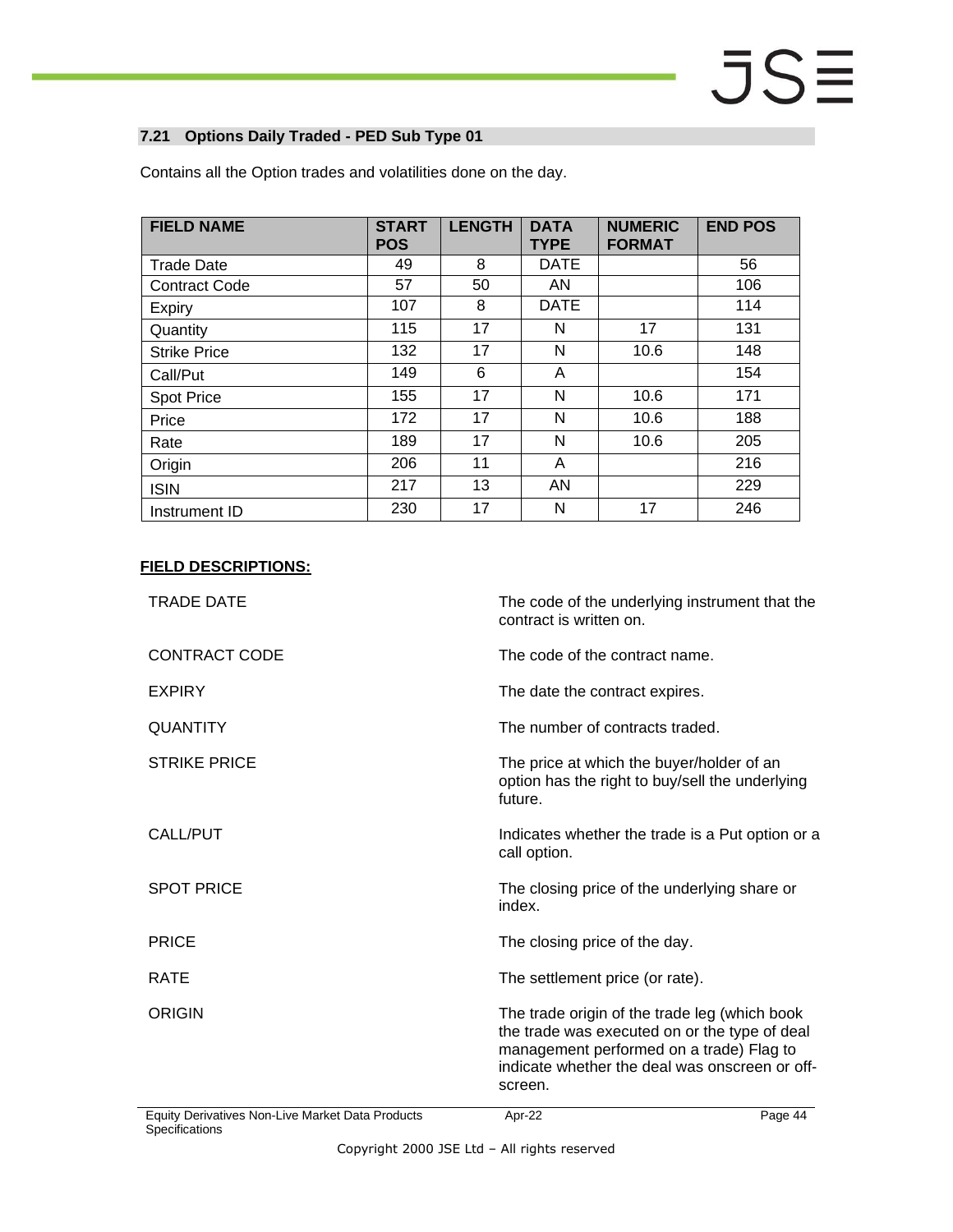ISIN An International Securities Identification Number (ISIN) uniquely identifies a security. An ISIN consists of three parts: a country code, an alpha-numeric national security identifier, and a check digit. An ISIN is unique per instrument.

INSTRUMENT ID **INSTRUMENT ID** This is a unique identifier that is assigned to all instruments, across all markets at the JSE. This is the universal instrument master ID.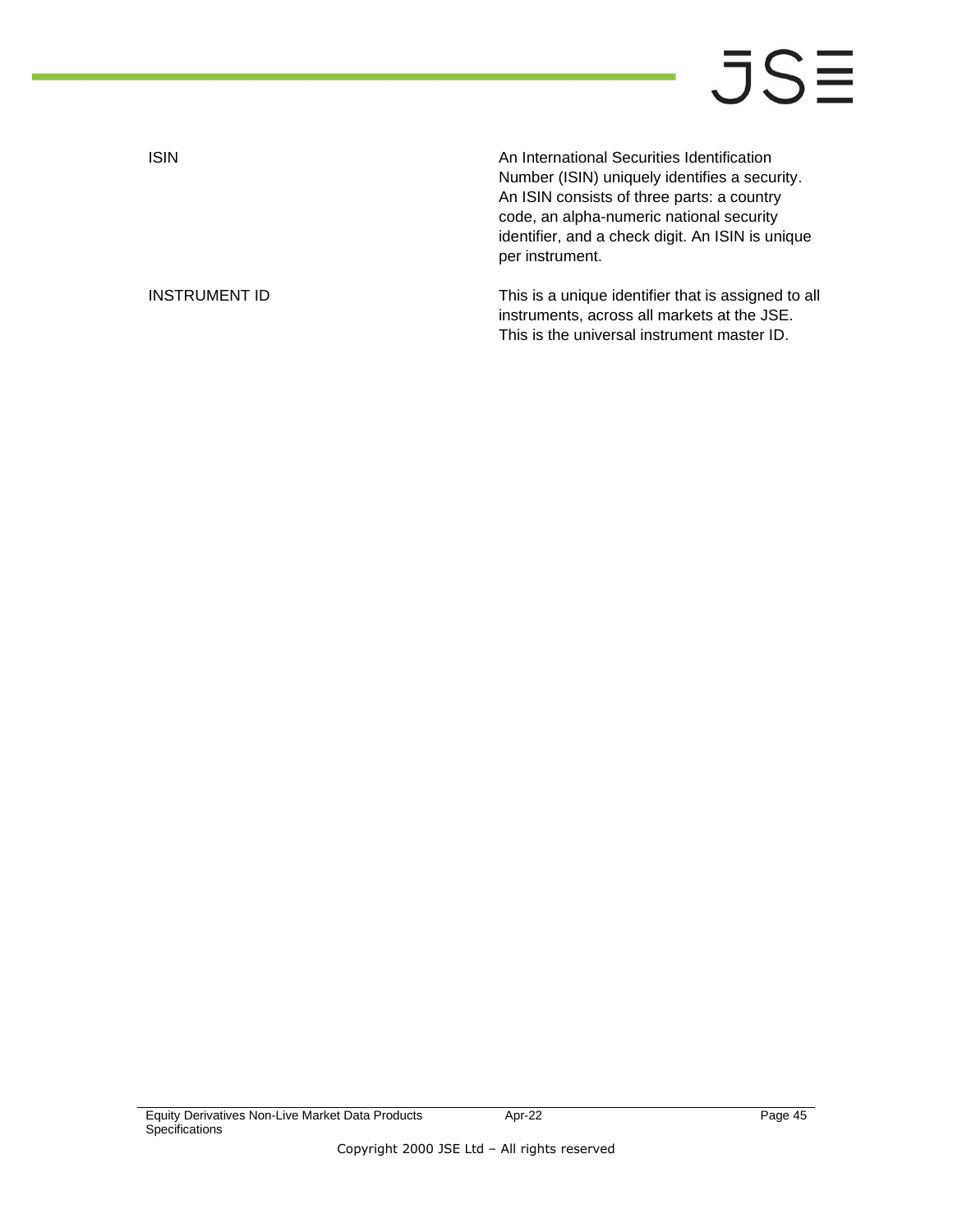#### <span id="page-45-0"></span>**7.22 Volatility Surfaces - LED Sub Type 01**

The data in this data record is used to determine the volatility skew (adjustment) that needs to be applied to the At-the-money volatility of an option during the daily valuation of index and single stock option contract. N.B the volatility surfaces will be disseminated daily but the inputs will be updated on an ad-hoc basis approximately every fortnight.

N.B. This data record contains both EDM and FXM Volatility Surfaces data.

| <b>FIELD NAME</b>              | <b>START</b><br><b>POS</b> | <b>LENGTH</b> | <b>DATA</b><br><b>TYPE</b> | <b>NUMERIC</b><br><b>FORMAT</b> | <b>END POS</b> |
|--------------------------------|----------------------------|---------------|----------------------------|---------------------------------|----------------|
| <b>Volatility Surface code</b> | 49                         | 50            |                            |                                 | 98             |
| Term to Expiry                 | 99                         | 17            |                            | 10.6                            | 115            |
| Moneyness                      | 116                        | 17            |                            | 10.6                            | 132            |
| <b>Volatility Adjustment</b>   | 133                        | 17            |                            | 10.6                            | 149            |

#### **FIELD DESCRIPTIONS:**

VOLATILITY SURFACE CODE The Volatility surface code

TERM TO EXPIRY TERM TO EXPIRY Term to expiry is the number of days until expiry divided by 365.

MONEYNESS This is the relative position of the current price (or future price) of an underlying asset (e.g., a stock) with respect to the strike price of a derivative, most commonly a call option or a put option.

VOLATILITY ADJUSTMENT This is the adjustment that is applied to the "at-the-money volatility" to establish the MTM Volatility.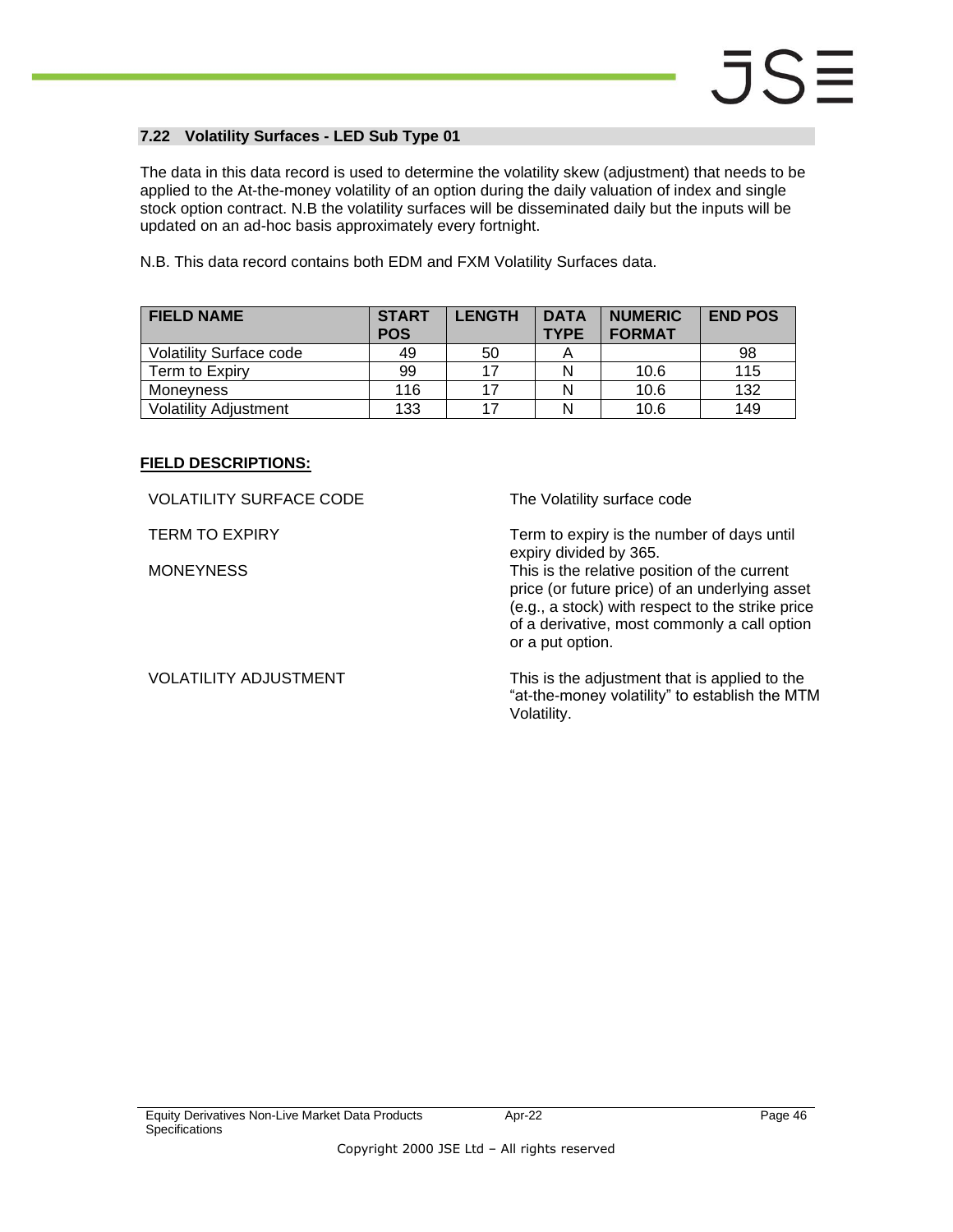#### <span id="page-46-0"></span>**7.23 All Contract Details - AED Sub Type 01**

Contains all tradable instruments including the margins and the clearing fees.

#### **N.B. Fields highlighted will not be populated in this record**

| <b>FIELD NAME</b>                    | <b>START</b><br><b>POS</b> | <b>LENGTH</b> | <b>DATA</b><br><b>TYPE</b> | <b>NUMERIC</b><br><b>FORMAT</b> | <b>END POS</b> |
|--------------------------------------|----------------------------|---------------|----------------------------|---------------------------------|----------------|
| <b>Contract Code</b>                 | 49                         | 50            | AN                         |                                 | 98             |
| <b>Contract Description</b>          | 99                         | 50            | AN                         |                                 | 148            |
| <b>Underlying Code</b>               | 149                        | 50            | A                          |                                 | 198            |
| Category                             | 199                        | 50            | A                          |                                 | 248            |
| Physical/Cash                        | 249                        | 10            | A                          |                                 | 258            |
| <b>Expiry Date</b>                   | 259                        | 8             | D                          |                                 | 266            |
| <b>Contract Specification</b>        | 267                        | 130           | <b>AN</b>                  |                                 | 396            |
| Nominal per Contract                 | 397                        | 11            | N                          | 11                              | 407            |
| <b>Fixed Margin</b>                  | 408                        | 11            | N                          | 11                              | 418            |
| Calendar Spread Margin               | 419                        | 11            | N                          | 11                              | 429            |
| Series Spread Margin                 | 430                        | 17            | N                          | 10.6                            | 446            |
| <b>Volatility Scanning Range</b>     | 447                        | 17            | N                          | 10.6                            | 463            |
| <b>SAFEX Clearing Fees - Futures</b> | 464                        | 130           | <b>AN</b>                  |                                 | 593            |
| <b>SAFEX Clearing Fees - Options</b> | 594                        | 130           | <b>AN</b>                  |                                 | 723            |
| <b>ISIN Number</b>                   | 724                        | 13            | AN                         |                                 | 736            |
| <b>Inward Listed</b>                 | 737                        | 6             | A                          |                                 | 742            |
| Instrument ID                        | 743                        | 17            | N                          | 17                              | 759            |

| CONTRACT CODE                 | The code of the underlying instrument that<br>the contract is written on.                                                                          |
|-------------------------------|----------------------------------------------------------------------------------------------------------------------------------------------------|
| CONTRACT DESCRIPTION          | The description of the contract.                                                                                                                   |
| UNDERLYING CODE               | The underlying instrument code.                                                                                                                    |
| <b>CATEGORY</b>               | Defines the instrument category for which the<br>instrument belongs.                                                                               |
| PHYSICAL/CASH                 | The Physical/Cash field distinguishes<br>between what is physically settled and what<br>is traded in profit and loss (i.e. Cash)<br>Inward Listed. |
| <b>EXPIRY DATE</b>            | The contract expiry date.                                                                                                                          |
| <b>CONTRACT SPECIFICATION</b> | Link to the specific contract on the JSE<br>website.                                                                                               |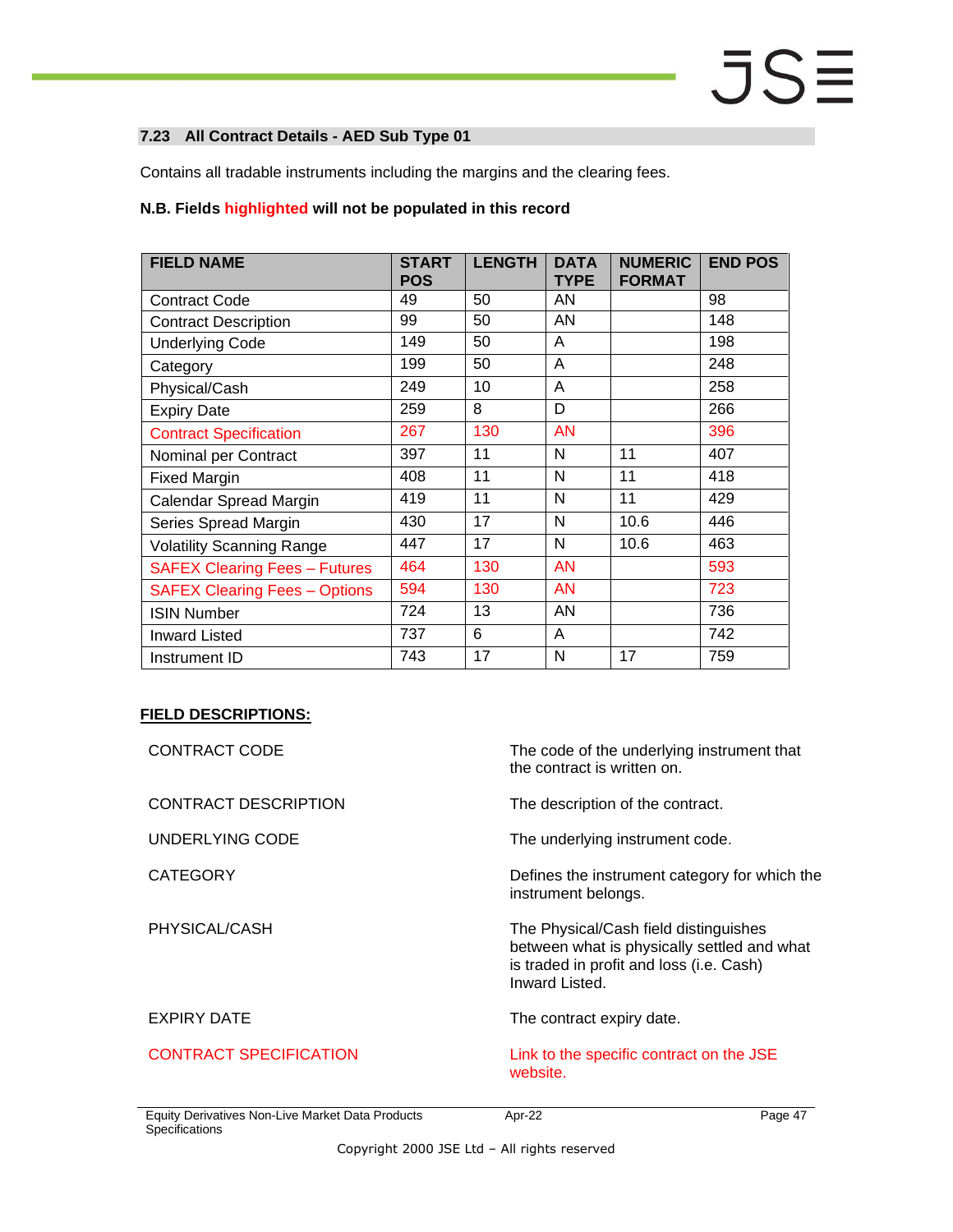| Index change from base value.                                                                                                                                                                                                                                |
|--------------------------------------------------------------------------------------------------------------------------------------------------------------------------------------------------------------------------------------------------------------|
| This is the fixed amount of margin per<br>contract.<br>N.B. The value of this field is the same value<br>as IMR field value in the record ADD 01                                                                                                             |
| This is the offset margin that you will receive<br>if two contracts are traded in the same offset<br>group.                                                                                                                                                  |
| This is the offset margin that you will receive<br>if two contracts are traded in the same offset<br>group.                                                                                                                                                  |
| This is the volatility scanning range used to<br>calculate margin for options.                                                                                                                                                                               |
| The Clearing fee charged on Futures.                                                                                                                                                                                                                         |
| The Clearing fee charged on Options.                                                                                                                                                                                                                         |
| An International Securities Identification<br>Number (ISIN) uniquely identifies a security.<br>An ISIN consists of three parts: a country<br>code, an alpha-numeric national security<br>identifier, and a check digit. An ISIN is unique<br>per instrument. |
| Indicates what is a foreign security where<br>Yes indicates Foreign Security and No<br>represents Local Security.                                                                                                                                            |
| This is a unique identifier that is assigned to<br>all instruments, across all markets at the<br>JSE. This is the universal instrument master<br>ID.                                                                                                         |
|                                                                                                                                                                                                                                                              |

Apr-22 Page 48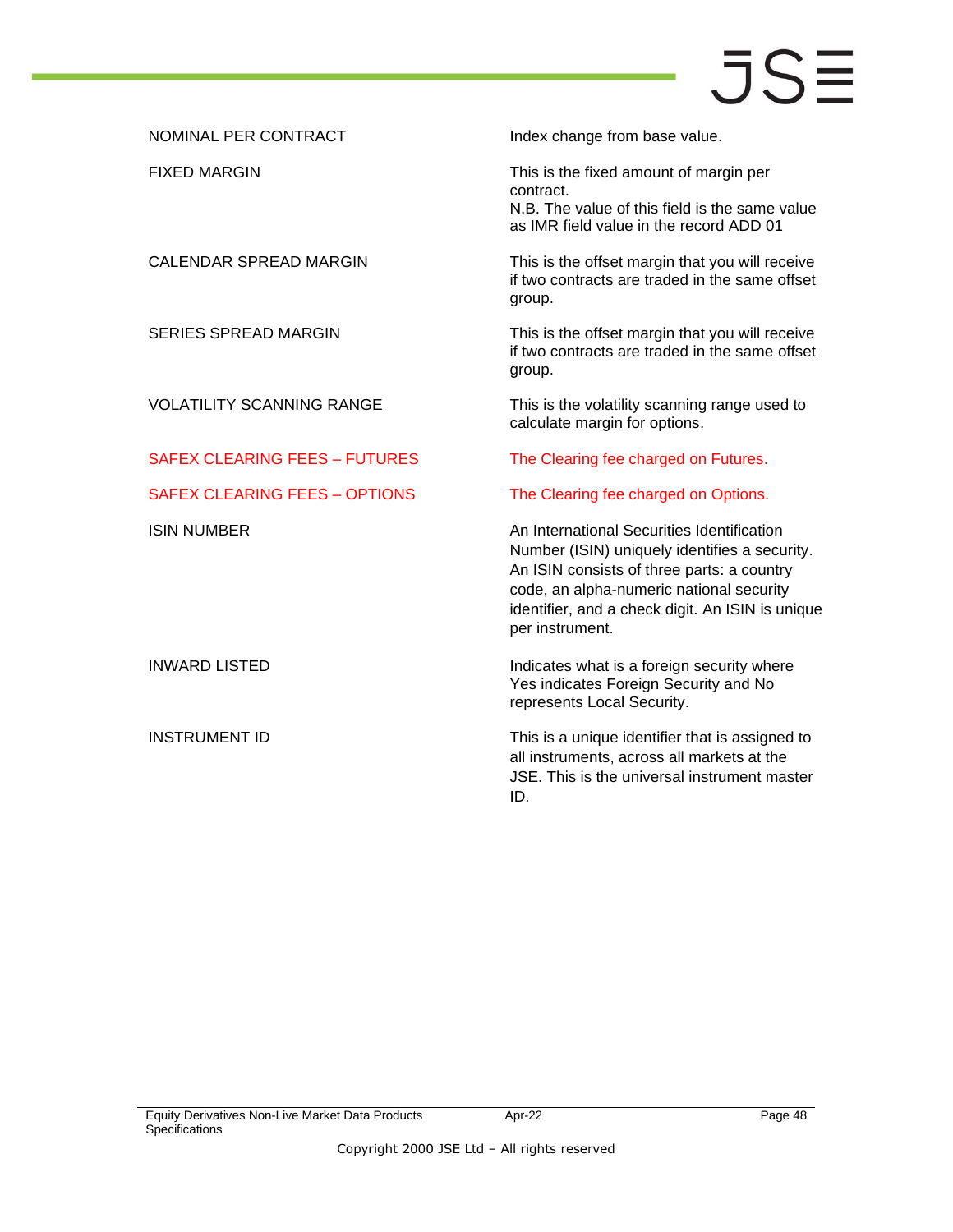#### <span id="page-48-0"></span>**7.24 Risk Parameters - ADD Sub Type 01**

This record contains the risk arrays on the options and used to recalculate option margin requirement. This record contains all contracts irrespective of whether they were traded or not.

#### • The Risk Parameters data record will be published with 18 scenarios populated; the last 2 scenarios (19 & 20) will not be populated with data until JSE notifies.

| <b>FIELD NAME</b>                 | <b>START</b><br><b>POS</b> | <b>LENGTH</b>   | <b>DATA</b><br><b>TYPE</b> | <b>NUMERIC</b><br><b>FORMATS</b> | <b>END POS</b>   |
|-----------------------------------|----------------------------|-----------------|----------------------------|----------------------------------|------------------|
| <b>Business Date</b>              | 49                         | 8               | D                          |                                  | 56               |
| Pricing Tag                       | 57                         | 50              | $\mathsf A$                |                                  | 106              |
| Contract ID                       | 107                        | 11              | $\overline{\mathsf{N}}$    |                                  | 117              |
| Contract Code                     | 118                        | $\overline{50}$ | <b>AN</b>                  |                                  | 167              |
| Alpha Code                        | 168                        | 20              | A                          |                                  | 187              |
| <b>Expiry Date</b>                | 188                        | $\bf 8$         | D                          |                                  | 195              |
| <b>Instrument Class</b>           | 196                        | 10              | $\overline{\mathsf{A}}$    |                                  | $\overline{205}$ |
| Call/Put                          | 206                        | $\overline{6}$  | $\overline{\mathsf{A}}$    |                                  | 211              |
| <b>Strike</b>                     | 212                        | $\overline{17}$ | $\overline{\mathsf{N}}$    | 10.6                             | 228              |
| <b>Contract Size</b>              | 229                        | 8               | N                          | 8                                | 236              |
| <b>Contract Size Type</b>         | 237                        | 10              | $\overline{A}$             |                                  | 246              |
| <b>JSE</b> Instrument Type        | $\overline{247}$           | 50              | $\overline{A}$             |                                  | 296              |
| Delta                             | 297                        | $\overline{21}$ | $\overline{\mathsf{N}}$    | 10.10                            | $\overline{317}$ |
| <b>MtM Price</b>                  | 318                        | $\overline{17}$ | $\overline{N}$             | 10.6                             | 334              |
| <b>ATM Volatility %</b>           | 335                        | $\overline{17}$ | $\overline{\mathsf{N}}$    | 10.6                             | 351              |
| MtM Volatility %                  | 352                        | $\overline{17}$ | <b>AN</b>                  | 10.6                             | 368              |
| <b>IMR</b>                        | 369                        | 17              | N                          | 10.6                             | 385              |
| $\overline{\csc}$                 | 386                        | $\overline{10}$ | $\overline{A}$             |                                  | 395              |
| <b>CSMR</b>                       | 396                        | $\overline{17}$ | $\overline{\mathsf{N}}$    | 10.6                             | 412              |
| SSG                               | 413                        | $\overline{50}$ | $\mathsf A$                |                                  | 462              |
| <b>SSMR</b>                       | 463                        | $\overline{17}$ | $\overline{N}$             | 10.6                             | 479              |
| <b>VSR</b>                        | 480                        | $\overline{17}$ | $\overline{\mathsf{N}}$    | 10.6                             | 496              |
| <b>SMR</b>                        | 497                        | $\overline{17}$ | $\overline{N}$             | 10.6                             | $\overline{513}$ |
| 1-Day VaR %                       | 514                        | 17              | N                          | 10.6                             | 530              |
| <b>Liquidation Period</b>         | $\overline{531}$           | 17              | N                          | $\overline{17}$                  | 547              |
| <b>Average Daily Value Traded</b> | 548                        | $\overline{17}$ | $\overline{\mathsf{N}}$    | 10.6                             | 564              |
| Risk Scenario 1                   | 565                        | $\overline{17}$ | $\overline{\mathsf{N}}$    | 10.6                             | 581              |
| Risk Scenario 2                   | 582                        | $\overline{17}$ | N                          | 10.6                             | 598              |
| Risk Scenario 3                   | 599                        | $\overline{17}$ | $\overline{\mathsf{N}}$    | 10.6                             | 615              |
| Risk Scenario 4                   | 616                        | $\overline{17}$ | $\overline{\mathsf{N}}$    | 10.6                             | 632              |
| Risk Scenario 5                   | 633                        | $\overline{17}$ | N                          | 10.6                             | 649              |
| Risk Scenario 6                   | 650                        | 17              | N                          | $10.\overline{6}$                | 666              |
| Risk Scenario 7                   | 667                        | $\overline{17}$ | $\overline{\mathsf{N}}$    | 10.6                             | 683              |
| Risk Scenario 8                   | 684                        | 17              | N                          | 10.6                             | 700              |
| Risk Scenario 9                   | 701                        | 17              | N                          | 10.6                             | 717              |
| Risk Scenario 10                  | 718                        | 17              | N                          | 10.6                             | 734              |
| Risk Scenario 11                  | 735                        | $\overline{17}$ | $\overline{\mathsf{N}}$    | $10.\overline{6}$                | 751              |
| Risk Scenario 12                  | 752                        | $\overline{17}$ | $\overline{\mathsf{N}}$    | 10.6                             | 768              |
| Risk Scenario 13                  | 769                        | 17              | $\mathsf{N}$               | 10.6                             | 785              |
| Risk Scenario 14                  | 786                        | $\overline{17}$ | $\overline{\mathsf{N}}$    | 10.6                             | 802              |
| Risk Scenario 15                  | 803                        | $\overline{17}$ | N                          | 10.6                             | 819              |

Equity Derivatives Non-Live Market Data Products **Specifications** 

Apr-22 Page 49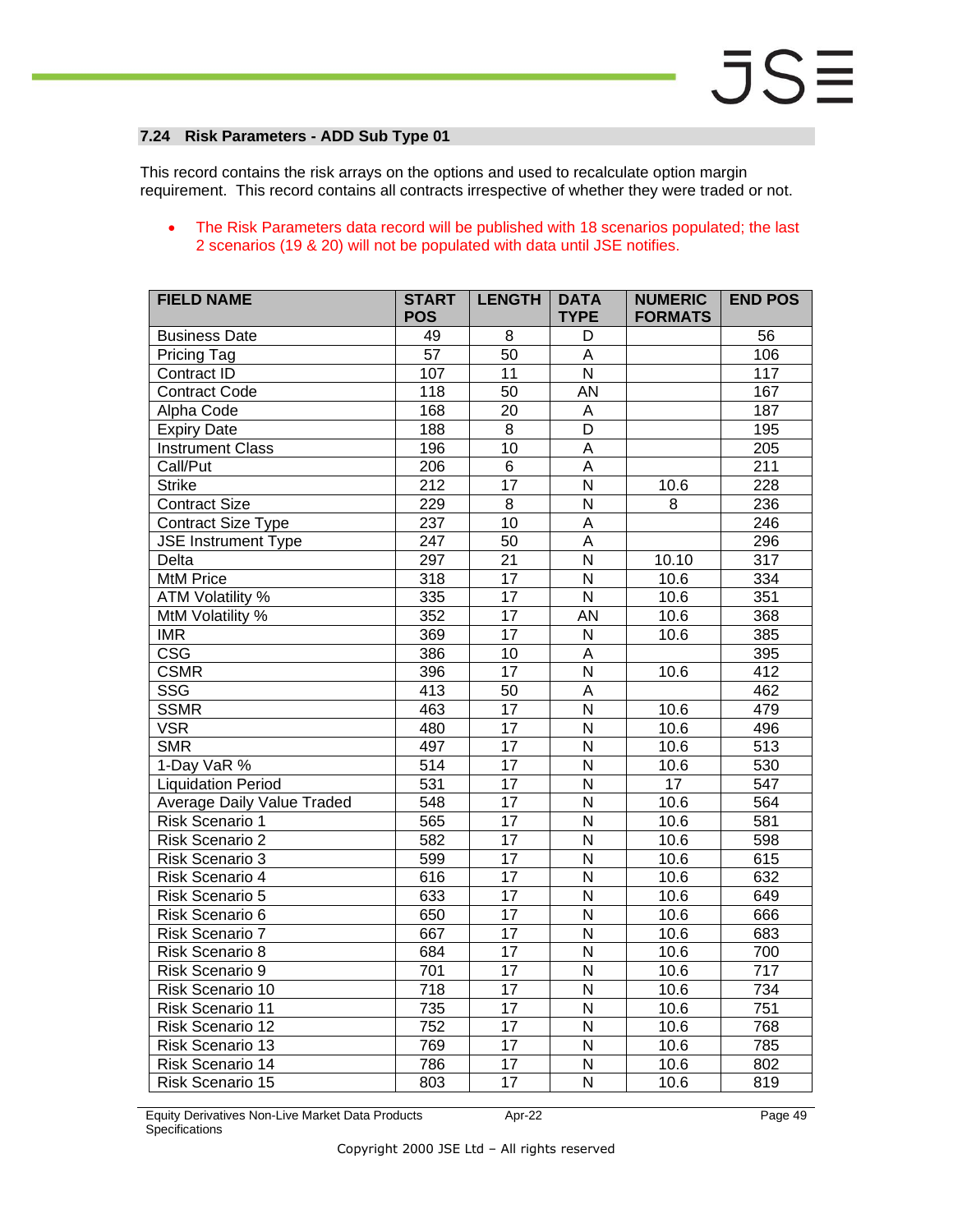| Risk Scenario 16        | 820 |    |    | 10.6 | 836 |
|-------------------------|-----|----|----|------|-----|
| <b>Risk Scenario 17</b> | 837 |    |    | 10.6 | 853 |
| Risk Scenario 18        | 854 |    |    | 10.6 | 870 |
| <b>Risk Scenario 19</b> | 871 | 17 |    | 10.6 | 887 |
| <b>Risk Scenario 20</b> | 888 |    |    | 10.6 | 904 |
| <b>ISIN</b>             | 905 | 13 | AN |      | 917 |
| Instrument ID           | 918 |    |    |      | 934 |

| The business date on which the risk calculation is<br>triggered.                                                                                                               |
|--------------------------------------------------------------------------------------------------------------------------------------------------------------------------------|
| The pricing tag which is used for the risk calculation.                                                                                                                        |
| This is the instrument ID which is a unique identifier<br>that is assigned to all instruments.                                                                                 |
| This is a field that uniquely identifies a contract. It is a<br>combination of contract expiry, forex pair, settlement<br>type or contract size, strike price and option type. |
| The code of the underlying instrument that the contract<br>is written on.                                                                                                      |
| Refers to the expiry date of the individual contract.                                                                                                                          |
| This indicates the instrument class of the contract<br>(Spot, Future, Option, CFD, Bond).                                                                                      |
| This indicates the Option type which can either be Call<br>or Put.                                                                                                             |
| The price at which the buyer/holder of an option has<br>the right to buy/sell the underlying future.                                                                           |
| The amount of underlying asset represented by each<br>contract.                                                                                                                |
| This indicates if the Contract is base/mini/maxi/super.                                                                                                                        |
| This indicates the type of the instrument underlying the<br>contract. This is a finer grouping than the instrument<br>class.                                                   |
| The delta of the contract for the business date and<br>price tag.<br>N.B the values can have a negative of positive values,                                                    |
|                                                                                                                                                                                |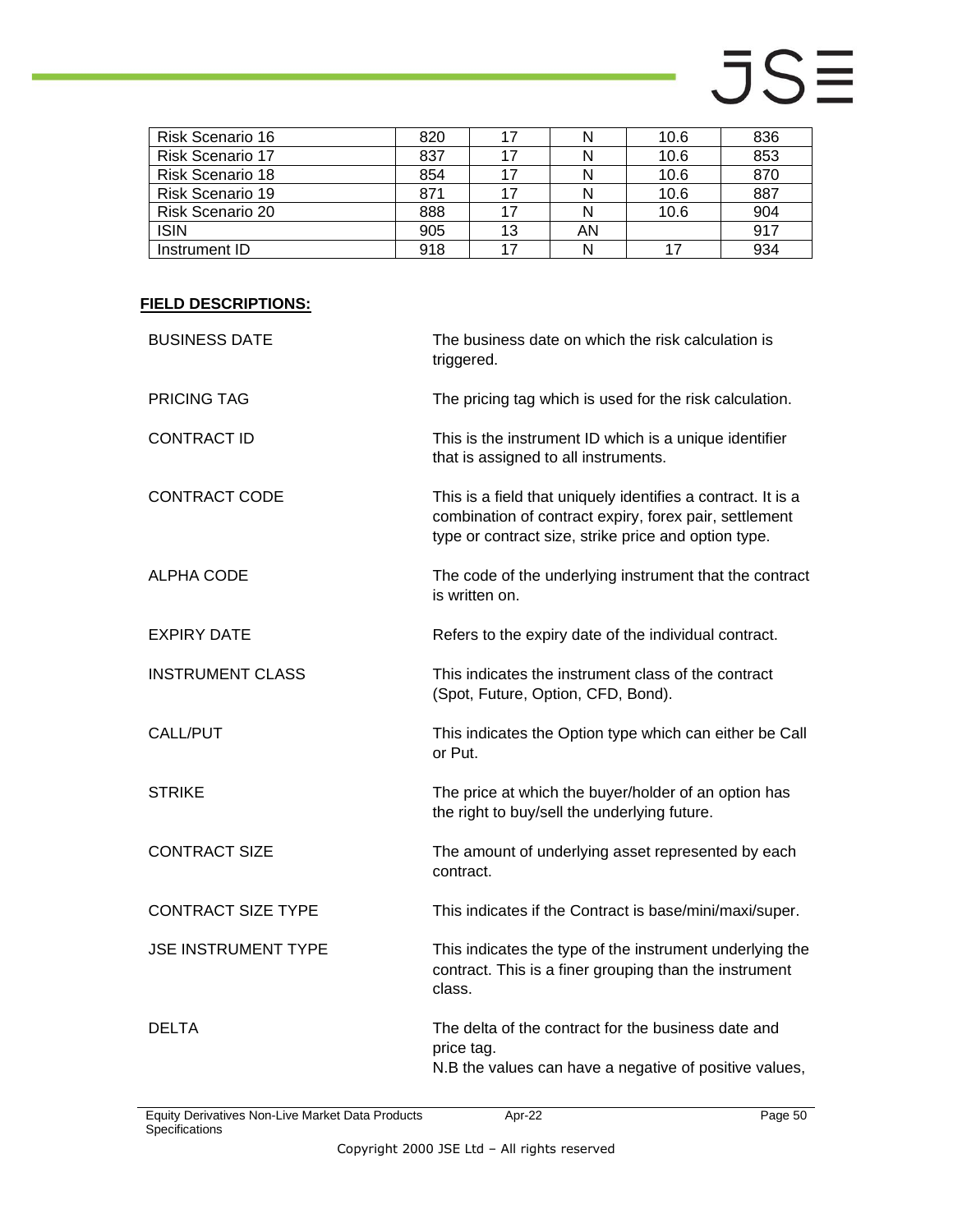|                            | Positive values can be identified by a space at<br>$\bullet$<br>the beginning of the field.<br>Negative values can be identified by a<br>$\bullet$<br>negative sign (-) at the beginning of the field. |
|----------------------------|--------------------------------------------------------------------------------------------------------------------------------------------------------------------------------------------------------|
| <b>MTM PRICE</b>           | Official closing price as determined by the Exchange.                                                                                                                                                  |
| ATM VOLATILITY %           | This is the degree of variation of the trading price of<br>the underlying instrument.                                                                                                                  |
| <b>MTM VOLATILITY %</b>    | The extent to which the return of the underlying asset<br>will fluctuate between now and the option's expiration.<br>Only applicable to Options.                                                       |
| <b>IMR</b>                 | This is the fixed amount of margin per contract.<br>N.B. The value of this field is the same value as Fixed<br>Margin field value in the record AED 01                                                 |
| <b>CSG</b>                 | This is the class spread group (series) the contract<br>belongs to.                                                                                                                                    |
| <b>CSMR</b>                | This is the offset margin that you will receive if two<br>contracts are traded in the same offset group.                                                                                               |
| <b>SSG</b>                 | This is the series spread group the CSG belongs to.                                                                                                                                                    |
| <b>SSMR</b>                | This is the offset margin that you will receive if two<br>contracts are traded in the same offset group.                                                                                               |
| <b>VSR</b>                 | This is the volatility scanning range used to calculate<br>margin for options.                                                                                                                         |
| <b>SMR</b>                 | The official IMR of the contract, in case it's a future or<br>CFD.                                                                                                                                     |
| 1-DAY VAR %                | The 1 day VaR Official value for the instrument. This<br>attribute is stored per underlying.                                                                                                           |
| <b>LIQUIDATION PERIOD</b>  | The liquidation period for the instrument. This attribute<br>is stored on the underlying.                                                                                                              |
| AVERAGE DAILY VALUE TRADED | The ADVT value for the instrument. This attribute is<br>stored on the underlying spot contract.                                                                                                        |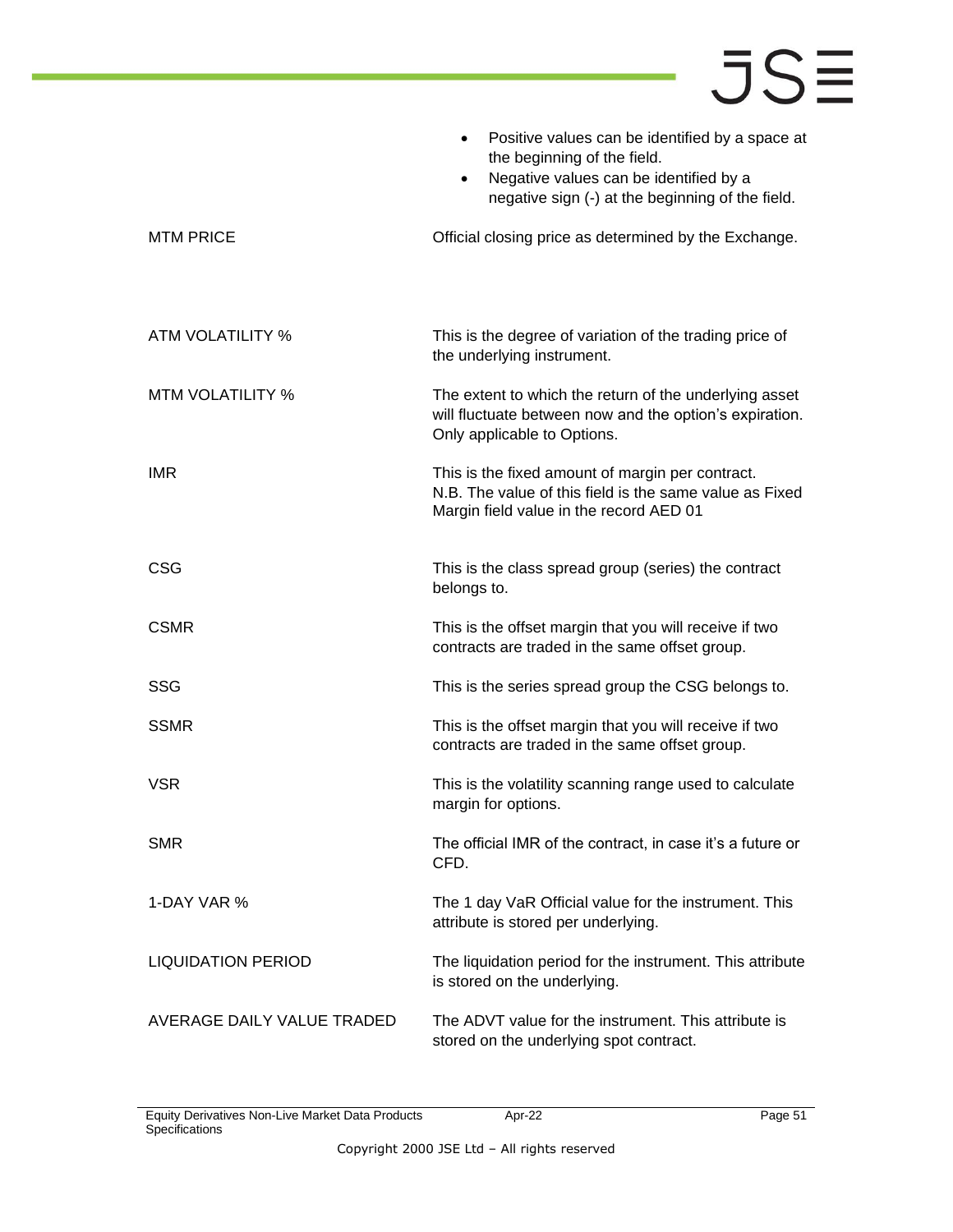| <b>RISK SCENARIO 1</b>  | The Risk array (contract scenario exposure) in<br>scenario 1.  |
|-------------------------|----------------------------------------------------------------|
| <b>RISK SCENARIO 2</b>  | The Risk array (contract scenario exposure) in<br>scenario 2.  |
| <b>RISK SCENARIO 3</b>  | The Risk array (contract scenario exposure) in<br>scenario 3.  |
| <b>RISK SCENARIO 4</b>  | The Risk array (contract scenario exposure) in<br>scenario 4.  |
| <b>RISK SCENARIO 5</b>  | The Risk array (contract scenario exposure) in<br>scenario 5.  |
| <b>RISK SCENARIO 6</b>  | The Risk array (contract scenario exposure) in<br>scenario 6.  |
| <b>RISK SCENARIO 7</b>  | The Risk array (contract scenario exposure) in<br>scenario 7.  |
| <b>RISK SCENARIO 8</b>  | The Risk array (contract scenario exposure) in<br>scenario 8.  |
| <b>RISK SCENARIO 9</b>  | The Risk array (contract scenario exposure) in<br>scenario 9.  |
| <b>RISK SCENARIO 10</b> | The Risk array (contract scenario exposure) in<br>scenario 10. |
| <b>RISK SCENARIO 11</b> | The Risk array (contract scenario exposure) in<br>scenario 11. |
| <b>RISK SCENARIO 12</b> | The Risk array (contract scenario exposure) in<br>scenario 12. |
| <b>RISK SCENARIO 13</b> | The Risk array (contract scenario exposure) in<br>scenario 13. |
| <b>RISK SCENARIO 14</b> | The Risk array (contract scenario exposure) in<br>scenario 14. |
| <b>RISK SCENARIO 15</b> | The Risk array (contract scenario exposure) in<br>scenario 15. |
| <b>RISK SCENARIO 16</b> | The Risk array (contract scenario exposure) in<br>scenario 16. |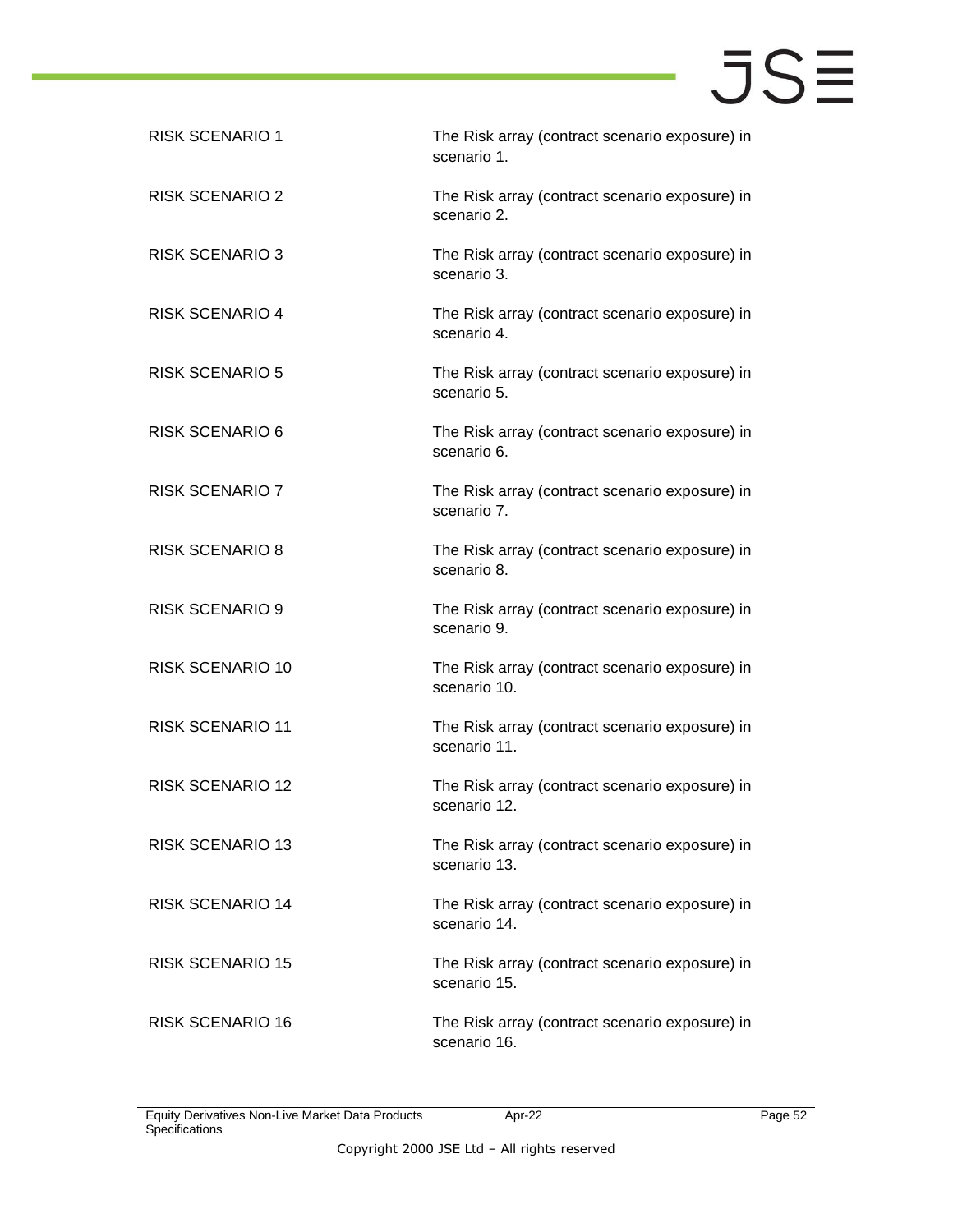| RISK SCENARIO 17     | The Risk array (contract scenario exposure) in<br>scenario 17.                                                                                                                                                                                            |
|----------------------|-----------------------------------------------------------------------------------------------------------------------------------------------------------------------------------------------------------------------------------------------------------|
| RISK SCENARIO 18     | The Risk array (contract scenario exposure) in<br>scenario 18.                                                                                                                                                                                            |
| RISK SCENARIO 19     | The Risk array (contract scenario exposure) in<br>scenario 19.                                                                                                                                                                                            |
| RISK SCENARIO 20     | The Risk array (contract scenario exposure) in<br>scenario 20.                                                                                                                                                                                            |
| ISIN                 | An International Securities Identification Number (ISIN)<br>uniquely identifies a security. An ISIN consists of three<br>parts: a country code, an alpha-numeric national<br>security identifier, and a check digit. An ISIN is unique<br>per instrument. |
| <b>INSTRUMENT ID</b> | This is a unique identifier that is assigned to all<br>instruments, across all markets at the JSE. This is the<br>universal instrument master ID.                                                                                                         |